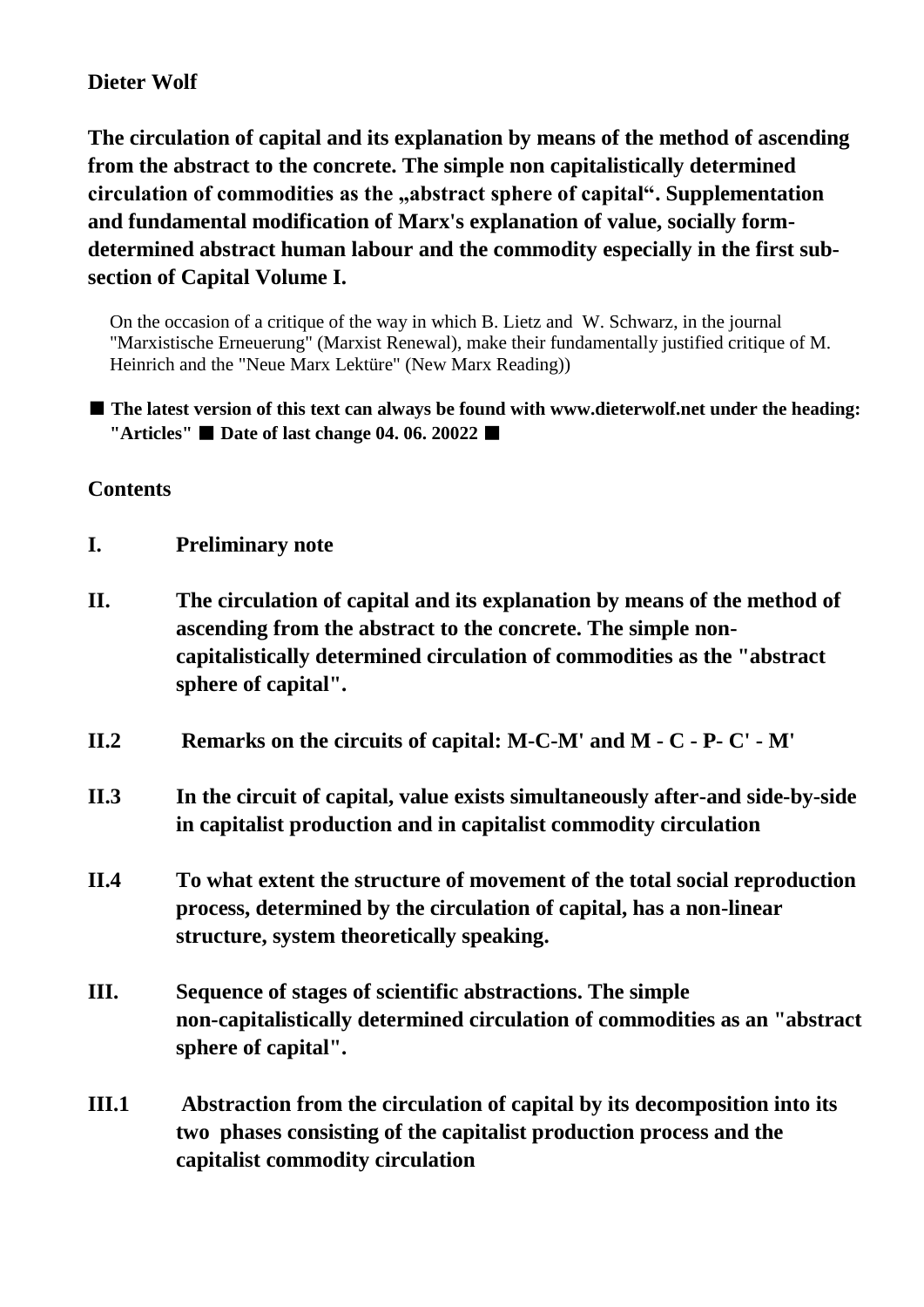**III.2 Explanation of the simple non-capitalistically determined commodity circulation.** 

**Sequence of stages of abstractions descending from the concrete to the abstract. With what must the beginning of science be made?"<sup>1</sup>** 

- **IV. The "Derivation of Value" undertaken by Lietz and Schwarz with the first subsection of the "2nd edition of 'Capital' of 1872" as a voyage of discovery to value**
- **IV.1 Marx's explanation of value versus Lietz's and Schwarz's voyage of discovery to value**
- **IV.1.1 Remarks on Marx's explanation of value**
- **IV.1.2 Marx's explanation of value versus Lietz's and Schwarz's explanation of value with socially form-determined equal human labour**
- **IV. 2. On the role played by equation and "abstractions" in the analysis of the exchange relation of use values.**
- **V. Making up for what Marx failed to do in the sign of social recognition: explaining value without mixing it up with the ahistorically valid conditions of its existence and without the aid of poetic metaphors.**
- **V.1 Preliminary remark**

- **V.2 Different steps on the way to explaining the social form determination of the social wealth existing in the use values and the concretely useful labour producing it with recognition**
- **V.2.1 Social recognition of use values and concretely useful labour in precapitalist useful labour in pre-capitalist communities**
- **V.2.2 Proportional distribution of total labour and the socialisation of concretely useful labour in the capitalist polity.**
- **V.2.3 The recognition of people as owners of commodities and money - legal relations**

<sup>1</sup> Georg Wilhelm Friedrich Hegel, 1st volume of the Science of Logic, 1812, revised 1831. Werke. Vol. 5, Frankfurt a. M. 1979, pp. 63,79.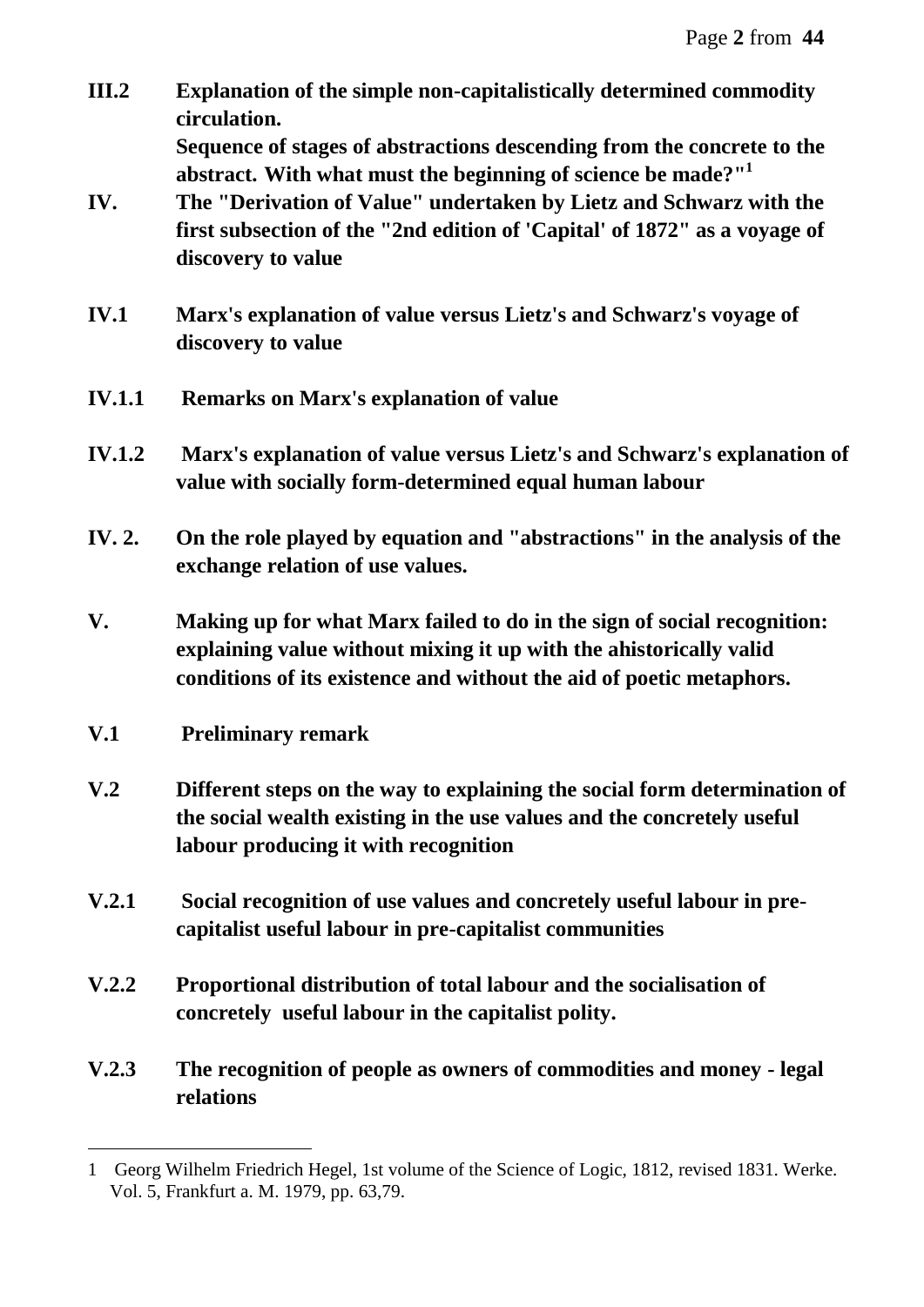- **V.2.4 Social recognition of use values and concretely useful labour by means of money**
- **V.2.5 Value as the social form in which use values are socially recognised in their exchange relationship**
- **V.2.5.1 Remarks on M. Heinrich's important distinction between the "common" ("gemeinsam") and the "communal" ("gemeinschaftlich")**

▬▬▬

Copyright © 2022 by Dieter Wolf, all rights reserved. This text may be used and shared in accordance with the fair-use provisions of U.S. and international copyright law, and it may be archived and redistributed in electronic form, provided that the author is notified and no fee is charged for access. Archiving, redistribution, or republication of this text on other terms, in any medium, requires the consent of the author.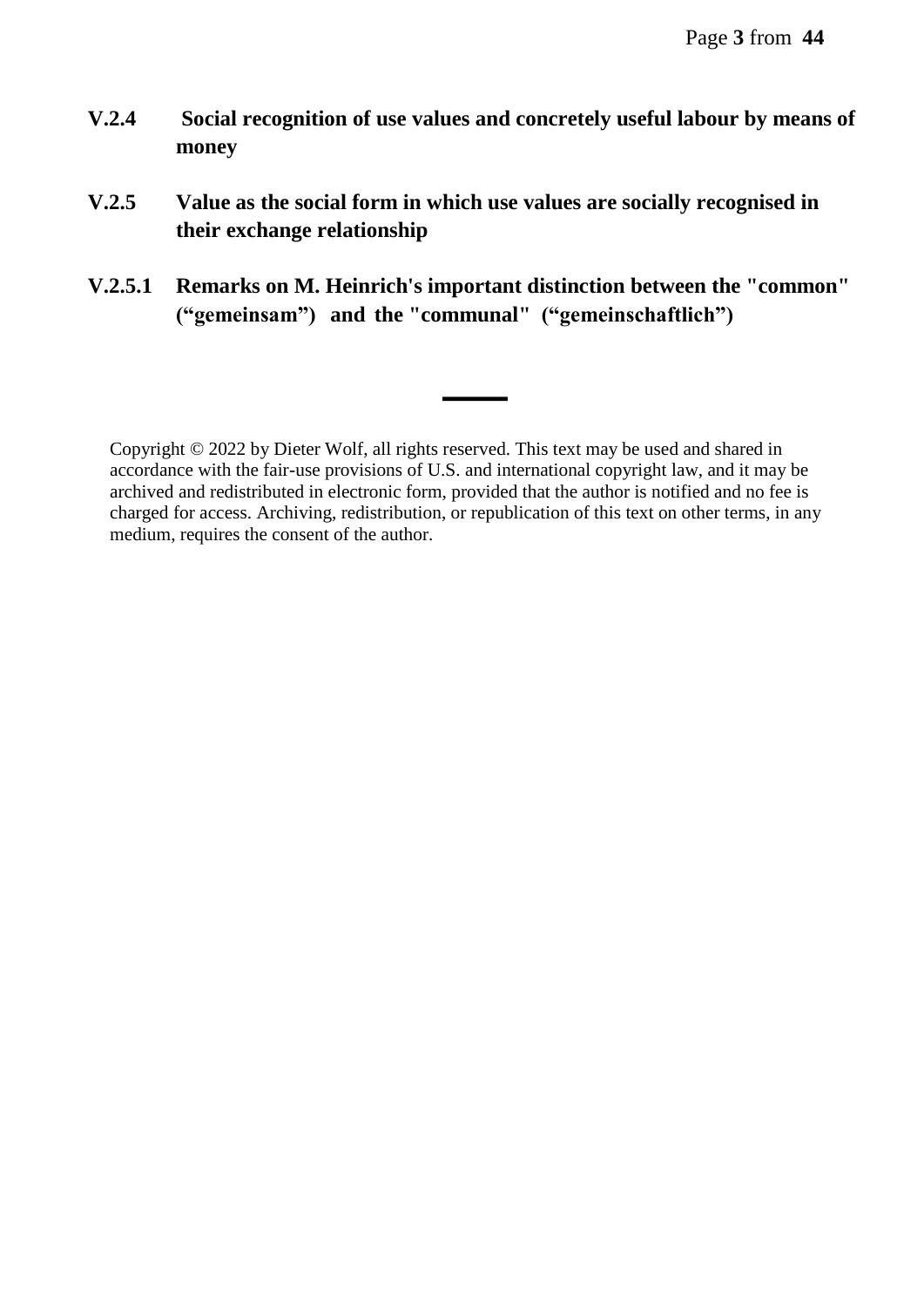### **I. Preliminary note**

The interpretation of Capital presented here is connected with a critique of an article written by B. Lietz and W. Schwarz. For readers who cannot know what the article of the two authors is about, the critical discussion of their positions, which are brought up here in a comprehensible way, can serve the better understanding of the following explanations of value, of socially form-determined abstract human labour etc. A serious deficiency of Marx's explanation of value and socially form-determined abstract human labor is revealed, which Marx himself created all the necessary conditions to remedy.

The following paper is an excerpt from the paper: Dieter Wolf, "Supplementation and fundamental modification of Marx's explanation of value, socially form-determined abstract human labour and the commodity on the basis of a critical discussion of the article by Barbara Lietz and Winfried Schwarz on "Wert, Austausch und Neue Marx-Lektüre in the journal Marxistische Erneuerung, 32nd volume, issue 125, 33rd volume, issue 126.2

Accessible online: [www.dieterwolf.net](http://www.dieterwolf.net/) Menu item Articles

This text has been translated from German into English with the help of **"Deepl".** If any reader would like to make suggestions for changes to the text, they should not hesitate to contact me.

**II. The circulation of capital and its explanation by means of the method of ascending from the abstract to the concrete. The simple non-capitalistically determined circulation of commodities as the "abstract sphere of capital".**

## **II.1 Remarks on the circuits of capital: M-C-M' and M - C - P- C`- M'**

Marx, while writing the Grundrisse, i.e. in the course of the alternating research processes and attempts at representation under the influence of Hegel,<sup>2</sup> came to the insight that capital consists of its circuit, which has the two transit phases consisting of commodity circulation and production. This means at the same time that the circulation of capital is the movement structure of the capitalist total reproduction process.

Significantly, Marx, on the basis of the insight resulting from this, discarded his attempt to begin the exposition with capitalist production. Whatever the details of these insights are, it shall only matter here that Marx first has to explain what the circulation of capital

 $\overline{a}$ <sup>2</sup> Dieter Wolf, Why was Hegel's "Logic" able to "render great service" to Marx? Online: www.dieterwolf.net Menu: Articles.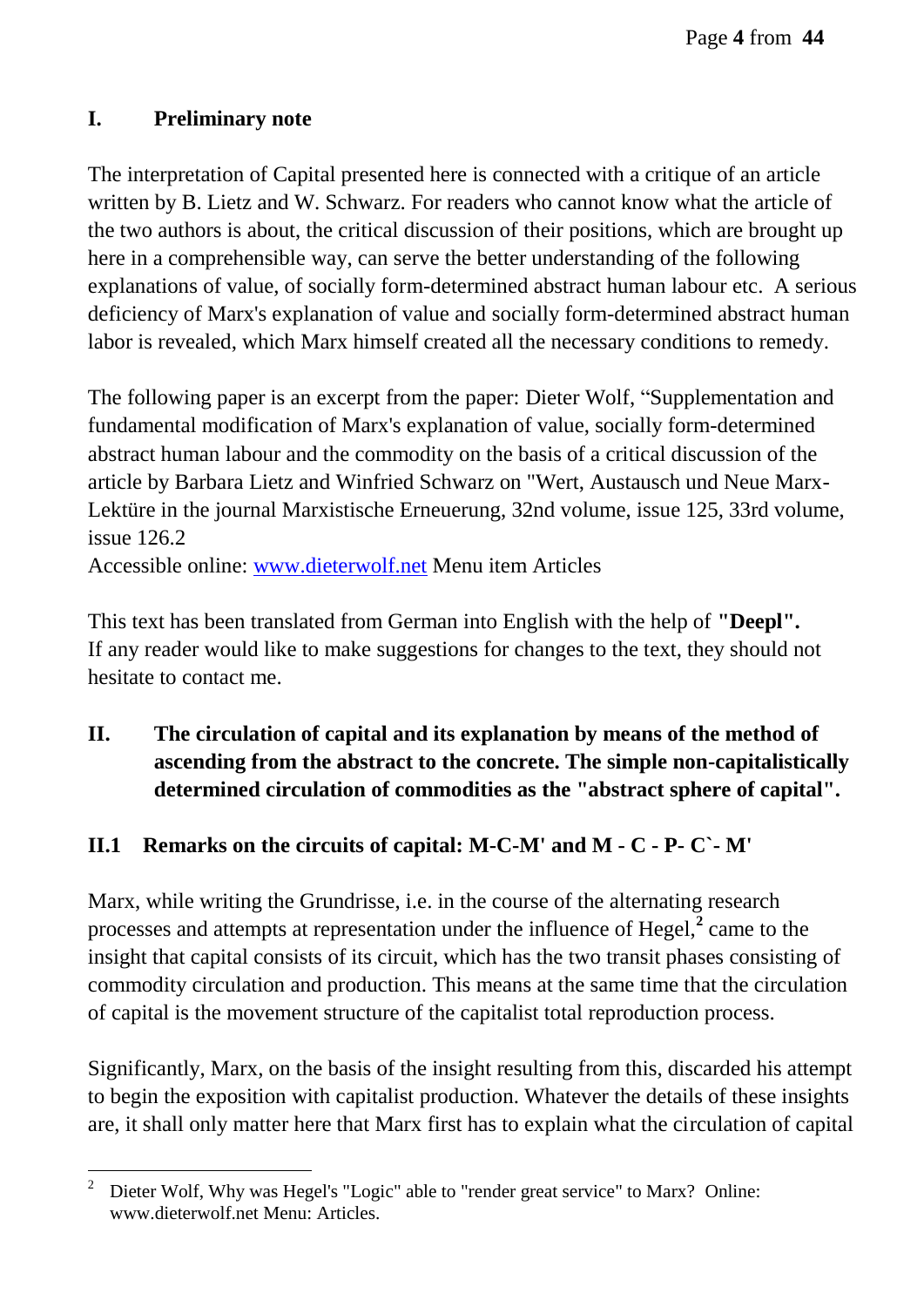is without further specifications as a structure of movement of each individual capital and of the social total capital.

In the fourth chapter of Capital, Marx explains the "transformation of money into capital", which is characterized by the dialectical contradiction between use value and value in the third determination of money. Its resolving movement, which consists of the circulation of capital M-C-P-C`- M', is visible in the simple circulation of commodities in a shortened form as M-C-M`. Thus, in a first but at the same time fundamental way, it is clear what capital is in contrast to the simple circulation of commodities C-M-C and to the economic-social forms determining it, which consist of value, the commodity, money and the three money functons. Only as phases in the circulation of capital M - C - P- C`- M' is the commodity circulation a capitalist commodity circulation and production a capitalist production.

The social total reproduction process is structured by the circuit of capital consisting of the solution movement of the dialectical contradiction between use value and value. The individual capitals consist of their respective circuits and by means of their competitive entanglement the circuit of the social total capital arises and reproduces itself. Since in this way the circuit of capital is the structure of movement dominating the capitalist process of reproduction, it is shown once again that the dialectical contradiction between use-value and value is the spring of the dialectic of the economic social reality explained in the "Critique of Political Economy".**<sup>3</sup>**

With the knowledge that Marx acquired with the explanation of the "transformation of money into capital" of the circulation of capital, he presents, after the simple circulation of commodities, the production process as a capitalistically determined production process, in which the dialectical contradiction between use value and value consists of the dialectical contradiction between the utilization of value and the concretely useful use value producing labor process. The movements of solution of this dialectical contradiction consist of the constant increase of labor productivity overcoming the barriers of the labor process through the progressive technological-social reorganization

<sup>3</sup> Marx expresses this meaning of the dialectical contradiction abstractly and summarizingly by calling the "Hegelian contradiction" the "spring source of all dialectics" analogously to the speech of the "double character of labor" as the "spring point of the critique of political economy". MEW 23, P. 623, FN. 41. on this, see Dieter Wolf, Hegel und Marx. Zur Bewegungsstruktur des absoluten Geistes und des Kapitals. Accessed online: https://dieterwolf.net/wordpress/ Rubric: "Books" Ders. turning Hegel's idealist dialectic "upside down" or "inside out." Transforming Philosophy into Science . Ibid, rubric articles. Ders. the "forms of movement" of "absolute spirit" as solution movements of the dialectical contradiction between "nature" and "spirit" and the "forms of movement" of capital as solution movements of the dialectical contradiction between use-value and value. Idealist dialectics - materialist dialectics. On the beginning of science in Capital, on the dialectic of value forms, on the relation of materialist to idealist dialectic, on Adorno's epistemology. Ibid. Category: Articles.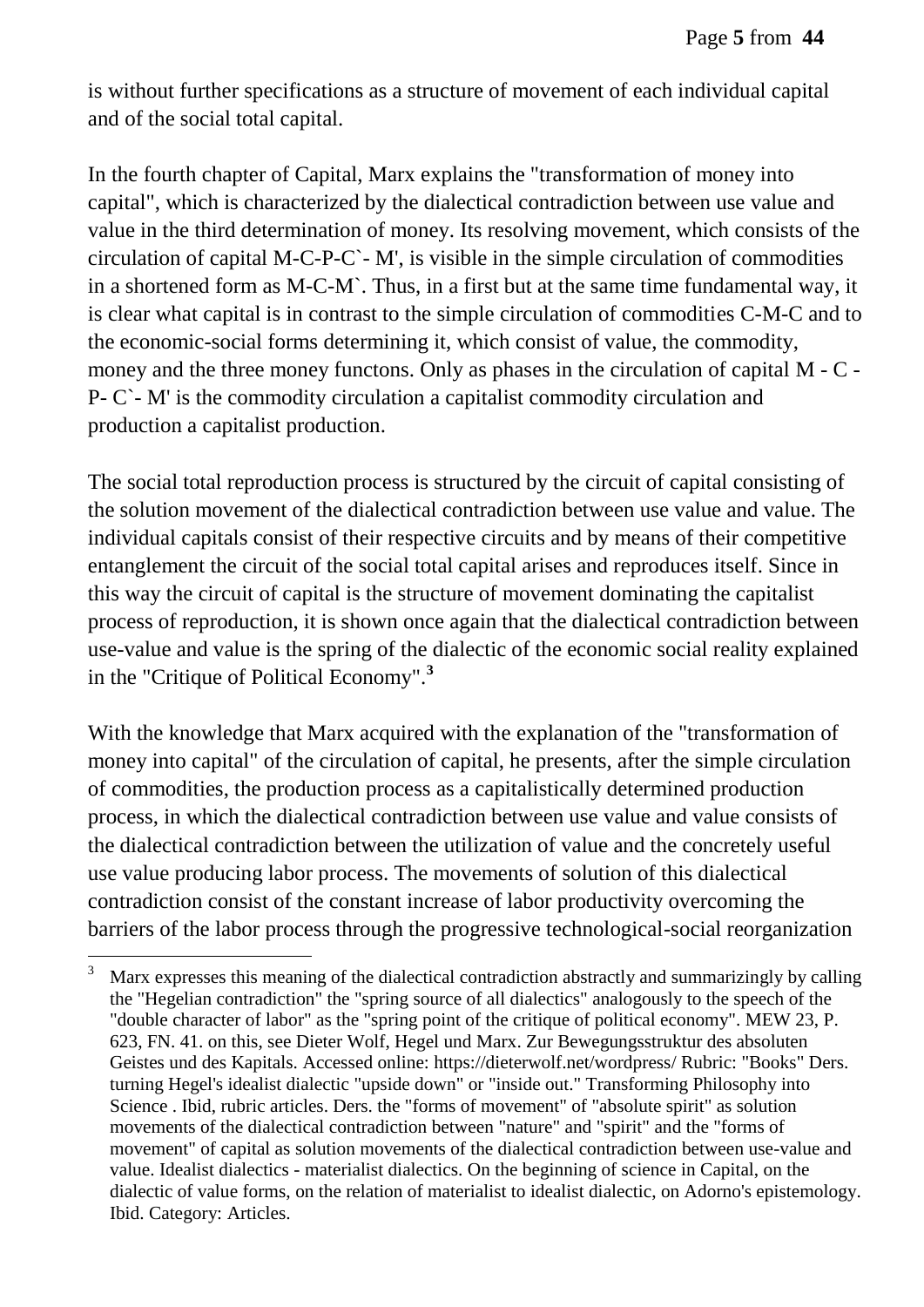of the labor process. These movements of solution of the dialectical contradiction between the restless exploitation of value and the labor process limiting it take the forms of the "simple cooperation", the "manufactory" and the "great more and more digitalized machinery", which are explained in the logically systematic representation progressing according to the ascent from the abstract to the concrete.

For the self-mediation of capital, or capital as an "automatic subject," Marx initially still limits himself to the circuit as it appears in the sphere of circulation, so that the phase of the production process is not yet included in the representation, as it is later. This abbreviated circuit is sufficient to make clear what it is about capital as a selforganizing "automatic subject". "The independent forms, the money-forms, which the value of commodities assumes in simple circulation, mediate only the exchange of commodities and disappear in the final result of the movement. In circulation M - C - M' on the other hand, both commodity and money function only as different modes of existence of value itself, money its general mode of existence, commodity its particular mode of existence, only disguised, so to speak. It constantly passes from one form into the other without losing itself in this movement, and thus transforms itself into an automatic subject. If one fixes the particular manifestations which the valorizing value alternately assumes in the cycle of its life, one obtains the explanations: Capital is money, capital is commodity. In fact, however, value here becomes the subject of a process in which, under the constant change of the forms of money and commodity, it changes its size itself, repels itself as surplus value from itself as original value, valorizes itself.

For the movement in which he adds surplus value is his own movement, his utilization, that is, self-utilization. He has received the occult quality to set value, because he is value. It throws live young or at least lays golden eggs."<sup>4</sup> Regarding the last sentence, it must be noted that when the mystery of plus-making is solved with the production and commodity circulation determined capitalistically in each case as a phase in the cycle of capital, there is no longer an occult quality for the scientific observer.

In this cycle, which consists of the valorizing value, production and commodity circulation are two mutually dependent phases existing in simultaneous succession and coexistence. The complete formal expression of the cycle is therefore  $M - C - P - C -$ . It is, together with the other circuits C-P-C'- M'-C' and P-C'-M'-`P'-C' - P', the object of representation from the second volume of Capital on.

## **II.2 In the circulation of capital, value exists simultaneously after and side by side in capitalist production and in capitalist commodity circulation.**

Already with the circulation of capital explained in the transformation of money into capital, it can be shown in a fundamental and general way that the justification Lietz and

<sup>4</sup> MEW 23, p. 169, MEGA II/5, S. 109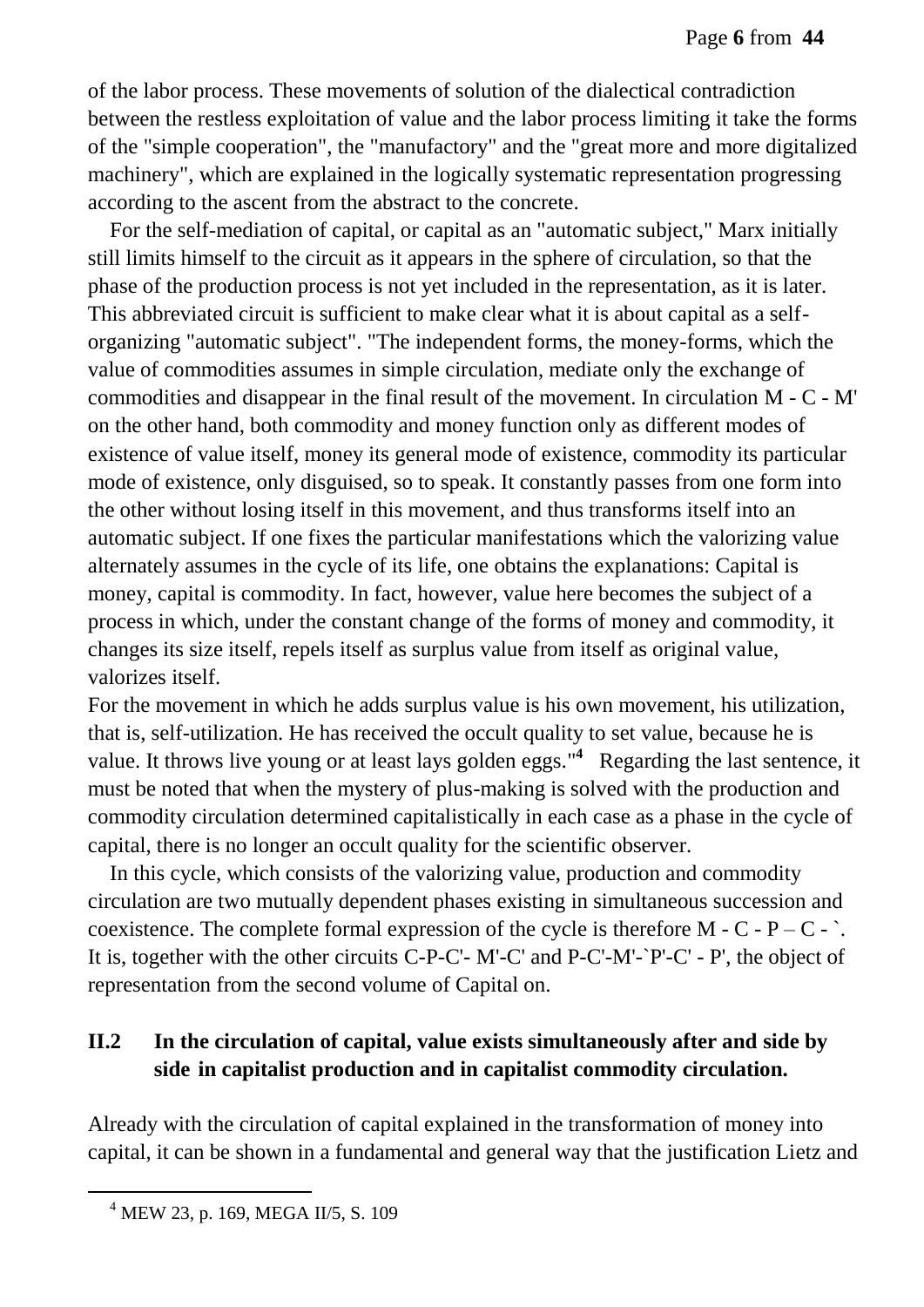Schwarz give for their view going in the right direction is wrong and must be replaced by a justification based on the circulation of capital. For the circulation of capital it is self-evident that "value and the magnitude of value of commodities are formed in production" and "not only in exchange,"**<sup>5</sup>** because in it the capitalist circulation of commodities and capitalist production exist simultaneously after and alongside each other and are mutually for each other a precondition and result. "However, it is correct (...) to concede to the second determination of socially necessary labor a co-determining influence on value, or, commonly speaking: to concede to solvent demand not only an influence on commodity prices, but also on the magnitude of value."<sup>6</sup> Apart from the second "value-determining" influence, which is unknown to them, Lietz and Schwarz, with the first production-side determination of the value magnitude, represent a view that cannot be disputed in principle.

But they claim quite wrongly that value is already present, coming from capitalist production, in the exchange relation of use values belonging to simple commodity circulation, which Marx analyzes in the first subsection of the first chapter of Capital. In a blatant way, they establish between capitalist production and simple commodity circulation a mystically irrational connection determined by their temporal succession. They make the serious mistake of not respecting that value and socially form-determined abstract human labor must first be explained on the level of abstraction of simple commodity circulation before it can be explained what is involved in their emergence and existence of value in capitalist commodity circulation and capitalist production. They treat the exchange relation of use values analyzed by Marx, by which the two economic social forms are explained, as if it were about the exchange relation of the products arising from capitalist production in capitalist commodity circulation.

Just as capitalist production is characterized by the double character of being the processing unity of labor and value formation process, its products are characterized by the double character, common to all commodities, of being use value and value. By means of money, their real value is ideally expressed in price, so that they pass through the circulation phase W'-G' as price-determined commodities. In the circulation of capital it is shown that value is created in production and that the sphere of circulation participates in this creation by means of solvent demand. Even if both coexist simultaneously, it is true that in the circulation of commodities value exists because it was previously created in production. While there is one kind of commodity that exists in commodity circulation, other commodities of the same kind are created simultaneously in production.

Whatever it is about value-determining capitalist production and value co-determining capitalist commodity circulation, what matters, especially in the argument with Lietz and

<sup>5</sup> Lietz, Schwarz, Part I, p. 112.

<sup>6</sup> Stephan Krüger, Wert, Wertgröße und Wertgesetz. Ergänzend-modifizierende Anmerkungen zum Beitrag von Barbara Lietz und Winfried Schwarz Z 125/126", Z. 127, p.126f.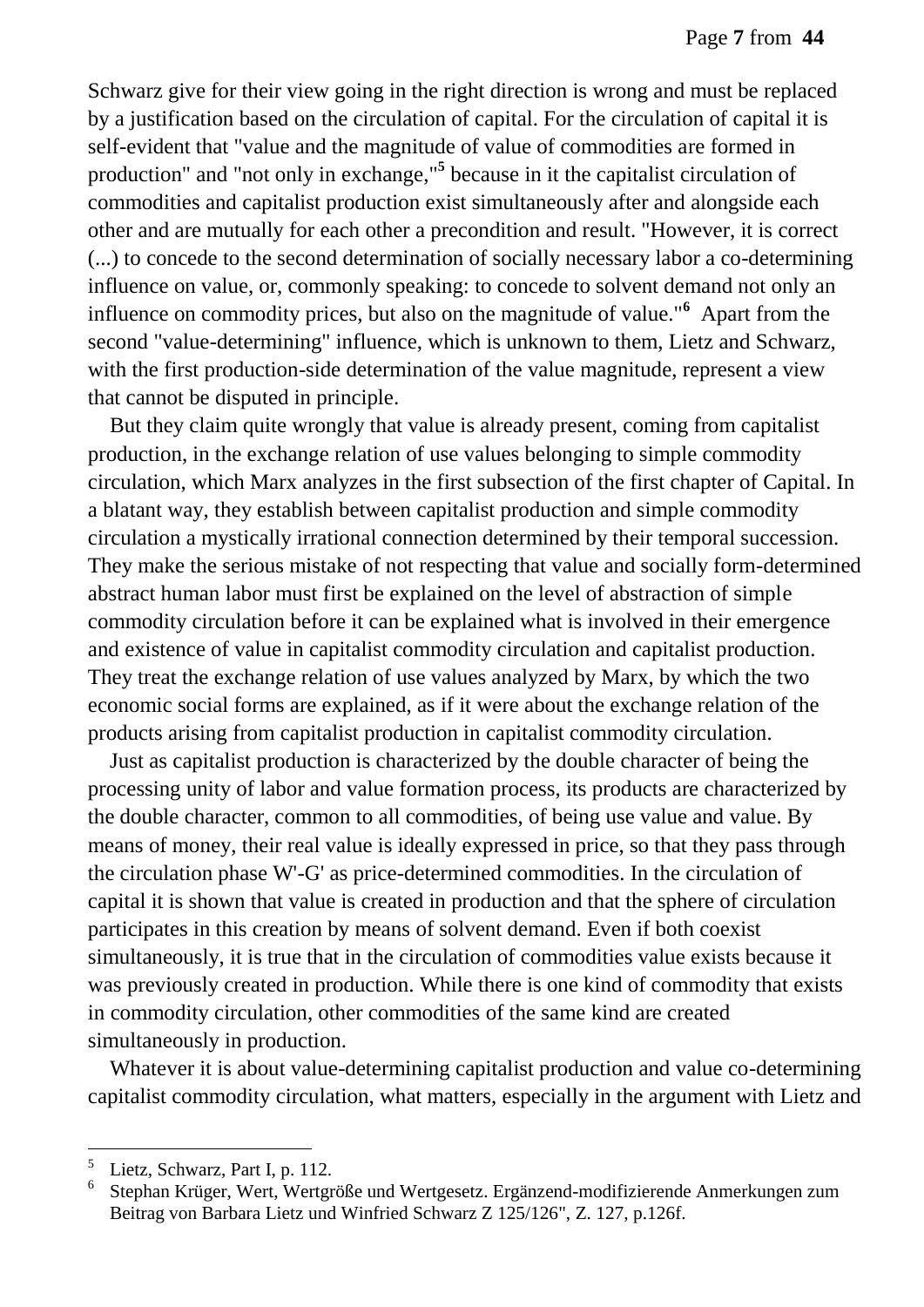Schwarz, is that, contrary to their view, there is only a temporal succession between the two, insofar as they are stages of passage in the circulation of capital.

## **II.3 To what extent the structure of movement of the total social reproduction process determined by the circulation of capital has a non-linear structure, system theoretically speaking.**

The movement structure of the total social reproduction process determined by the circulation of capital possesses a nonlinear structure, system theoretically speaking. Thus, in Capital, Marx is dependent on a method with which he must overcome the difficulty of explaining a dynamic, nonlinear economic-social system with the linear representation.

 A linear representation proceeding from sentence to sentence, from chapter to chapter, from section to section, from volume to volume, must take into account the nonlinear process of social reproduction, the subject areas of which exist simultaneously after and alongside one another, are mutually prerequisite and result for one another. The method with which the problem of the linear representation of a nonlinear, complex dynamic system is to be solved is described by Marx under the title of the "method of ascending from the abstract to the concrete" $7$  in the introduction to the Grundrisse.

- **III. Sequence of stages of scientific abstractions. The simple non-capitalistically determined commodity circulation as the "abstract sphere of capital".**
- **III.1 Abstraction from the circulation of capital by its decomposition into its two phases consisting of the capitalist production process and the capitalist commodity circulation.**

In order to explain the circulation of capital, it is necessary to abstract from it for the purpose of avoiding the defective circle. What measure must be taken to ensure the success of the abstraction? The circle is characterized by the simultaneous succession and juxtaposition, of its two stages of passage or its two phases, which is based on their temporal succession. One abstracts consequently from the cycle or one brings it to the disappearance, if one cancels the temporal succession of its two phases, so that only its two phases remain as such. The measure, which is necessary for the abstraction, consists

<sup>&</sup>lt;sup>7</sup> Grundrisse, MEGA<sup>2</sup> II/1.1, p. 36 (Grundrisse, Berlin 1953, p. 22, MEW 42, p. 35). See in more detail: Dieter Wolf: Kritische Theorie und Kritik der Politischen Ökonomie. In: Dieter Wolf, Zur Konfusion des Wertbegriffs. Beiträge zur "Kapital" - Diskussion, Teil A, insbesondere Unterabschnitt 6, Hamburg 2004 (Wissenschaftliche Mitteilungen, Heft 3), Derselbe: Zur Methode des Aufsteigens vom Abstrakten zum Konkreten, (From: Dieter Wolf, Zur Methode in Marx' Kapital unter besonderer Berücksichtigung ihres logisch-systematischen Charakters. On the "Method Controversy" between Wolfgang Fritz Haug and Michael Heinrich.). Both papers can be accessed at www.dieterwolf.net under the headings: books and articles, respectively.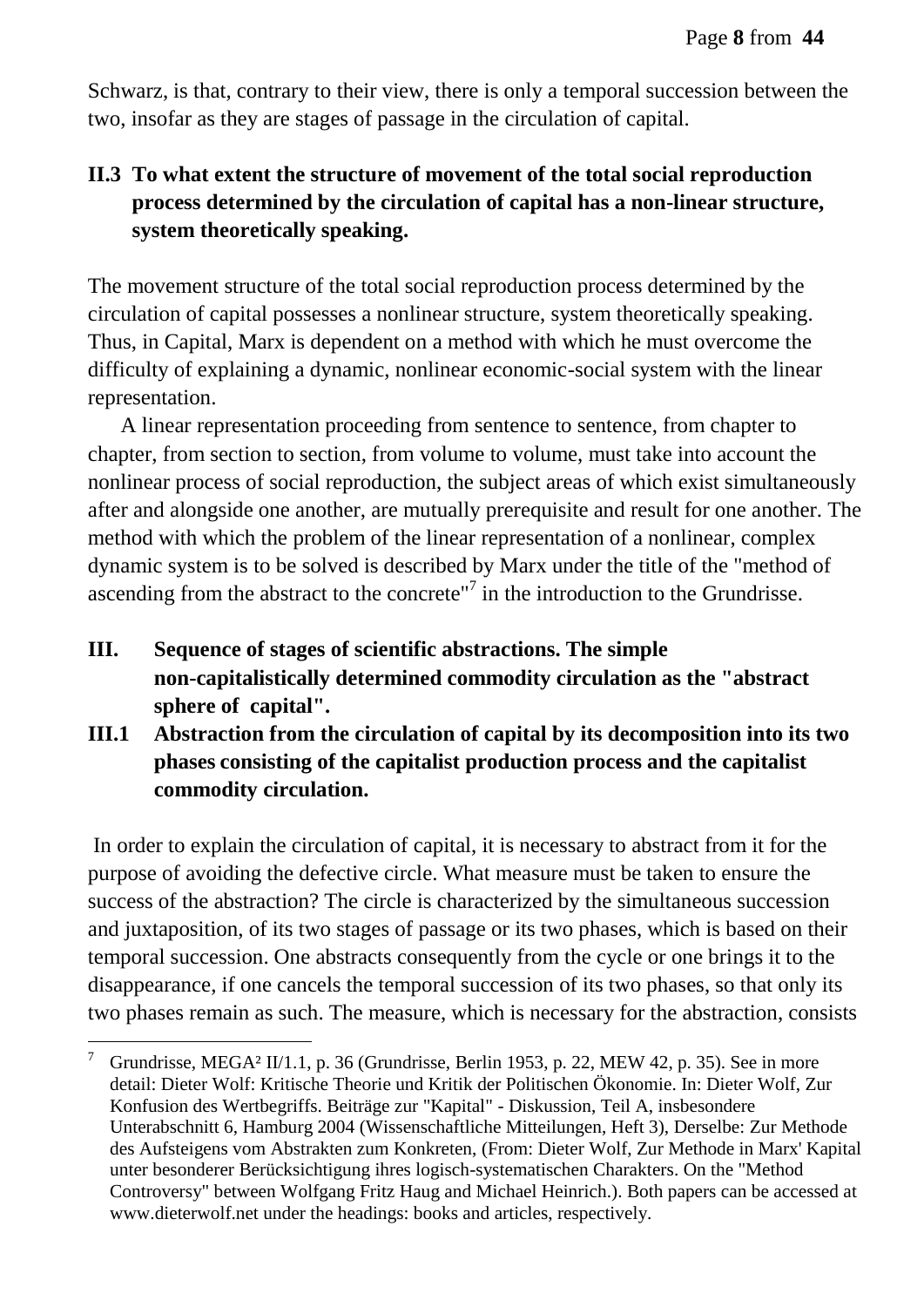therefore in decomposing the cycle into its two phases, which lose thereby their status of being phases. What, then, remains of them must be considered more closely.

As far as capitalist production is concerned, this leads to reducing it to concretely useful labor or the labor process, in which any economically social determination of form is extinguished. Instead of the capitalist production process as the processing unity of labor and value formation process, one has before one only an abstractly general labor process consisting of concretely useful labor and producing concretely useful use values. If the process of production is not regarded as a phase in the circulation of capital, i.e., as Marx says, there is no "incorporation of labor into capital," so that capital does not become the process of production, then the process of production is "material process of production in general."<sup>8</sup> "Its determination of form is completely extinguished." <sup>9</sup> <sup>10</sup> With a socially unspecific "production process in general", which is not considered as a phase in the circulation of capital explained with the "transformation of money into capital", no beginning of science can be made, as Marx originally intended in the Grundrisse, whose object is the explanation of the circulation of commodities as a prerequisite for the explanation of the capitalist production process.

If one now considers the capitalistically determined circulation of commodities after the decomposition of the circulation of capital, then, after the loss of its phase character, the non-capitalistically determined circulation of commodities remains. In this, the economically social forms contained by the utilization of the capitalist surplus value have disappeared, while the simple non-capitalist forms contained in them - value, commodity, money, etc. - remain.

It is shown here how important it is for the understanding of capitalist production to encounter, according to the method of ascending from the abstract to the concrete, through the abstraction from the circulation of capital, the simple circulation of commodities not yet determined capitalistically. Its explanation makes it necessary, with the analysis of the exchange relation of use values before the capital circulation of capital, before the capitalist production process before money, before the commodity, before the socially form-determined equal human labor, to first explain the likewise not yet existing value. **<sup>11</sup>** Hereby one follows the already mentioned insight of Marx: "In

<sup>&</sup>lt;sup>8</sup> Grundrisse, MEGA<sup>2</sup> II/1.1, p. 36 (Grundrisse, Berlin 1953, p. 22, MEW 42, p. 225).

MEW 23, p. 189

<sup>&</sup>lt;sup>10</sup> But if "the incorporation of labor into capital" takes place, and explitit is taken into account that the production process is a phase in the cycle of capital, i.e., an integral part of the utilization of value, then it looks at first, i.e., at first sight also, as if the production process were reduced to the "material process of production in general" in which any "determination of form is completely extinguished." However, it will be shown that "even within the production process itself this extinction of the determination of form is only appearance" ; for the production process as capitalist is always the process of utilization of capital. The use-value of the commodity labor-power shows itself in the consumption process of labor-power, which is "at the same time the production process of commodity and of surplus-value."" (MEW 23, P. 189.)

 $11$  It is common to speak, like Marx, of capital beginning, apart from use value, with the analysis of the commodity. This is only correct if one understands by it that the commodity is explained,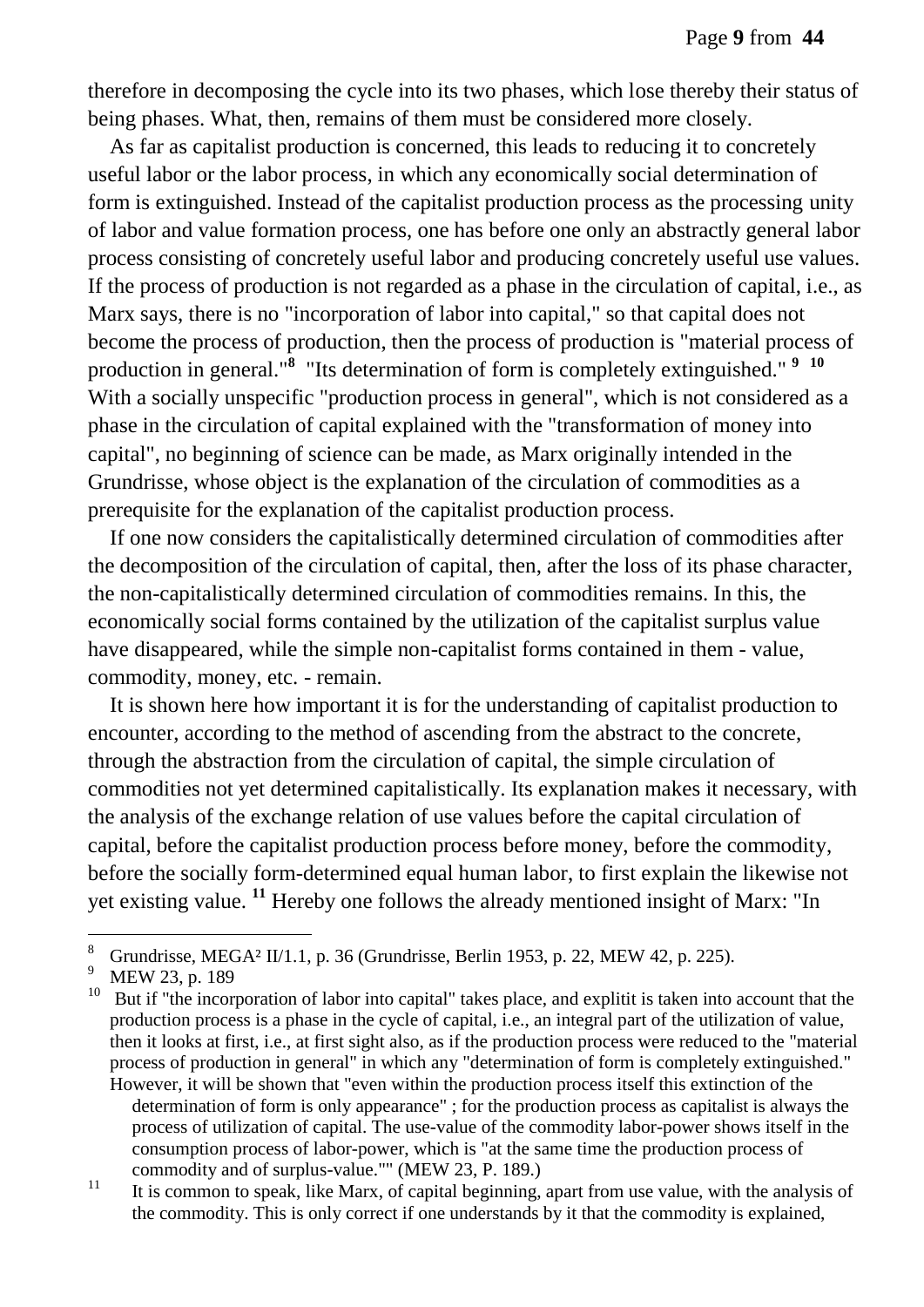order to develop the concept of capital, it is necessary to start not from labor, but from value, namely from the exchange value already developed in the movement of circulation." **<sup>12</sup>**

Marx therefore begins the representation of the capitalist total reproduction process with the simple commodity circulation determined by value, commodity and money, which is made the object of representation in the first three chapters of Capital. At the end of the latter, after the explanation of value, commodity and money, one encounters the third determination of money, which contains the dialectical contradiction between use-value and value, the solution movement of which leads out of the simple commodity circulation into the circulation of capital G-W-P-W'-G', from which abstraction has been made at first. Because of all that belongs to the simple commodity circulation under the aspect of the abstraction from the circuit of capital and the return to it, it is called the abstract sphere of capital by Marx - also in allusion to the abstraction made.

## **III.2 Explanation of the simple non-capitalistically determined circulation of goods. Step sequence of abstractions descending from the concrete to the abstract. "With what must the beginning of science be made?" <sup>13</sup>**

After Marx has arrived at the simple commodity circulation as the "abstract sphere of capital" with the abstraction from capital or from its circulation, the application of the method of ascending from the abstract to the concrete is far from being over. The circulation of capital can, of course, be explained from the simple circulation of commodities only if this circulation itself has first been explained. For this purpose it is necessary to abstract from money and thus also from all its functions, so that one comes across simpler relations of exchange included in the circulation of commodities, in which money is not yet present, but from which it can be explained. This simpler exchange relation is first the exchange relation W-W of simple, not yet price-determined commodities. As little as one has previously known about money and the price of commodities, so little does one know about the commodity. One knows of money and the commodity at least that they are something social. Since it is a matter of explaining this social, one is thus forced to abstract from what the social of the

which is of course identical with explaining the value and the form-determined abstract human labor. As for the explanation of the latter, it begins with the ahistorically valid inference from the property of use-values to be a product of labor to the property of concretely useful labor to be equal human labor. Once value has been explained, there is the specifically historically-socially determined inference from value to equal human labor, which must also first have been explained as the specifically historically-socially form of concretely useful labor. See on this: especially sections IV, V and VI.

<sup>12</sup> MEW 42, p. 183f. *(Grundrisse*.)

<sup>&</sup>lt;sup>13</sup> Georg Wilhelm Friedrich Hegel, 1st volume of the Science of Logic, 1812, revised 1831. Werke. Vol. 5, Frankfurt a. M. 1979, pp. 63,79.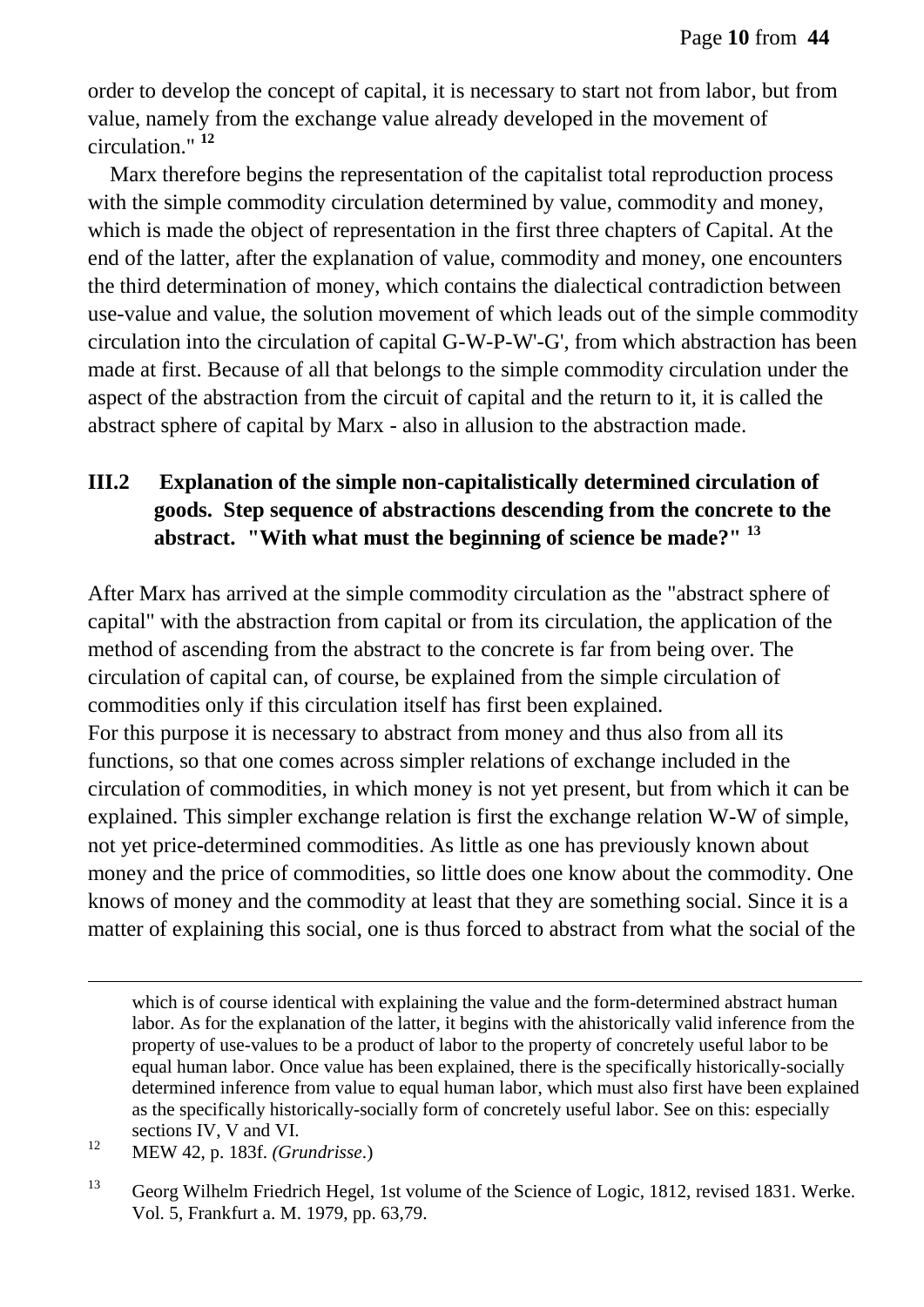commodity might be. When one does this, one inevitably encounters the use-values, which belong to the commodities in each case, but are not the specifically historicalsocial thing to be explained, with which they must first be explained. Thus, with the last scientific abstraction one encounters the exchange relation of use-values (UW1- UW2). With the exchange relation of use-values, therefore, must be explained what is the specifically historical-social ("purely social")<sup>14</sup> different from them, through which it is transformed into an exchange relation of commodities.

The exchange relation of use values is the simplest abstract economic social relation of the simple commodity circulation and of the capitalist total reproduction process. The method doubly determined by the "descent from the concrete to the abstract" and the "ascent from the abstract to the concrete" is thus the method practiced by Marx in Capital, with which he takes into account the criterion of every science that understands itself as rational, namely to avoid getting entangled in an erroneous circle, in a circulus vitiosus, in everything that has to be explained. <sup>15</sup>

Neither the value nor the form-determined abstract human labor are already present, as Lietz and Schwarz wrongly assume, in the exchange relation of use values with which Marx begins the explanation of the simple commodity circulation. Both economically social forms and the commodity determined by them must be explained starting from this exchange relation of use values and not, as Lietz and Schwarz erroneously do, with an artificially generated imitation of capitalist production. **<sup>16</sup>**

What is actually present in the exchange relation of use values, in contrast to the value and the socially form-determined abstract human labor, are the ahistorically valid socially unspecific properties of the use values and the concretely useful labor to be a labor product and equal human labor, respectively.**<sup>17</sup>** Just as one can only understand money in contrast to the "monetary theory of value" if one has previously explained value starting from the exchange relation of use-values, so one can only understand capital or the circulation of capital if one has previously explained the simple circulation

 $14$  $14$  MEW 23, p. 62.

<sup>&</sup>quot;A circular argument, circular proof, logical circle, circular reasoning, or hysteron- proteron (from ancient Greek ὕστερον πρότερον hýsteron próteron, literally roughly "the later [is] the earlier"), is a proof error in which the premises already contain the thing to be proved. Thus, it is claimed to prove a statement by deduction, using the statement itself as a presupposition. It is also called a circulus vitiosus (from Latin circulus vitiosus, literally faulty circle) or vicious circle[1]." Brockhaus, Weltbildverlag; 2005, Wikipedia.

<sup>&</sup>lt;sup>16</sup> This failed substitution of capitalist production was briefly discussed in the introduction. It is treated in the necessary detail below in section VII.1.2: "Lietz's and Schwarz's justifications of the explanation of socially form-determined equal human labor before and independently of exchange with the complex of "mutually independently operated private labors".

<sup>&</sup>lt;sup>17</sup> On page 52, MEW 23, it has turned out for the ahistorically valid common third (equal) of the different use values and concretely useful works that it consists of the ahistorically valid general property of being a labor product respectively equal human labor.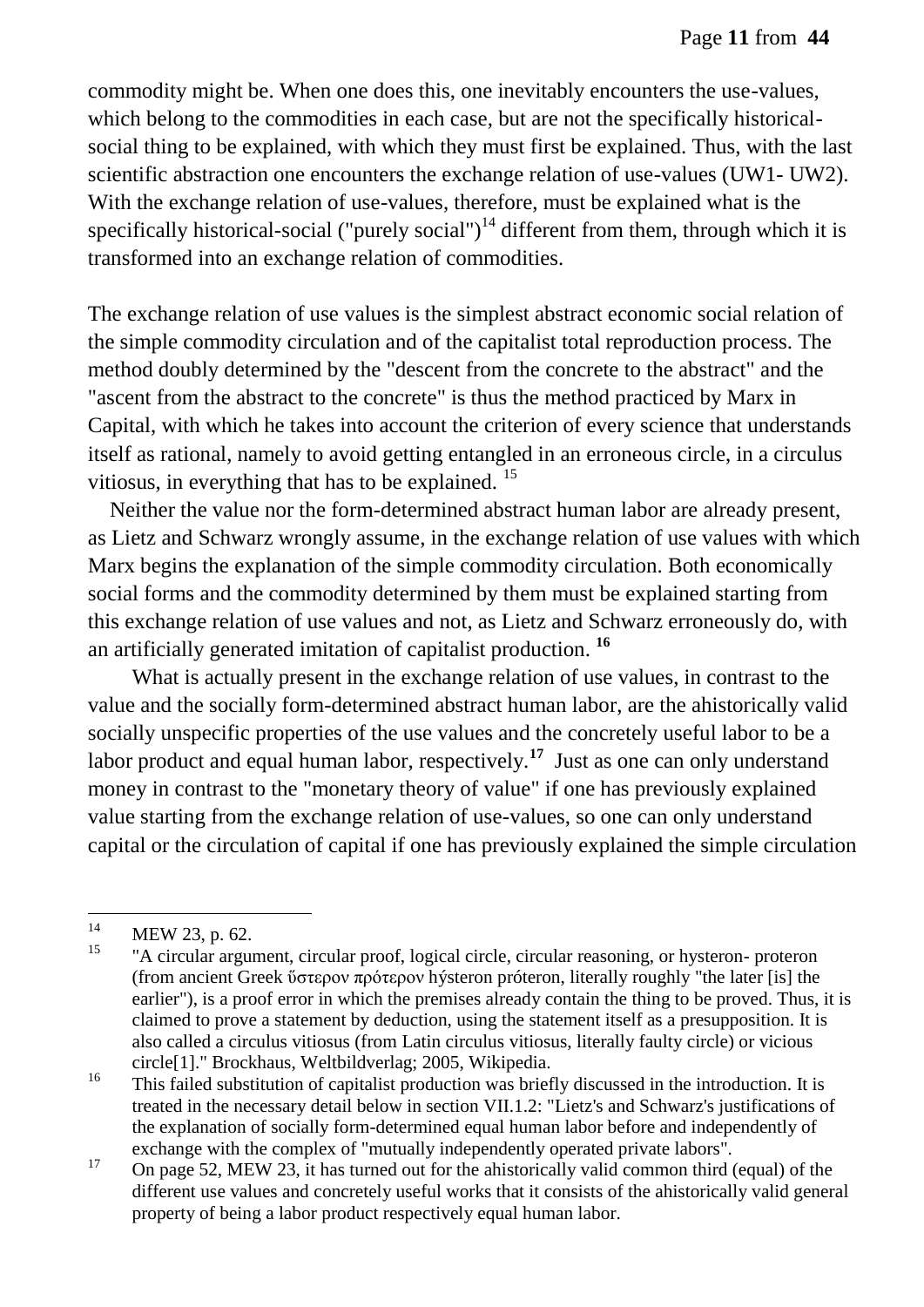of commodities, which is not yet capitalistically determined, as the "abstract sphere of capital".<sup>18</sup>

Since it is about the purely social of the commodity, which is different from the use value, it is now necessary for the capitalist total reproduction process with its abstract most general economic-social relation to explain value as its most abstract most general economic-social form. Hereby, referring to Marx's Capital, after consistently following the method of ascending from the abstract to the concrete, Hegel's question is finally answered: "With what must the beginning of science be made?" **<sup>19</sup>**

With the exchange relation of use-values, in the first subsection of the first chapter of Capital, the beginning of science is made, because with it, without getting entangled in a faulty circle, is begun to understand value, form-determined abstract human labor, the commodity, money, the circulation of capital, etc. - In short, to explain the capitalist process of reproduction as a whole.

Capital or its circulation can only be explained on the basis of the simple commodity circulation determined by value, commodity and money. Money determines or "dominates" the circulation of commodities, because all actions occurring in it are carried out in the exercise of its functions as measure of values, means of exchange, means of payment, and so on.<sup>20</sup> The circulation of capital, in which commodity

<sup>18</sup> In the monetary theory of value, it is falsely assumed that money is the "common third" in the exchange relationship of use values (MEW 23, p. 50ff.), which is responsible for the equation of commodities as values. The "common third" or the equal of the different use-values and concretely useful labour, which is really at stake, consists first of all of the property of use-values to be a product of labour and of the property of concretely useful labour to be equal human labour. So there is really something equal in the exchange relation of the various use-values as a social "relation of equality" that has nothing to do with money and nothing yet to do with value and socially form-determined abstract human labour. There is an equation because the same has really existed since there have been people who shape their lives in relation to each other and to nature. If it has been explained with the exchange relation that this same thing receives the social meaning of value or of socially form-determined abstract human labour, then there is an equation as values, which also still has nothing to do with money. Only as the manifestation of value and of socially form-determined equal human labour does money, as a means of exchange, constantly realise an equation of use values. This occurs in the respect in which the ahistorically valid equal (the property of use-values to be a product of labour) has received the historically social form of value independently of money in the social relation of equality and exchange. This is the object of Marx's analysis in the first subsection of the first chapter of Capital, starting from the simplest exchange relation of two use-values contained in commodity circulation. (See in particular sections IV. and V. and VI. in this treatise). There is the same beyond the exchange relation, value and money. There is the exchange of products and exchange relations of simple commodities without the prior (simultaneous) and subsequent existence of money. In C-M-C money is equated with something that is already equal without it and can and must be explained without it.

<sup>&</sup>lt;sup>19</sup> 1st volume of the Science of Logic, 1812, revised 1831.

Ansgar Knolle-Grothusen: The Connection between Money Functions and Money Forms in "Capital". In: Ansgar Knolle-Grothusen, Stephan Krüger, Dieter Wolf. "Money commodity, money and currency. Foundations for the solution of the problem of the money commodity."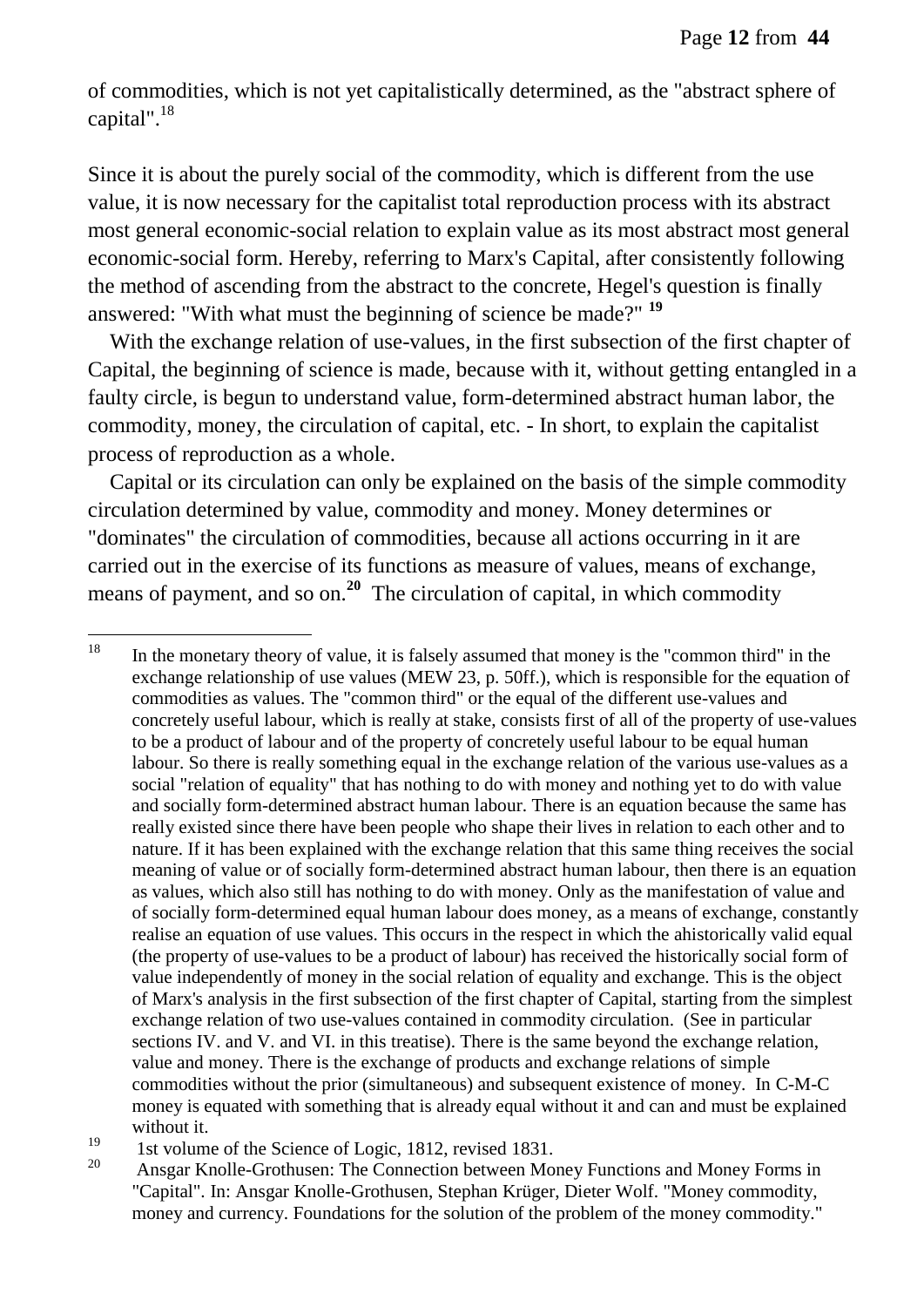circulation, as one of its two phases, is a capitalist one, is made the subject of representation only in the second volume of Capital. Therefore, apart from its fundamental importance for the course of the logically systematic representation and for the understanding of the capitalist production process, it plays no role for the explanation of the simple circulation of commodities or for the explanation of value, the commodity, money and the three money functions.

Marx abstracts from the "circulation of capital" and explains the simple circulation of commodities, which is not yet capitalistically determined, by explaining the following social forms, which are not yet specifically capitalistically determined: value, the socially form-determined equal human labor, the commodity, the forms of value, money and the three money functions - measure of values, means of circulation, means of payment and treasure ("money as money"). Thus, it is not yet about what value is in capitalist production as valorizing value. All that can initially be said about value and its manifestations is determined by what it is in the exchange actions W-G-W explained in the third chapter, in the "exchange process" explained in the second chapter, and in the exchange relations of use-values and commodities analyzed in the first chapter and abstracted from the exchange process.

## **IV. The "Derivation of Value" undertaken by Lietz and Schwarz with the first subsection of the "2nd Edition of 'Capital' of 1872" as a voyage of discovery to value**

 The tendency of people to consider small things important has produced many great things. Georg Christoph Lichtenberg

### **IV.1 Marx's explanation of value versus Lietz's and Schwarz's voyage of discovery to value**

#### **IV.1.1 Remarks on Marx's explanation of value**

 $\overline{a}$ 

With respect to the explanation of the economic social forms, the scientific representation in Capital takes its beginning with the analysis of the most abstract general economic social relation, which consists of the exchange relation of use values. This beginning of scientific representation, as the beginning of the explanation of value, must, like the entire scientific representation in Capital, be guided by the method of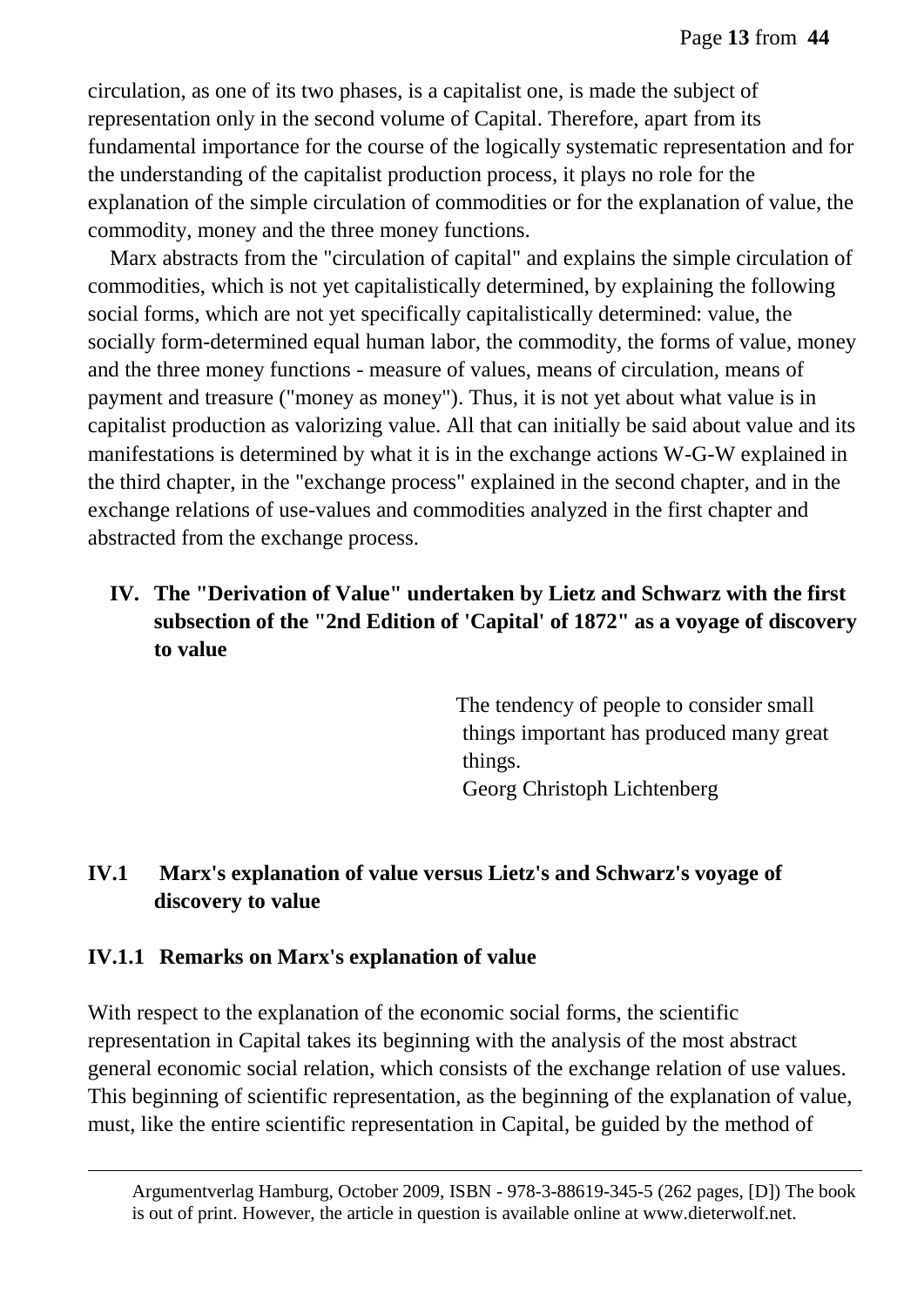ascending from the abstract to the concrete, by which entanglement in a faulty circle is prevented. With the last of the abstractions already made above for the explanation of value from the exchange relation of commodities or from the value of commodities, one encounters the exchange relation of use values. The difficult task, not only unrecognized by Lietz and Schwarz, which Marx now has to accomplish, consists in explaining the commodity by explaining the value and the socially form-determined equal human labor, both of which are not yet present due to the avoidance of a defective circle.

 Lietz and Schwarz do not even get involved in the answer already given above to the question with which the beginning of science has to be made in order to understand the capitalist production process, but interpret the first subsection, which for them erroneously is already about the analysis of the exchange relation of commodities and not correctly of use values.

Lietz and Schwarz have already explained the socially form-determined abstract human labor and the value determined by it fundamentally before and independently of Marx's analysis of the exchange relation of use values in the way indicated in the introduction with capitalist production. Consequently, it goes without saying that nothing fundamental remains to be explained for the exchange relations of use values to be analyzed. In this sobering state of affairs, Lietz and Schwarz are concerned with the guiding principle of their interpretation of capital. They insist on explaining the socially form-determined abstract human labor and the value determined by it "by no means without exchange".**<sup>21</sup>**

That value is already present in the circulation of commodities and accordingly also in the exchange relation of commodities belonging to it, goes without saying. When Marx begins to analyze the exchange relation of use-values, then one does not yet know what a commodity is and thus what an exchange relation of commodities is. If, in order to explain the commodity, one abstracts from it, then only the exchange relation of usevalues remains. What, beyond that, the exchange relation of commodities is, must be explicitly explained. The value, which is yet to be declared and which determines the commodity, must not exist beforehand either as such or as already declared, for the sake of avoiding an erroneous circle.

The indisputable fact that value and socially form-determined human labor arise and exist in capitalist production, Lietz and Schwarz wrongly give as a reason that the two economically social forms must therefore also be explained on the basis of capitalist production and not on the basis of the simple circulation of commodities. When Lietz and Schwarz claim that value is "already present in the exchange relation of two or more commodities when Marx mentally identifies it in them," $^{22}$  then this means for them that

 $21\,$ "Whoever speaks, as we do, of the value of the products of labor, i.e., of the commodity, before exchange, by no means recognizes this social form to the products independently of exchange." (Lietz and Schwarz, Part II, p. 136.)

 $22$  Lietz and Schwarz, Part I, p. 115. Italics- D.W.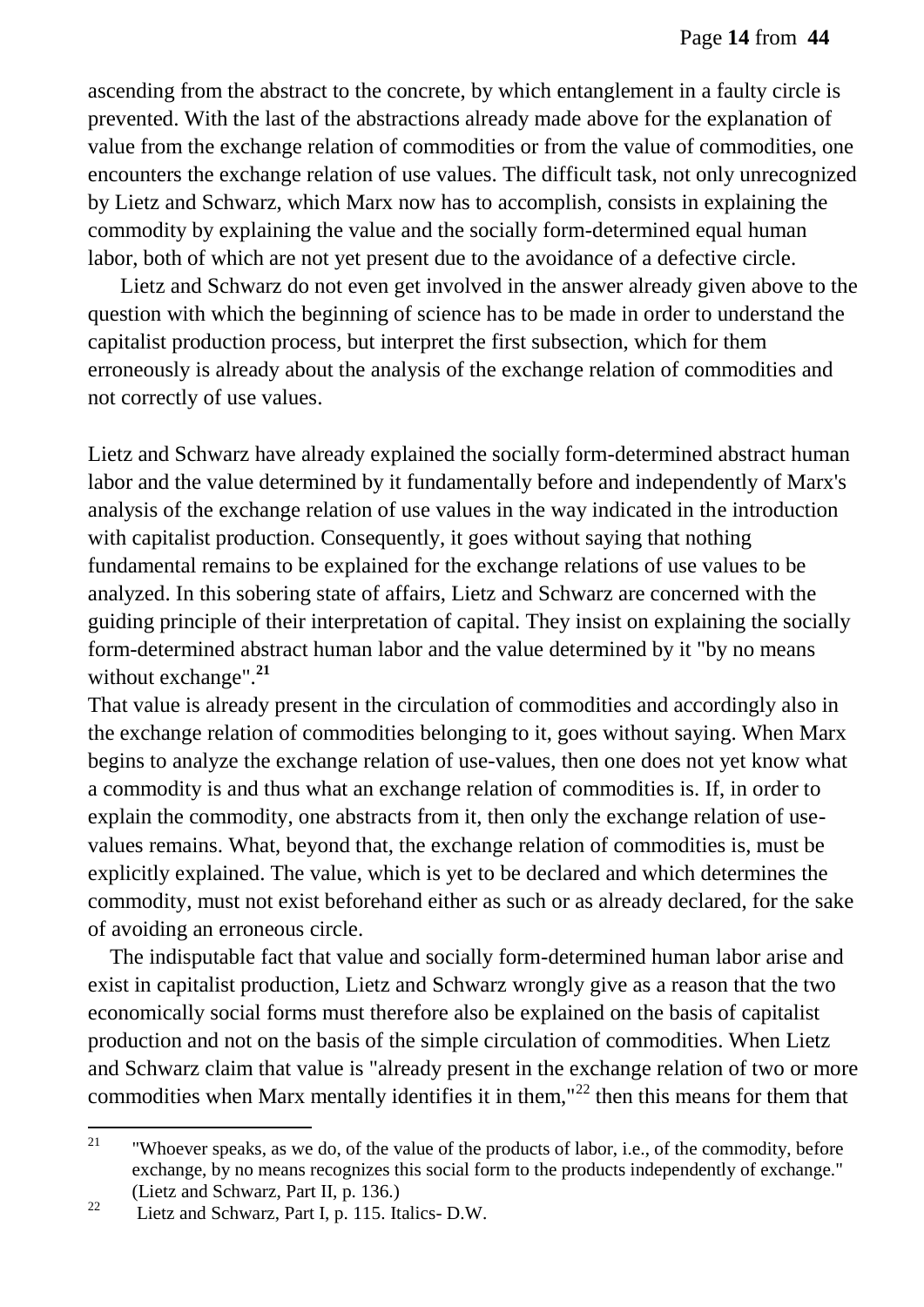value is already present as value explained with production before and in the exchange relation of commodities that Marx analyzes in the first subsection.

This conception of the explanation of value and socially form-determined human labour advocated by Lietz and Schwarz is as false as it is to assume in principle that there would be a temporal succession, a processual temporal connection between the simple circulation of commodities depicted in the first three chapters of Capital and capitalist production.

In the analysis of the exchange relationship of use values, it is not the value that has yet to be explained that is first "mentally identified", but the ahistorically equal, for which it turns out that it consists of the ahistorically valid properties of the use values and the concretely useful labour, of being a labour product par excellence or equal human labour. It is explained how value originally "comes into being", in that the ahistorically valid properties in each case additionally receive the social meaning of a historically socially specific form through the exchange relation. If one says that the general properties are transformed into the respective social form, e.g. into value, then one must not forget that value is the historically social determination of the form of a property, which, considered in itself, is ahistorically valid.<sup>23</sup> This must be borne in mind when speaking of the transformation of general properties into the respective specifically socially general form, and the impression must be avoided that this is a mystical transubstantiation.

The actually already existing ahistorically valid properties that form the "common third" are, as will be discussed in detail below, already passed off by Lietz and Schwarz as value or as already declared form-determined equal human labour. Therefore, they can succinctly express their counterposition to Marx's analysis of the exchange relation of use values as follows: "Value is already present in the exchange relation of two or more commodities when Marx mentally identifies it in them and concludes from the equation of commodities to abstract human labour as the substance of value." **<sup>24</sup>** "Not only in the immediate process of production is the form value already assumed, but also in the preceding theoretical analysis of the commodity."<sup>25</sup>

Lietz and Schwarz clearly express here that for them value is already present before and within the exchange relation of use values analysed by Marx. What then remains to be done is merely to "identify" or "discover" value and, as will be shown, to describe it in a

 $23$  See in detail: Section V. ff.

<sup>&</sup>lt;sup>24</sup> "Parallels between Heinrich's explanation of value and abstract labour from the equation of mere labour products and Marx's derivation of value and abstract human labour from the exchange relation of use values are unmistakable. The difference is that Marx discovers the commodity value hidden in exchange value through mental abstraction, whereas in Heinrich a "real abstraction" (Wissenschaft vom Wert, 209) first generates value. 97; MEW 23, 80). In neither case is the theoretical analysis of the value-form (third UA) affected." (Lietz and Schwarz, Part I, p. 115. (Italics - D.W.)

<sup>&</sup>lt;sup>25</sup> Lietz and Schwarz, Part I, p. 115. (Italics - D.W.)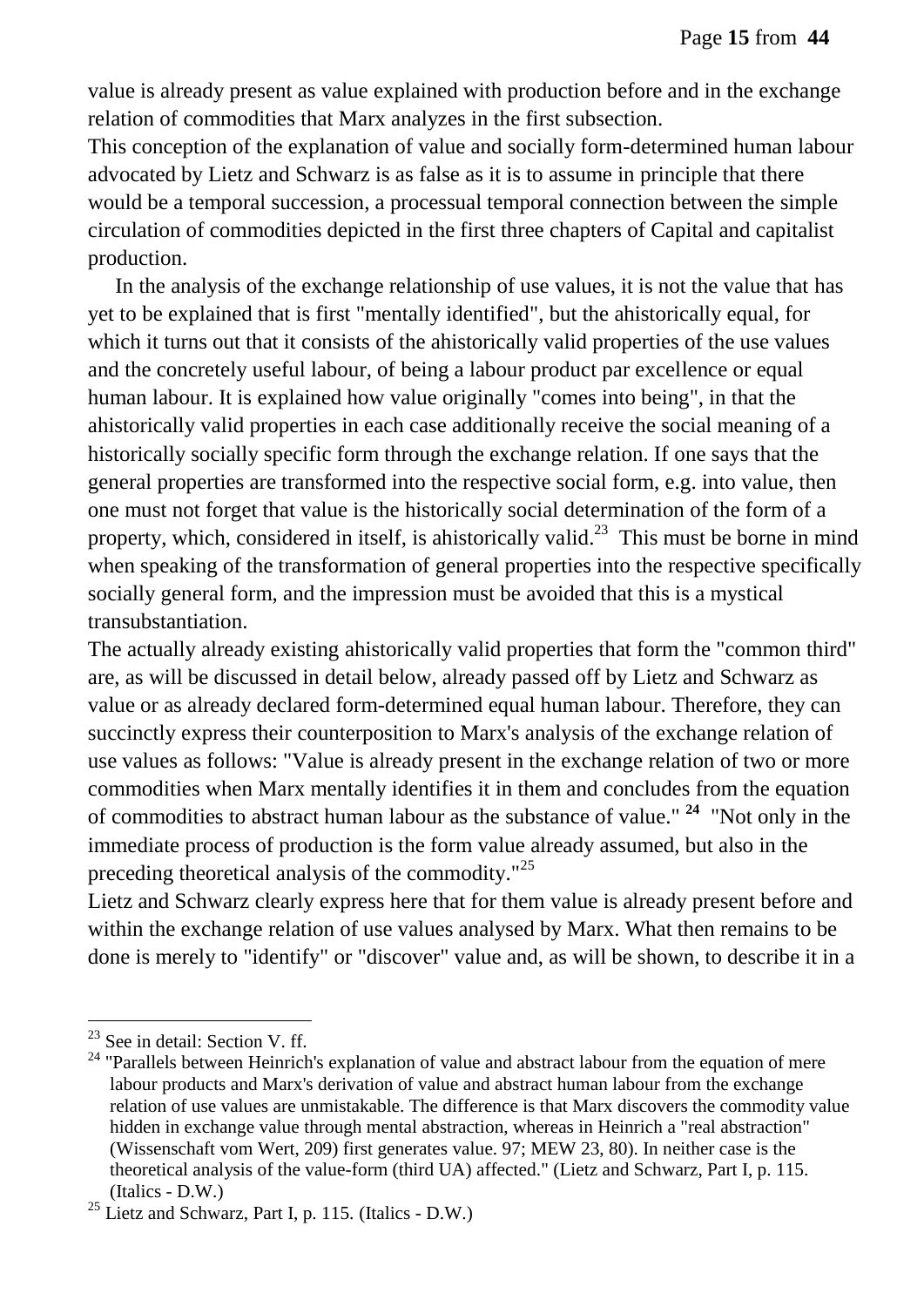complementary way with the help of the already explained socially form-determined human labour.

For Lietz and Schwarz, value is not "generated" or "formed" in commodity circulation or in exchange relations, because they are only oriented towards how value is "generated" or "formed" in production in their opinion. They cannot imagine what it means, in contrast, that value is "produced" or "formed" in a special way in exchange or in exchange relations. If one encounters the "common third" or equal, then it is not yet a question of value, which must already have been explained in order to be able to "discover" it. If one explains how the "common third" or the same (equal) of the different use values is transformed into a historically socially specific form, then one arrives at the value that has "emerged" in this sense through explaining. This is completely different from the way in which value arises, is produced, formed or "produced" in capitalist productio. The historically socially specific form of production consists of the processual double-chracter of the process of labour and the process of the formation of value, i.e. of the more developed form of the double-chracter of the simple commodity explained on the level of abstraction of the simple circulation of commodities.

Consequently, for Lietz and Schwarz, in the exchange relation of commodity values, which for them is erroneously already an exchange relation of commodities, there is only an inference from an already existing and declared value to abstract human labour, which has already been declared by them, however inadequately, before value as the "social substance" underlying and determining it. Marx, however, does not initially conclude from the equation of commodities, i.e. from the value of commodities, to the same human labour as the "substance of value". Rather, he first and fundamentally concludes from the ahistorically valid property of use values to be a labour product to the ahistorically valid property of concretely useful labour to be equal human labour. Because of the avoidance of a faulty circle, this distinction between the ahistorically valid properties and their transformation into the historically socially specific form is just as important as the fact that there are ahistorically valid social relations between the concretely useful labours, insofar as these are the same human labours. In these ahistorically valid social relations of different human societies, there are still no economic social forms different from use-values and concretely useful labour. "In every social form of labour, the labours of the different individuals are also related to each other as human, but here (in bourgeois society - D. W.) this relationship is itself considered the specifically social form of labour.' **<sup>26</sup>** " **<sup>27</sup> <sup>28</sup>**

<sup>26</sup> <sup>26</sup> Das Kapital, 1st edition, MEGA II/5, op.cit., p. 41.

<sup>&</sup>lt;sup>27</sup> D. Wolf, The Dialectical Contradiction in Capital, p. 79.

D.Wolf, " The "forms of movement" of the "absolute spirit" as movements of solution of the dialectical contradiction between "nature" and "spirit" and the "forms of movement" of capital as movements of solution of the dialectical contradiction between use-value and value.... A contribution to the interpretation of Marx's Capital. Section A. 2.4.2 and A.3.3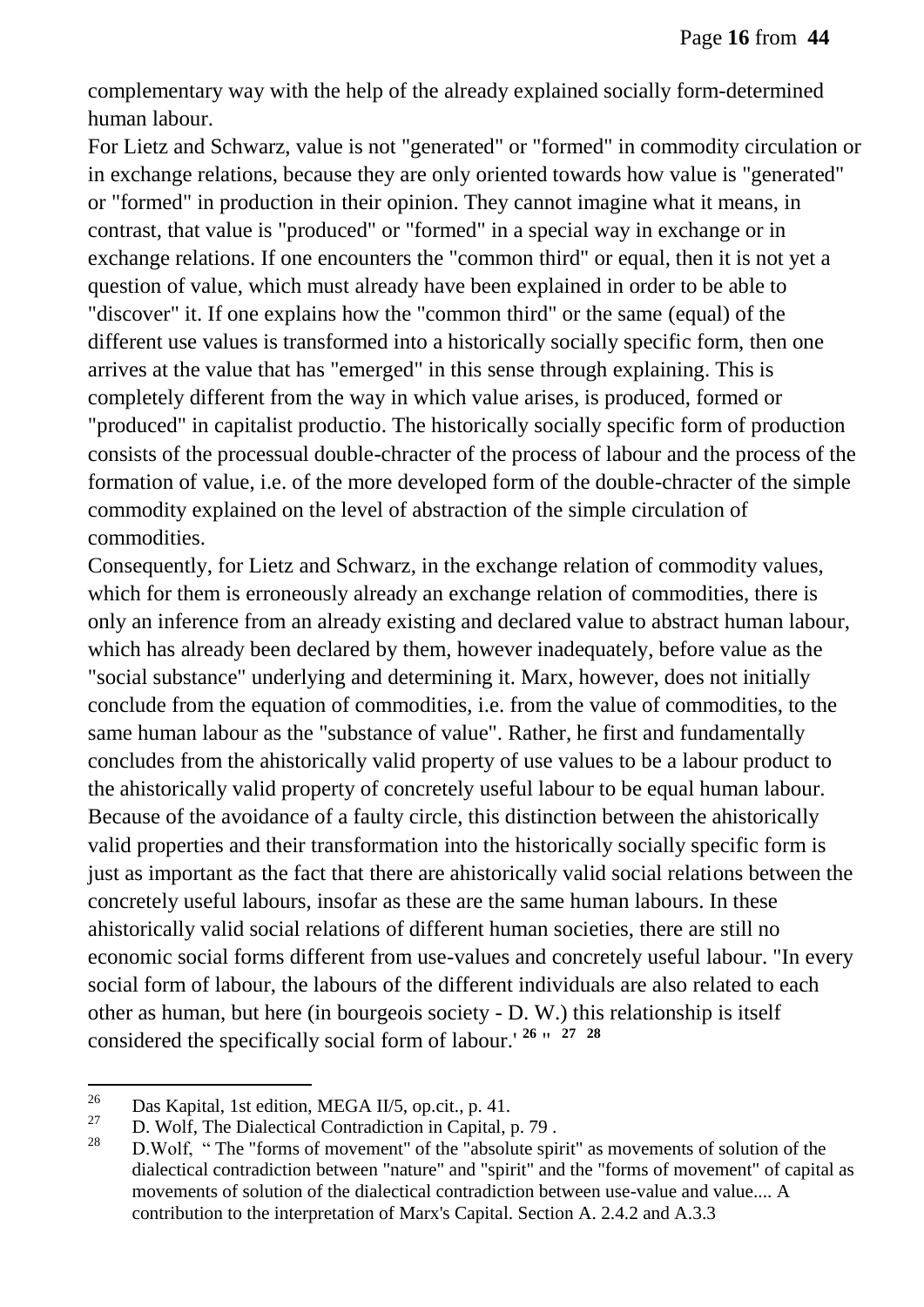M. Heinrich must have taken note of this passage by reading the book on "dialectical contradiction": But since it does not correspond to or contradict his understanding of exchange relations, he tried to get rid of it by dismissing it with the argument that it was a slip of Marx's, an inadvertently expressed idea that he would have discarded immediately. In the belief that this must be so, he unfortunately did not notice that in the second edition of Capital of 1872, the text passage of 1867 is repeated in a transformed form: "In the form of tailoring, as in the form of weaving, human labour power is expended. Both, therefore, possess the general property of human labour and may, therefore, in certain cases, e.g. in the production of value, be considered only from this point of view." **<sup>29</sup> <sup>30</sup>**

Lietz and Schwarz casually make the following remark on this problem: "For Wolf, abstract human labour also exists in non-capitalist communities, but in capitalist ones it becomes the general form of labour (ibid.) This transhistorical concept is rejected by the NML." Like Lietz and Schwarz, to speak only of a general form of labour is completely inadequate in view of the fact that it should say: the ahistorically valid property of concretely useful labour of being "abstract human labour" becomes the historically socially specific form of concretely useful labour in "capitalist polities". First, taking this correction into account, Lietz and Schwarz rightly make the actually existing difference that exists between the ahistorically valid and the historically socially specific. But then they talk about a transhistorical concept that would be rejected by the NML.**<sup>31</sup>** But this only makes sense if one does not understand by it the already ahistorically valid equal human labour, but the historically socially form-determined equal human labour. For then the NML would quite rightly reject something that does not exist in any precapitalist polity outside of a commodity circulation that may be playing alongside. The fact that Lietz and Schwarz do not notice these inconsistencies is due to the fact that they themselves, despite formal references to a difference, nevertheless consistently mix up what is ahistorically valid with what is historically socially specific in their explanations of value and socially form-determined human labour.

Following their comment on the "transhistorical concept" that is "rejected by the NML", Lietz and Schwarz note just as casually: "Wolf does not seriously confront his concept of exchange with other views. This is another reason why we focus on Heinrich."**<sup>32</sup>** The only thing that is correct about this assertion, which is completely made up out of thin air, is that with it Lietz and Schwarz have once again found a reason for avoiding an argument with my writings, in which everything they get wrong in their interpretation of

<sup>29</sup>  $^{29}$  MEW 23, p. 72f. MEGA II/10, P. 59<br>
The text pessence is continued by Mo

The text passage is continued by Marx as follows: "All this is not mysterious. But in the valueexpression of the commodity the thing is twisted. For example, in order to express that weaving does not constitute the canvas value in its concrete form as weaving, but in its general quality as human labour, tailoring, the concrete labour that produces the canvas equivalent, is set against it as the tangible realisation form of abstract human labour." (Ibid.)

<sup>&</sup>lt;sup>31</sup> Lietz and Schwarz, Part I, page 112.

<sup>&</sup>lt;sup>32</sup> Lietz and Schwarz, Part I, page 137.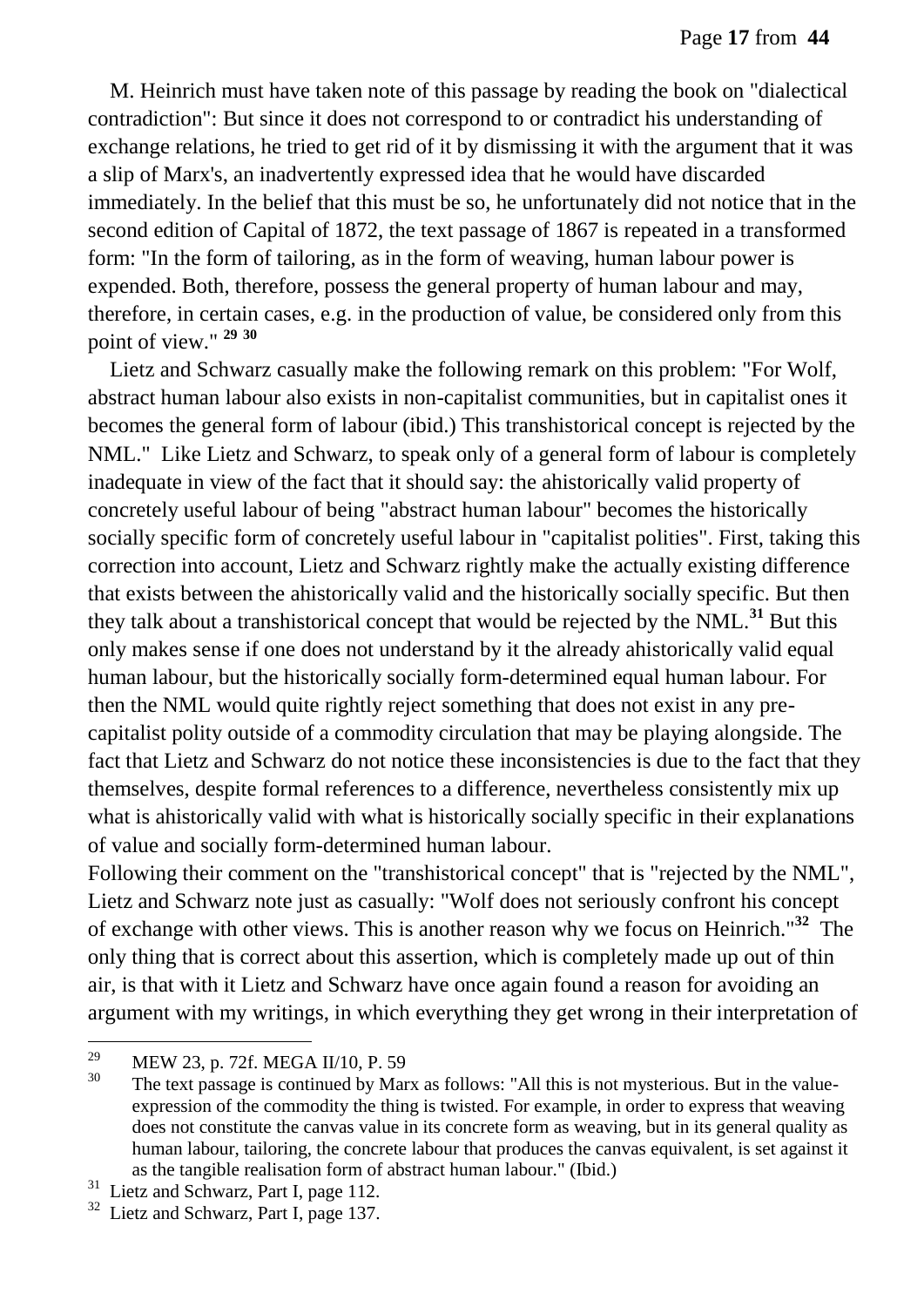Marx's explanation of value and form-determined equal human labour has already been refuted. In this paper, my "concept of exchange" is "confronted" as clearly as it is "seriously" with a " different conception", namely that which Lietz and Schwarz hold of exchange or exchange relations.

Lietz and Schwarz do not even get involved in the answer already given above to the question of what the beginning of science must be made with in order to understand or explain the capitalist production process. Rather, without considering such a beginning and its methodological significance, they go into the exchange relation of use values analysed by Marx in the first subsection. For them, this is erroneously already an exchange relation of commodities, in which an abstract human labour, previously declared in form with capitalist production, and the value determined by it are present "from the outset".

#### **IV.1.2 Marx's explanation of value versus Lietz' and Schwarz' explanation of value with the socially form-determined equal human labor**

Lietz and Schwarz once say that value already exists before the "exchange relation of commodities", and at another they say that value can be explained by the fact that Marx, in the second edition, includes "the same human labour, abstract human labour, in the concept of value takes it in and prefers it in the first UA." Basically, when Lietz and Schwarz explain the socially form-determined equal human work outside of the exchange relationship, at the same time they also explain the value, which for Lietz from the outset can be nothing other than their " objectification" or its "expression".

In what follows, we are concerned in particular with the path Marx took in explaining value and the socially form-determined equal human labor. The first stage of this path leads on page 52, MEW 23, from the "common third" of the various use-values to the property of use-values to be a product of labor and to the property of concretely useful labor to be abstractly human labor. The second stage, beginning with the last seven-line paragraph on page 52, leads to the "residuum of the products of labor," i.e., for Marx, to value, which is described figuratively-metaphorically as "ghostly representationality," as "jelly," and as "crystal." The path finally ends with the characterization of an abstract human labor as the "common substance" of the value consisting of the "crystal".

Marx, after he scientifically correctly starts from the exchange relation of use values, nevertheless speaks of the exchange relation of commodities, i.e. of commodities where it is only about their use values, with whose exchange relation it still has to be explained what a commodity is at all. Scientifically, this is correct if one points out that he first considers the exchange relation of commodities only from the aspect under which they are use values.

That it is about the exchange relation as a relation of equality of use values and about the solution of the problem of their equality is expressed in the following text passage introducing the exchange relation. "The exchange value appears at first as the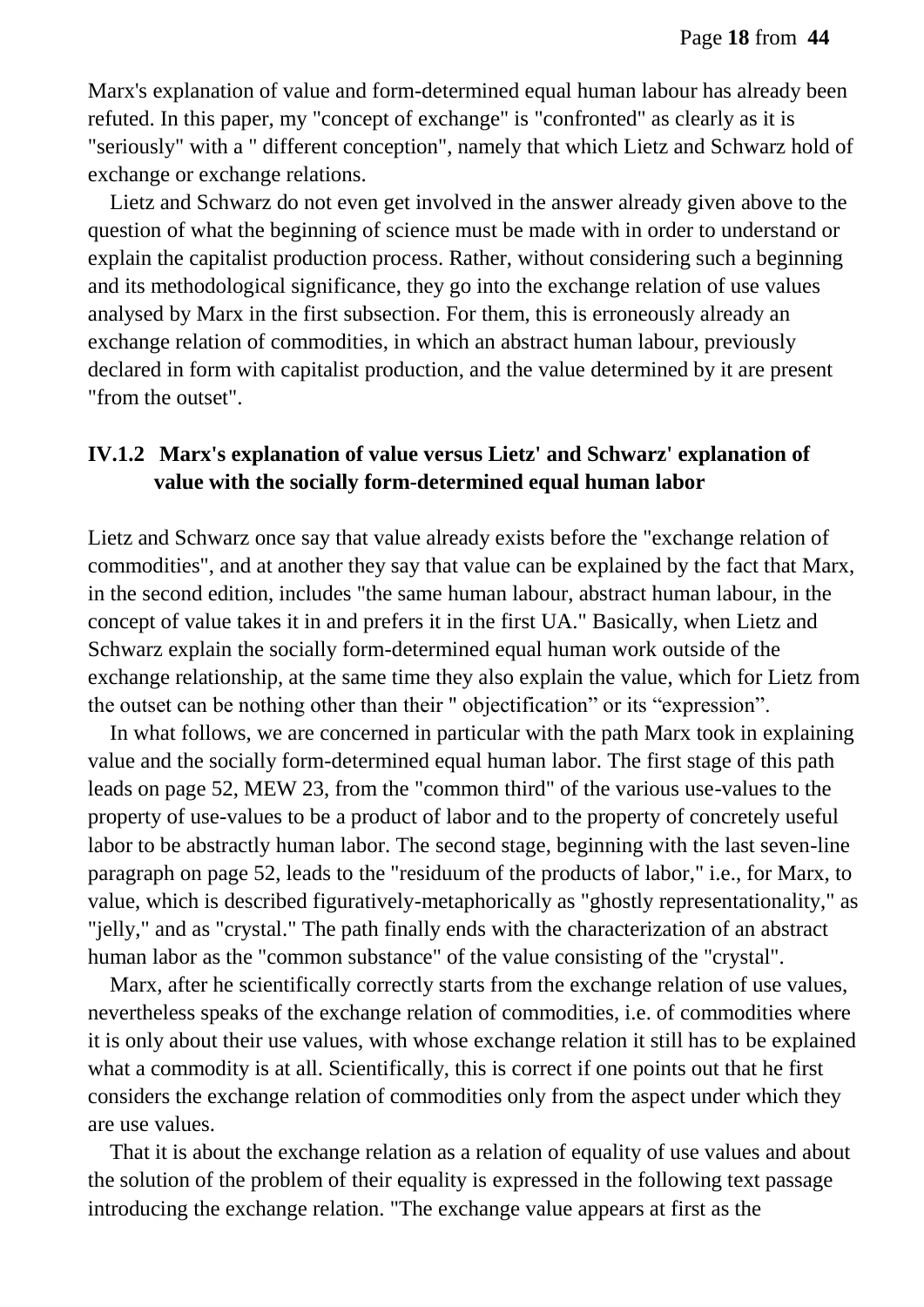quantitative relation, the proportion, in which use values of one kind exchange themselves against use values of another kind,**<sup>33</sup>** a relation which changes constantly with time and place. The exchange value therefore seems to be something accidental and purely relative, an exchange value (valeur intrinsèque) intrinsic to the commodity, thus a contradictio in adjecto.**<sup>34</sup>** Let us consider the matter more closely."**<sup>35</sup>**

Marx gives the exchange relation of use-values as exchange-value, where one cannot know more than that a quantity of one use-value is equated with the quantity of another use-value, where the second quantity of use-value is the exchange-value of the first. Lietz and Schwarz write in this regard, "In the first subsection (UA) of the first chapter in the 2nd edition of Capital, Marx assumes exchange value as a quantitative exchange relation between "things" with different useful use properties."**<sup>36</sup>** They hereby confirm that Marx starts the first subsection with the exchange relation of use values or of "things with different useful use properties", which is not yet the exchange relation of commodities yet to be explained.**<sup>37</sup>**

This, however, does not cause Lietz and Schwarz to reflect on the fact that Marx intends to explain value and socially form-determined equal human labor without presupposing them as already explained, i.e., without applying to their explanation what might already be known about them.

Lietz and Schwarz do not think about the fact that scientific exposition has to be about avoiding a faulty circle, let alone recognize that Marx, in stark contrast to their procedure, does the following. He does not presuppose value and socially formdetermined labor as already explained economically social forms when he begins to explain them by analyzing the exchange relation of use values.

What exchange value is in contrast to value, one learns only in the third subsection in the analysis of the exchange relation of goods, which have been explained in the first subsection. One then knows from them what they are as use value and value respectively. This involves explaining in the first subsection what value is in contrast to use-value as something "purely social,"**<sup>38</sup>** so that Marx can say at the beginning of the explanation of the forms of value or exchange-values as just as many manifestations of value: "If we remember, however, that commodities possess value-representation only insofar as they are expressions of the same social unity, human labor, that their value-

 $33$ "Value consists in the relation of exchange that exists between one thing and another, between the quantity of one product and that of another." (Le Trosne, "De l'Intérêt Social," [in] "Physiocrates," éd. Daire, Paris 1846, p. 889.) Italics- D.W.

 $34$  "Nothing can have an intrinsic exchange value" (N. Barbon, l.c.p. 6), or as Butler says: "The value of a thing is just as much as it will bring in."

 $\frac{35}{36}$  MEW 23, p. 50 ff.

 $rac{36}{37}$  Lietz, Schwarz, p.114.

<sup>&</sup>quot;What does this equation say? That a common thing of the same size exists in two different things (...)". (MEW 23, P. 51. )

 $38$  MEW23, p. 71.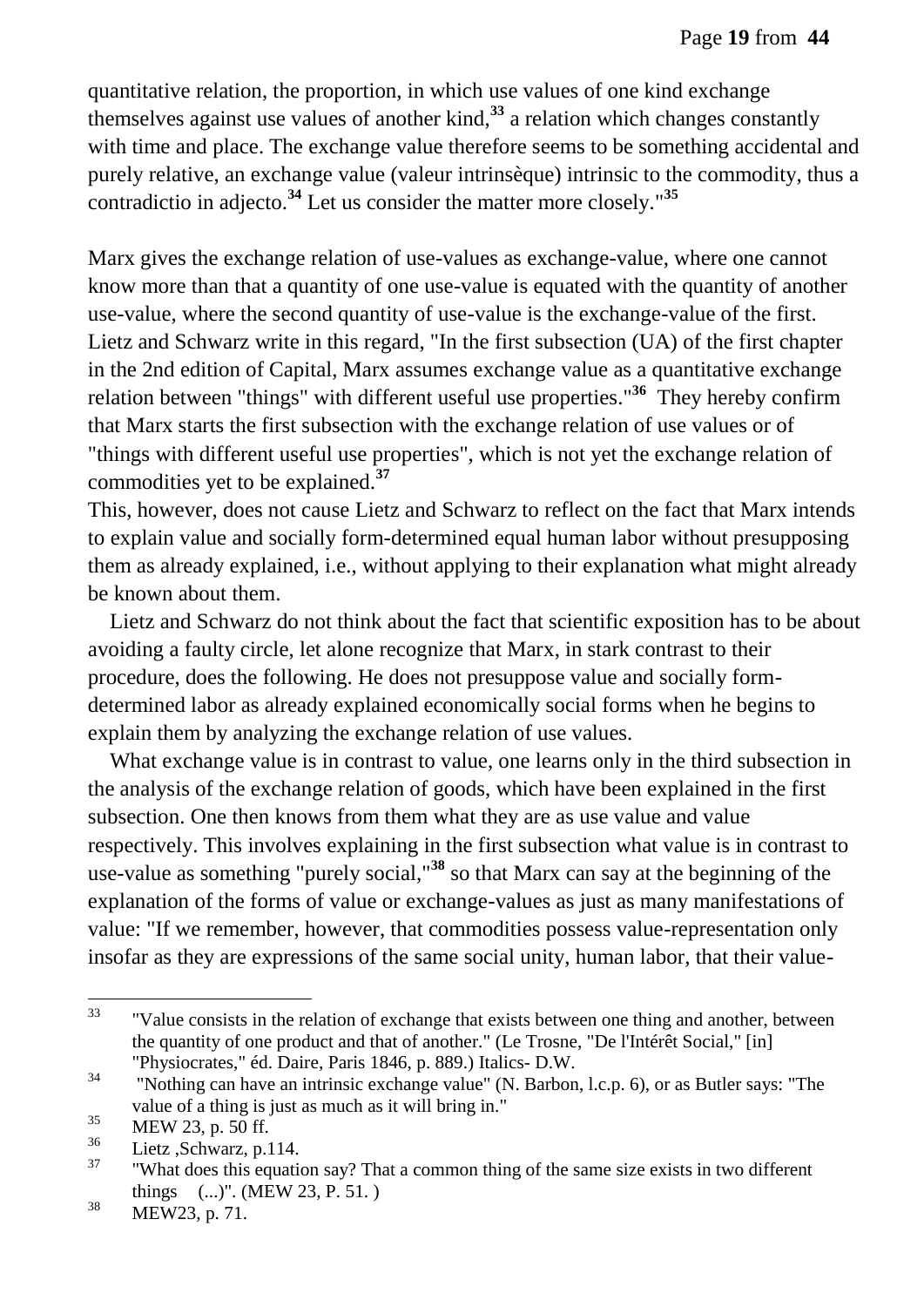representation is therefore purely social, it also goes without saying that it can appear only in the social relation of commodity to commodity."**<sup>39</sup>**

This statement could give the false impression that value is something purely social only because it is the objectification of socially form-determined human labor. Both the latter and value, whose difference and connection are at stake in their explanation, are each something purely social. For Lietz and Schwarz, given the primacy of socially form-determined human labor that they propagate, it is the latter that is responsible for value and thus for its social character.

In the first subsection, which deals with the explanation of value and not with the explanation of exchange value, the problem already posed above must first be solved, how it is possible that use values completely different from each other are actually equated in their exchange relation consisting of a social equality relation. The still to be discovered equality of the different use-values, as the "common third" to them, Marx first calls the "immanent exchange-value (valeur intrinsèque)". For the way in which Marx explains value and socially form-determined human labor, it is important with regard to the critical demarcation from Lietz's and Schwarz's conception to state the following about this same. The sameness of use-values, or the "common third" to them, is indeed a precondition for value. But it is not yet the value, let alone the exchange value to be explained with it. It is reserved to the representatives of the NML to assume that this equal or "common third" owes its existence to money, of which they do not seem to know in which way it is a manifestation of value.

In the exchange relation, the different use-values and the concretely useful labor producing them are equated in the respect in which they are actually equal independently of the exchange relation, namely in their property of being respectively a labor product and equal human labor. The same or "common third" is thus something that exists ahistorically valid independently of the exchange relation of use-values and commodities, i.e., that exists independently of value, of socially form-determined human labor, of money, of capital everywhere where people, for the sake of the reproduction of their lives, produce use-values for each other and for nature. If one has come across their "common third" within the exchange relation, then the fear that the equation of the different use values is a "contradictio in adjecto" is eliminated.

Lietz and Schwarz write on this: "As mutually substitutable use-values, these must be reducible to a common third. Their equation involves the complete abstraction from their use-values, so that only 'one property, that of labor-products' (1I/6, 72; MEW 23, 52) remains." **<sup>40</sup>** The fact that Lietz and Schwarz have here come across an ahistorically valid property of use-values that further defines the "common third" does not prompt

<sup>39</sup> MEW 23, p. 62.

<sup>40</sup> Lietz und Schwarz, p.114.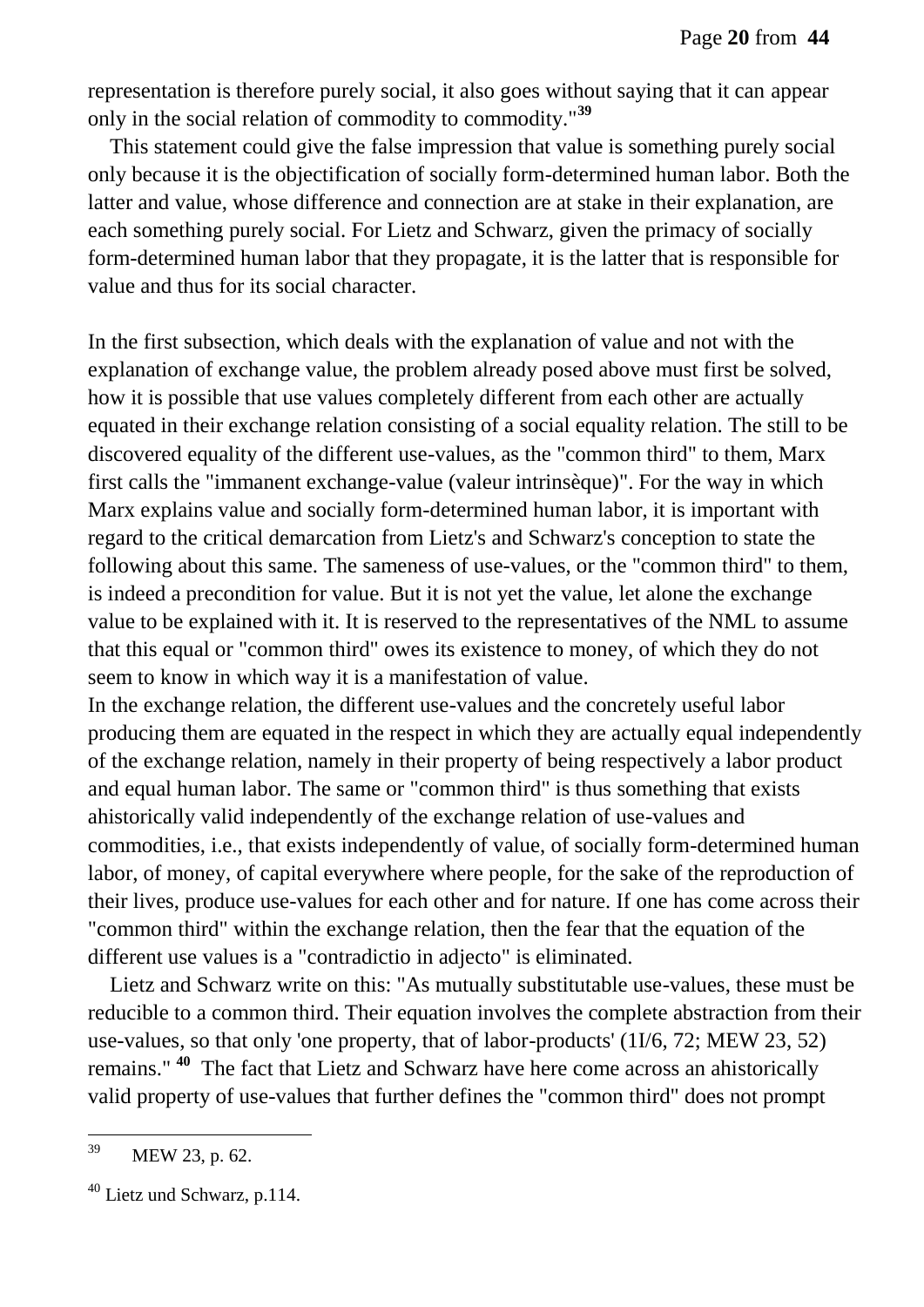them to ask what this property has to do with historically socially specific value. Similarly as for Marx, they do not pose the problem whether value could be about the fact that this ahistorically valid general property becomes the historically socially specific form of the wealth existing in the use values through the historically socially specific exchange relation of the use values.

First, it can be noted that Lietz and Schwarz rightly make a distinction between equation and "abstraction" and, without being aware of the significance of this distinction, implicitly point out that abstraction is basically a paraphrase of equation, which, unlike abstraction, really exists in real terms in the exchange relation. The exchange relation, as a social "relation of equality," cannot create the "common third" or the same of the different use-values. It can only equate the use-values in the respect in which they have actually been equal among themselves since time immemorial, namely as labor products, i.e., in their property of being a labor product. The fact that the abstraction made by the scientist Marx, which is as misplaced as it is superfluous, is capable of misleading the reader and has fatal consequences for Marx's explanation of value, will be dealt with later. <sup>41</sup>

"To sum up, it is scientifically necessary to interpret the equation, which really exists in the exchange relation of use values in contrast to all kinds of abstraction, in the sense of a "determinatio est negatio" freed from all metaphysical presuppositions." <sup>42</sup> For the equation in the exchange relation of use-values is true what is meant by this dictum "Omnis determinatio est negatio": every determination is a negation. In the exchange relation as a relation of equality it depends on the fact that there is an equal (property of being labor product) (determinatio) and not on the fact that there is an unequal (use value) (negatio). The equation is one-sided linearly oriented to the objectively real existing same.

Neither the abstraction made by Marx himself and vicariously for the reader nor a nonexistent "real abstraction" brought into play by Sohn Rethel are compatible with the equating of the different use values in the exchange relation, which Marx had previously explained in a scientifically correct way. Thus, with abstraction, one should always keep in mind that it is a paraphrase of equating in the very particular respect in which there actually exists an equal independent of the exchange relation.**<sup>43</sup>** 

 $41$  It is assumed by interpreters of capital, for example, that the abstraction that is supposed to lead to value is going on in people's heads, or that there is a real abstraction in contrast to it. (H. Reichelt, M. Heinrich). The one is as wrong as the other.

<sup>42</sup> Dieter Wolf, Die "Bewegungsformen" des "absoluten Geistes" als Lösungsbewegungen des dialektischen Widerspruchs zwischen "Natur" und "Geist" und die "Bewegungsformen" des Kapitals als Lösungsbewegungen des dialektischen Widerspruchs zwischen Gebrauchswert und Wert. Idealist Dialectics - Materialist Dialectics. A contribution to the interpretation of Marx's Capital: A.2.2.2 Excursus: Scientific abstraction and real equation in the exchange relation of use values or commodities. ("On the Beginning of Science in Marx's "Capital", on the Dialectic of Value Forms, on the Relation of Materialist to Idealist Dialectics, on Adorno's Theory of Knowledge, etc.) Accessible online at: www.dieterwolf.net

<sup>43</sup> MEW23, p. 71.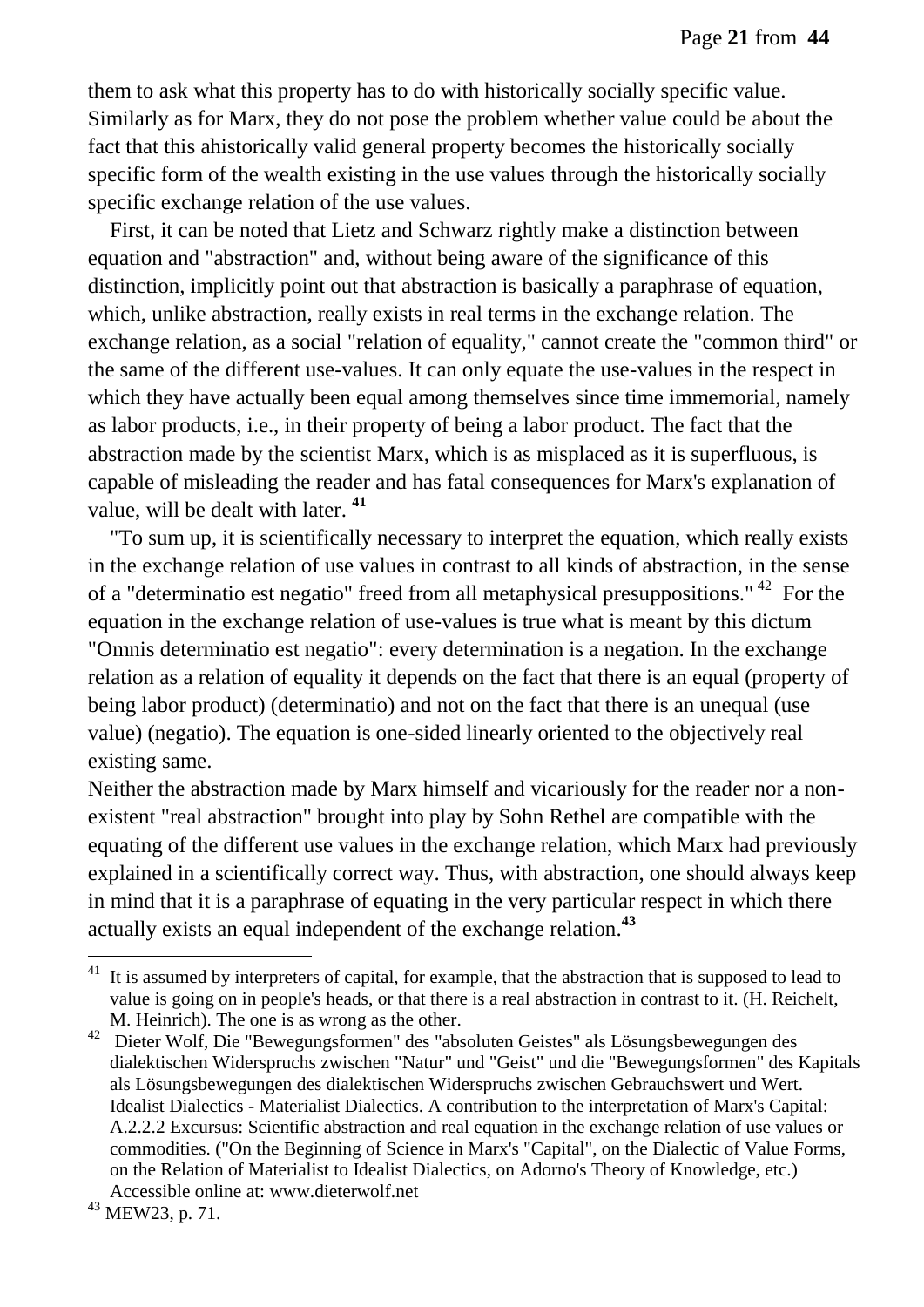After Marx has proved the sameness of the different use-values as their property of being a product of labor, he concludes from this property to the property of concretely useful labor consisting of the same human labor par excellence. Thus it is certain what the "common third" of the various use-values and of the concretely useful labors consists of. Marx came upon these ahistorically valid properties within the exchange relation of use-values, which are the conditions for their equation.

Marx has followed a scientifically correct path up to the differentiation of the "equal" or the "common third" into the two ahistorically valid properties, which is basically characterized by the avoidance of an erroneous circle. It is incomprehensible and surprising that after this accomplished scientific achievement**<sup>44</sup>** he disregards that these properties are not yet economically social forms, i.e. not yet value and not yet socially form-determined abstract human labor.

In the sections V. ff., on the other hand, with the recourse to the exchange relation of use values, what Marx omitted is made up for and explicitly explained why the ahistorically valid same or common in each case becomes the historically socially specific form.

The justification for the ahistorically valid properties becoming value or socially form-determined abstract human labor is not given by Marx. Instead of a necessary justification, he continues, ledly metaphorically descriptive: "Let us now consider the residuum of the products of labor. Nothing has remained of them but the same ghostly representationality, a mere jelly of indiscriminate human labor, i.e., of the expenditure of human labor-power without regard to the form of its expenditure. These things represent only that in their production human labor power is spent, human labor is accumulated. As crystals of this substance common to them, they are values - commodity values." **<sup>45</sup>**

The "residuum" or what remains of the "common third" is, as Marx explicitly stated, the property of the various use values to be a labor product, which is of course invisible, sensually imperceptible. Marx metaphorically paraphrases the "residuum" as "ghostly representationality" and a "mere jelly." But he turns away from the property of the usevalue to be a product of labor**<sup>46</sup>** and gives it, hidden in the metaphorical paraphrases, a mystical independence as a product of labor par excellence, while for the simple property of use-values it is sufficient to state that it is "no longer a table or a house or a yarn or any other useful thing" and that the "sensuous qualities are extinguished."**<sup>47</sup>** Accordingly, for the property of abstract human labor it is sufficient to state that it is "indiscriminate, human labor," i.e., the "expenditure of human labor-power without regard to the form of its expenditure."**<sup>48</sup>**

 $44$  Marx had not yet achieved this performance in the 1867 edition.

 $45$  MEW 23, p, 52 Mega II/10, p.  $40$  (Italics D.W.).

<sup>46</sup> ...with fatal consequences for the interpretation of *capital.*

<sup>47</sup> MEW 23, p. 52 Mega II/10, p. 40.

<sup>48</sup> Ibid.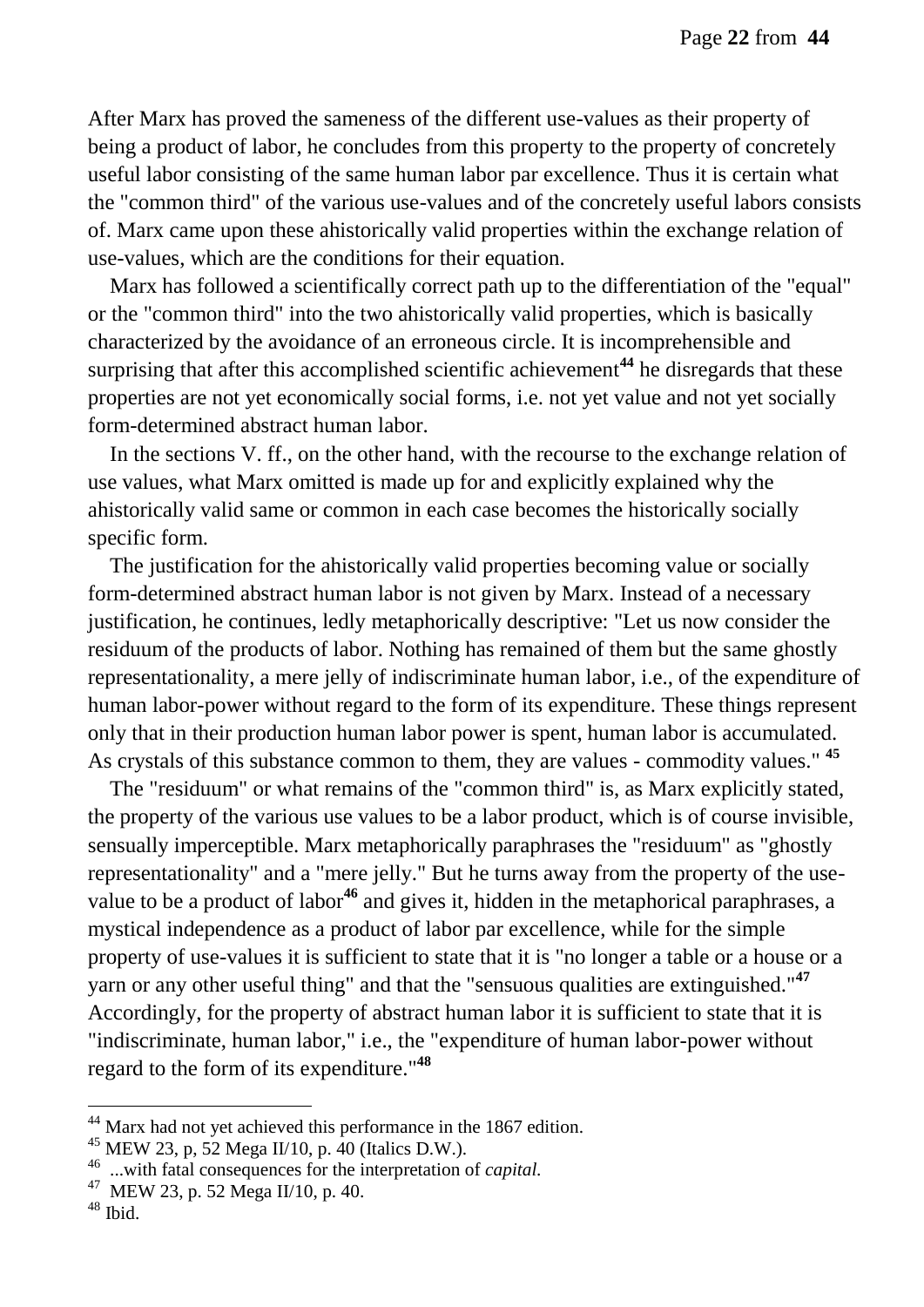Marx neglects his own scientific criteria following procedure, with which he, for the sake of avoiding an erroneous circle, first encounters the labor product par excellence and abstract human labor, which are merely ahistorical properties of use values and concretely useful labor, respectively.

The property of the labor product is replaced after the "ghostly representationality" by the metaphor "jelly", which Marx connects with the property of abstract human labor, so that he can say that the property of being a labor product is about the "jelly of indiscriminate human labor". He does not explain the important fact that what matters is that these "things," i.e., use-values, "represent(s) only that in their production human labor-power is expended (...)," much less why this fact is about the properties acquiring, through the exchange relation of use-values, a social significance that is not inherently theirs. Instead, continuing his metaphorical game of hide-and-seek, he speaks of human labor being "heaped up in them."<sup>49</sup> By "piling up" abstract human labor, which is to be understood metaphorically, Marx refers to "ghostly representationality," to "jelly," and to the "crystal" invoked in the next sentence. Analogous to what he has already said about the "jelly," he states about the "crystal": "As crystals of this substance (the property of abstract human labor) common to them, they are values - commodity values."<sup>50</sup> This "jelly" and this "crystal" are as little historically socially specific as the ahistorically valid properties of use-values and concretely useful labor are of being a labor product and human labor, respectively.

It is enough to understand that it is also about the general characteristic of human labor, which Marx calls "indiscriminate human labor", or "expenditure of human labor power without regard to the form of its expenditure". Consequently, it is not a question of someone being in the process of setting in motion all the agents of human labor power in order to transform nature in productive behavior toward it for the purpose of producing a concretely useful thing. Entirely in the sense of the "general property of human labor" is meant only the facticity that human labor power is spent. Marx expressed this facticity in terms of the general property in the words: "These things only still represent that in their production human labor-power is expended, human labor is accumulated." <sup>51</sup> Because the property of use-values to be labor-products becomes the historically socially specific form of use-values, these "only represent that in their production human labor-power is expended." Why Marx's sentence, thus specified, is of fundamental importance for the understanding of socially form-determined abstract human labor, apart from the paraphrase "piled up" metaphorically directed at the "jelly," will be discussed in detail in section V.  $\text{ff}^{\text{52}}$ .

<sup>49</sup>  $^{49}$  MEW 23, p, 52, Mega II/10, p. 40. (Italics D.W.).<br>
MEW 22, p, 52, Mars II/10, p. 40.

 $^{50}$  MEW 23, p. 52, Mega II/10, p. 40.<br>51 MEW 23, p. 52, MEGA II/6, p. 72.

 $^{51}$  MEW 23, p. 52, MEGA II/6, p. 72.

<sup>52</sup> See also: D. Wolf, Fehlinterpretationen vorschubende Mängel in Marx' Darstellung im Kapital und wie Marx sie hätten vermeiden hätte. On the interpretation of fundamental facts in the first chapters of Marx's Capital "Also, the deceptive evidence of metaphors would have to be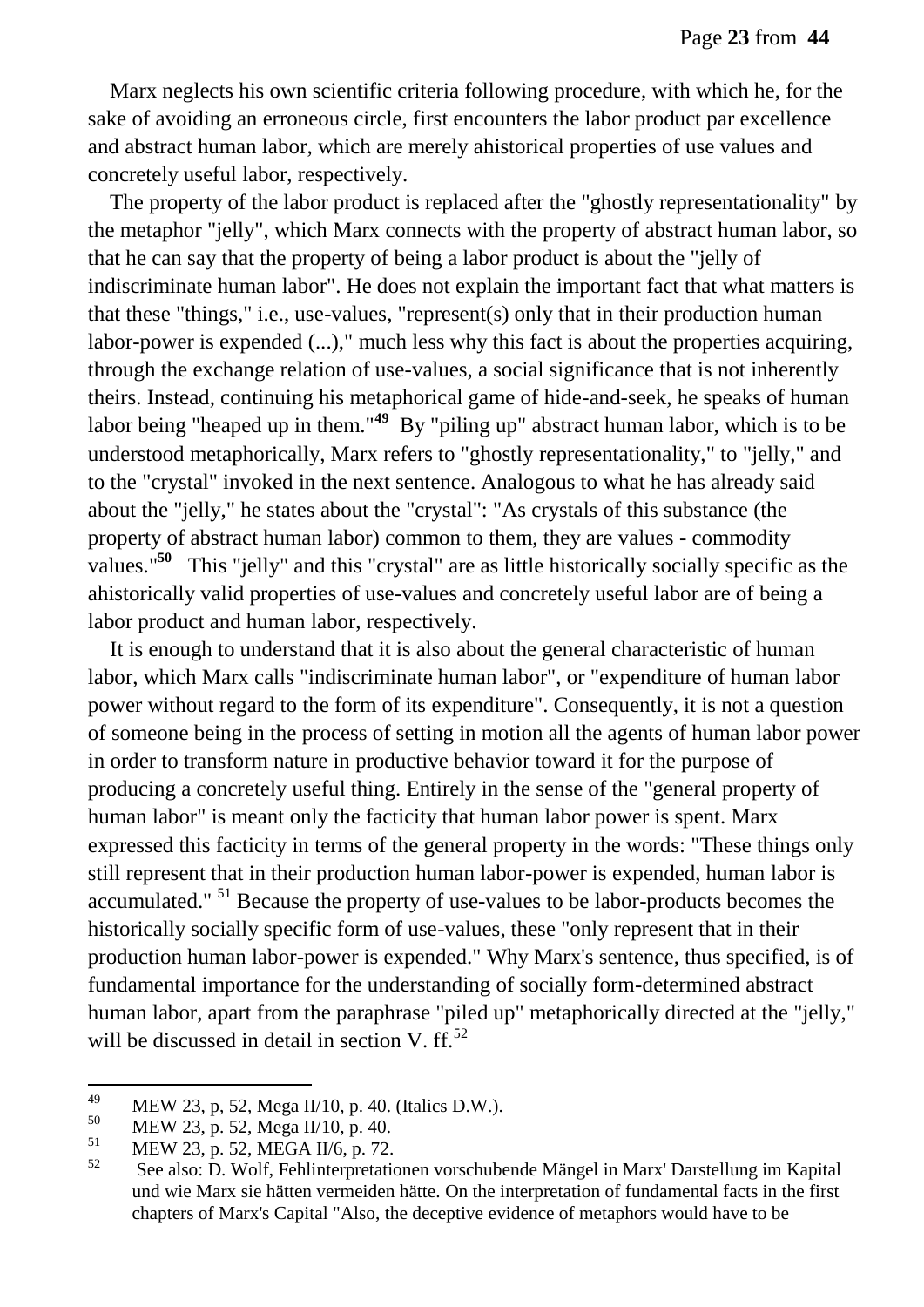From the necessary connection between the two mentioned properties, Marx makes the so self-evident appearing speech of value as objectified equal human labor or of value as value objecthood. At the reached state of knowledge before the last paragraph on page 52, the speech of value objecthood assumes that the property of "equal indiscriminate human labor" is "objectified" in the property of use values to be a labor product. Value is supposed to be the mysterious objectification of ahistorically valid equal human labour. Neither value nor equal human labour thereby acquire a specifically historical-social character. Instead of giving the necessary rational explanation for the transformation of ahistorically valid properties into historically socially specific forms, Marx takes refuge in an inadequate explanation of value and socially form-determined human labour, in which he is dependent on the use of metaphors.

It is correct to say that use-value and concretely useful labor count as something specifically social only in the respect in which they possess the properties of being a labor product par excellence, respectively human labor par excellence. But it is necessary to explain why these general properties are the historically socially specific social form of use-value, i.e. of the wealth existing in use-values, respectively the historically socially specific social form of concretely useful labor.

Marx falls behind the inference from the property of being labor product to the property of being abstract human labor, i.e. behind the way of mediation of the two properties given with the inference. By this is meant: Marx should have explained first why the general properties of being labor product and equal human labor are transformed respectively into value and socially form-determined equal human labor. Then it is true: As necessarily as one concludes from the property of use values to be a labor product to concretely useful labor and thereby encounters its property to be equal human labor, so necessarily one encounters through the conclusion from value as the socially form-determined labor product per se to equal human labor as the historically societally specific form of concretely useful labor.

Value and socially form-determined human labor par excellence belong together in this way with inner necessity, which one can paraphrase with the value objectivity or also with the fact that the form-determined equal human labor is the "common substance" of value. <sup>53</sup>

Marx, unfortunately, believes he must metaphorically describe value in terms of the "ghostly representationality" or "jelly" of equal indiscriminate human labor, rather than

distrusted" 10.10. 2012 (Date last modified: ( 25.07.2018) Accessible online: [www.dieterwolf.net](http://www.dieterwolf.net/) Section Article Ders.: The "Forms of Movement" of the "Absolute Spirit" as Solution Movements of the Dialectical Contradiction between "Nature" and "Spirit" and the "Forms of Movement" of Capital as Solution Movements of the Dialectical Contradiction between Use Value and Value. On the scientific character of Marx's Capital, considering the relation of materialist to idealist dialectics. Accessible online: [www.dieterwolf.net](http://www.dieterwolf.net/) Section Article.

<sup>&</sup>lt;sup>53</sup> "As such crystals of this social substance common to them - they are values" (MEGA2 II.6. P. 4.)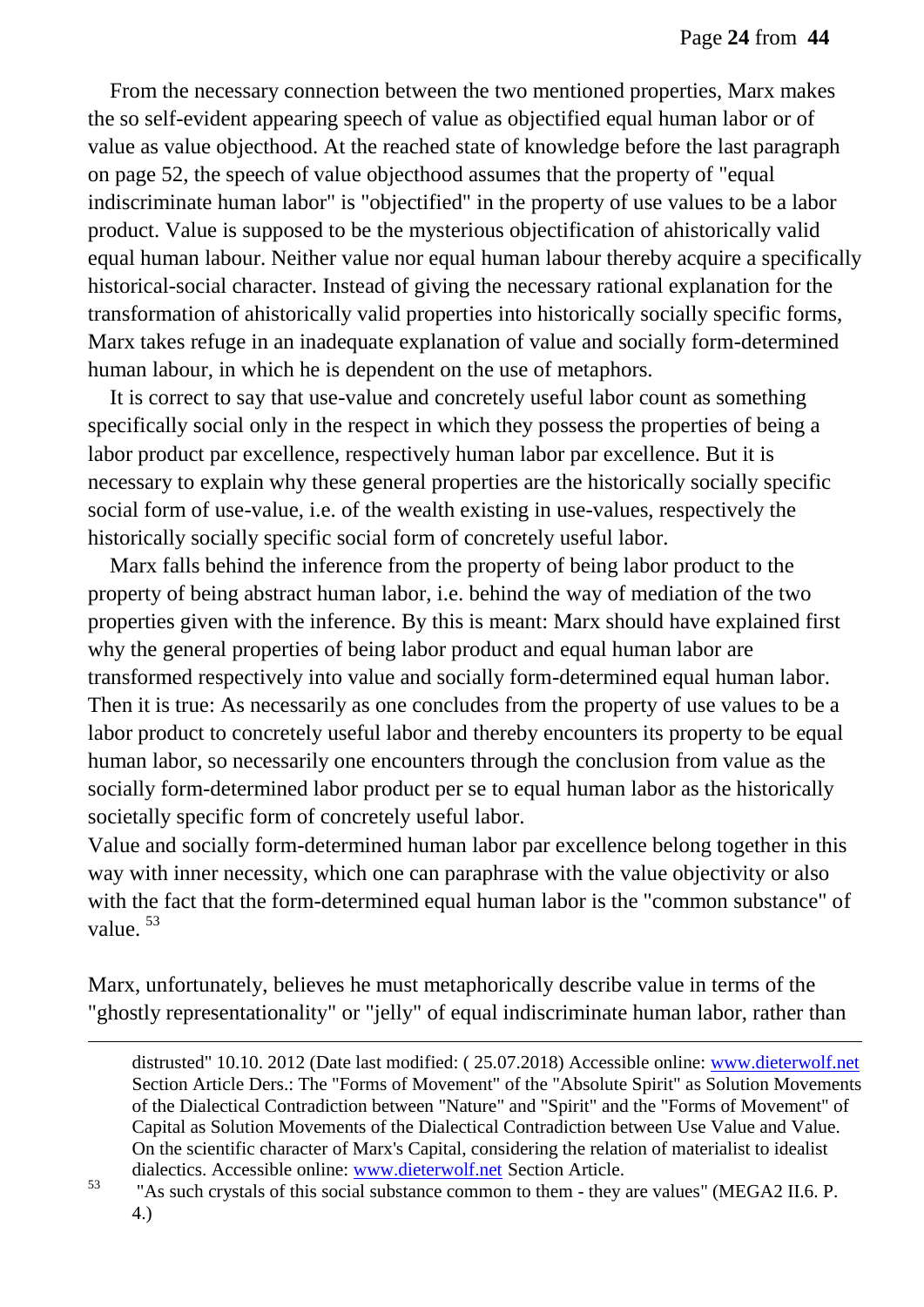rationally explaining it in prosaic language. It must be questioned why he has failed, with what is available to him before digressing into the realm of metaphors, to be able to explain why the properties of being labor product par excellence and equal indiscriminate human labor are transformed into value and into the historically socially specific form of concretely useful labor. Not the same human labor, hitherto known only as the ahistorically valid general property of concretely useful labor, but only the same human labor explained as the historically socially specific form of concretely useful labor can be meant when Marx states that it is the "communal," i.e., specifically "social substance of values." <sup>54</sup>

### **IV. 2 On the role played by equation and "abstractions" in the analysis of the exchange relation of use values.**

There is, nevertheless, a fact in Marx's principally scientifically correct grounding of the rational explanation of value in the "first stage"<sup>55</sup> of the first subsection which prevented him from drawing the correct consequences resulting from this grounding. These facts are the abstractions made by Marx himself, of which one could believe that he only wants to illustrate or make comprehensible the equation of the different use values given by the exchange relation.

The exchange relation of use-values, which Marx analyzes, consists as a social relation of equality of the equation of use-values which are different from each other. The equation and the existing sameness are the ahistorically valid condition for explaining why the general properties of use values and concretely useful labor that constitute the sameness are transformed into historical economically socially specific forms. It will be explained in detail in the next section that value and socially formdetermined abstract human labor must be explained in terms of what the exchange relation is more than a social relation of equality determined by the equation of the various use-values. To explain what the equation and the ahistorically valid "common third" or equal are in detail is the task that is solved in the text passages designated as the first stage.

If in the analysis of the exchange relation of use values a mental reproduction of the equation is carried out, then it depends essentially on which "means of thinking" or with which operations carried out in thoughts it is attempted to do justice to it. With these operations abstraction is meant: "Abstraction also means an operation of thinking, which

<sup>54</sup> Marx metaphorically paraphrases this as follows: "As crystals of this substance common to them, they are values - commodity values."

<sup>55</sup> MEW 23, page 50 ("Use-value is realized only in use ...") to the last paragraph on page 52.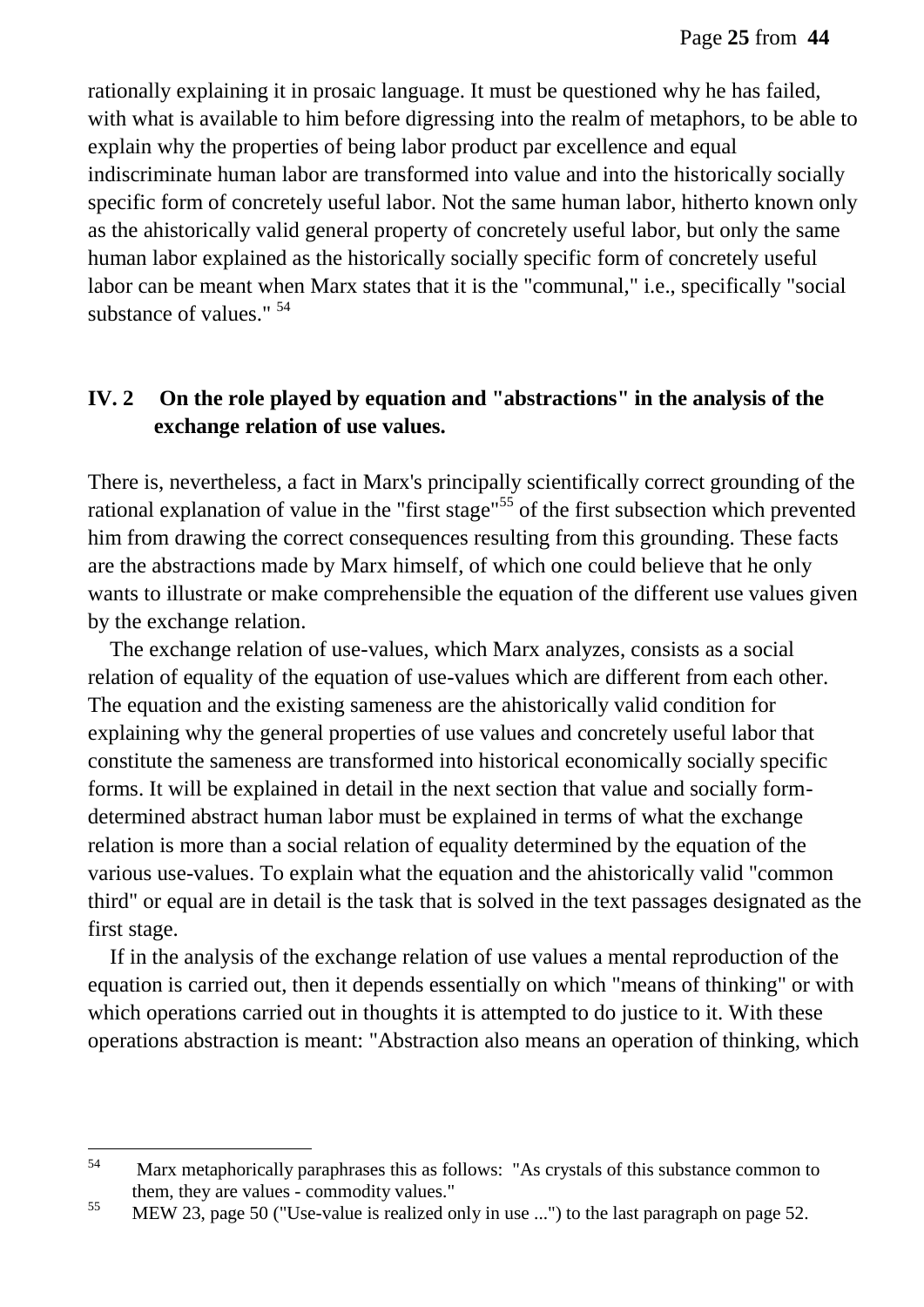"subtracts" general properties from concrete objects of reality (e.g. this tree here, that tree there, etc.) and forms general concepts from them (e.g. the genus tree).<sup>56</sup>

First, Marx gets involved in what objectively takes place in the exchange relation of use values with regard to equation: This includes the discovery, preventing a "contradictio in adjecto," that there is indeed a "common third" to the various use-values, which in its socially unspecific ahistorical validity must not be confused, as is commonly the case, with the value that has yet to be explained. <sup>57</sup> Regarding this "common third", which is essential for the objectively given equation, Marx states among other things: "Let us further take two commodities, e.g. wheat and iron. Whatever their exchange ratio, it can always be represented in an equation in which a given quantum of wheat is equated with some quantum of iron, e.g. 1 quart of wheat  $=$  a quart of iron. What does this equation say? That a common thing of the same size exists in two different things, in 1 quart of wheat and also in a quart of iron. Both are therefore equal to a third thing, which in and of itself is neither the one nor the other. Each of the two, so far as it has exchange value**<sup>58</sup>**, must therefore be reducible to this third."**<sup>59</sup>** Marx then passes from equation to abstraction: "On the other hand, it is precisely the abstraction from their use values that evidently characterizes the exchange relation of commodities.<sup>60</sup> Within it, a use-value is just as valid as any other, if it is only present in due proportion." <sup>61</sup>

If one understands Marx's talk of the "abstraction from use values" apparently characterizing the exchange relation of use values as meaning that this abstraction

<sup>56</sup> <https://de.wikipedia.org/wiki/Abstraktion>Abstraction thus denotes an operation of thinking, which "separates" (emphasizes patterns) general properties from the ideas of concrete objects of reality (such as the perception of this tree here, that tree there, etc.) and forms from them, for example, general concepts (ideas plus linguistic designation) (such as: the genus tree). Abstraction thus denotes an operation of thinking, which "separates" (emphasizes patterns) general properties from the ideas of concrete objects of reality (such as the perception of this tree here, that tree there, etc.) and forms from them, for example, general concepts (ideas plus linguistic designation) (such as: the genus tree).

 $57$  See in detail in the excursus on Stephan Krüger.<br> $58$  With the grossh of the exchange value are does

With the speech of the exchange value one does not leave the level of the exchange relation of use values. Exchange value is and remains in the first subsection no more than what it appears as, namely as a "quantitative relation of use values".

 $^{59}$  MEW 23, p. 51.

It should be pointed out that it is scientifically completely wrong to speak here, as is commonly done, of the exchange relation of goods of which one cannot yet know what they are at all. They must be explained by something in which they themselves do not yet occur, because only then one avoids getting entangled in an erroneous circle when explaining them. One therefore has to deal first with the exchange relation of use-values, which is an exchange relation of commodities in the respect in which these are use-values. Even if Marx himself speaks of commodities, the "first stage" that ends before the last paragraph on page 52 (MEW 23) proves that it is the exchange relation of use-values with which Marx creates the scientifically correct precondition to explain value and socially form-determined labor.

 $^{61}$  MEW 23, p. 51 f.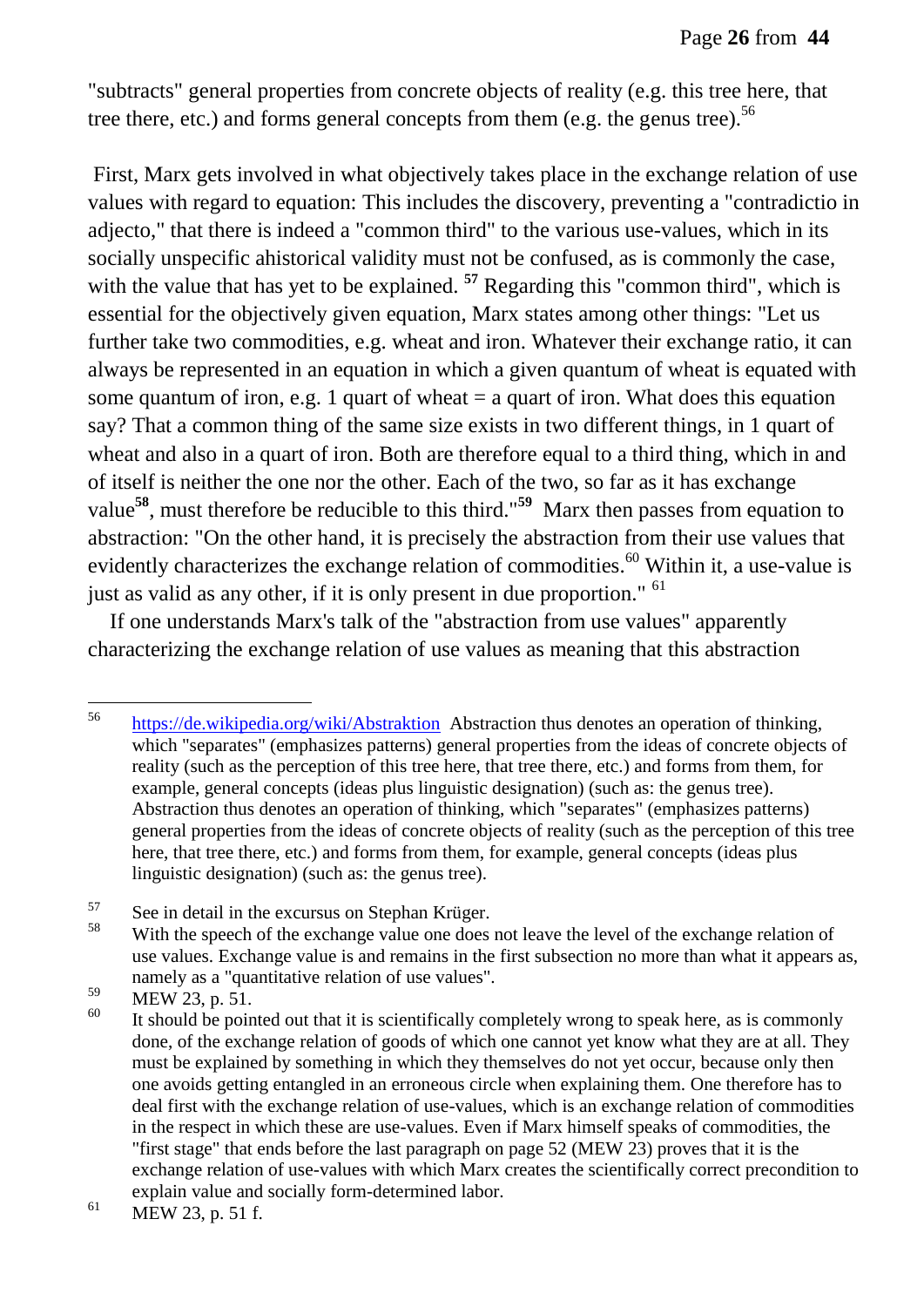actually takes place in the exchange relation, then this is fundamentally wrong when measured against what actually takes place in the exchange relation of use values. It is namely about what it is about the equation, which without any doubt is real in the exchange relation in contrast to any existing and invented abstractions. There is no abstraction, not even the freely invented "real abstraction", $62$  which would be able to create the same ("common third") as the condition sine qua non for the equation. If this equal or this common third would not already exist outside of the exchange relation, then also within the exchange relation no equation could take place. The common third, equal, is composed, as has already been shown, of the respective general properties of the use-values and of the concretely useful labor, of being a labor product and equal human labor, respectively.

The different use values are equated in the exchange relation in the respect in which they are already equal among themselves even without the exchange relation. In order to establish that since "human thought" the use-values are labor-products or possess the general property of being a labor-product, there is no need for an exchange relation of use-values or commodities, especially since it is only a mystically irrational speculation to assume that this exchange relation would be able to create the "common third" or the same of the different use-values ab ovo.

If the exchange relation is characterized by the "abstraction from the use-values", then this is a paraphrase of illustrative character made by the scientific observer of what is objectively determined independently of this abstraction by the linear one-sided or onesided equation oriented to the already existing equal. That every use-value is a product of labor is established and proved independently of a relation of use-values to each other. The use-value arises in that people produce something by means of labor that possesses properties that satisfy their needs. People only arrive at the use-value, can only consume it, if people first carry out an activity, make a transformation of nature etc., i.e. perform some work.<sup>63</sup>

With the abstraction carried out by the scientific observer in thought, one also encounters the same (the equal), which is the condition for the equation that takes place in the exchange relationship in real and objective terms. This also means, however, that there is a redundancy here that has already been described: Namely, if one adheres to the equation and analyses what it really is, one encounters the same thing that conditions it, which one has also encountered by means of abstraction. Instead of clarifying what the equation is in detail, Marx unexpectedly sidesteps the abstractions. This leads, as will be shown, to the fact that essential peculiarities of the exchange relation that are to be

 $62$  This was brought into play as the producer of the value of son Rethel and taken over by the NML.

 $63$  Breathing in air is not a process consisting of labor, but it is also not a specifically human process, but a vital process for all non-human living beings. Apart from the fact that it is about the explanation of a human society, the capitalist society is characterized by the fact that, in order to be able to consume use-values, first their exchange must take place. If "Berlin air" is sold in cans, then the labor expended consists of the production of the cans.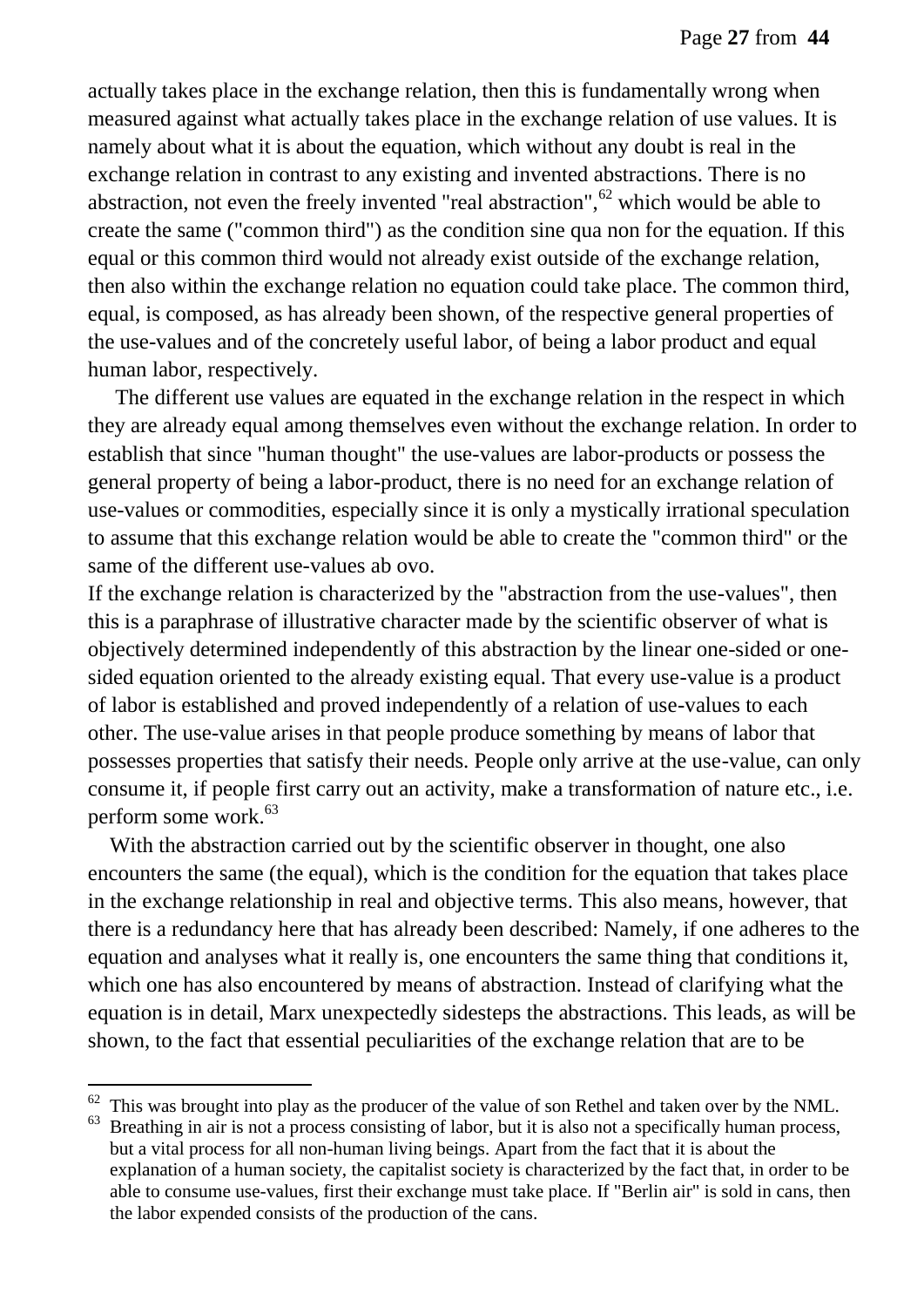grasped on the basis of the equation cannot be grasped by the abstractions. This leads to serious misunderstandings that have fatal consequences for the explanation of value and the socially form-determined abstract human labour.

It is extremely important that the abstractions are meaningful and not carried out arbitrarily. In the following, however, it should be avoided that they become independent of the equation to be explained in another more appropriate way, that they take its place, as it were. This leads to the fact that the events in the exchange relationship of use values that are to be explained on the basis of the equation are no longer perceived. It is this event, which has been lost from view and will be examined more closely in the following, i.e. in the next section V., that is essential or indispensable for the explanation of value and abstract human labour determined by social form.

The actually existing equating of the different use values in the exchange relation must be understood independently of any abstraction in the sense of the already explained "omnis determinatio est negatio" as a linear process directed towards the actually existing equal. In the exchange relation, which is a social relation of equality, there is an equating of the different use-values only in the one respect in which they are already equal among themselves as labour products par excellence or in their property of being a labour product.

Marx has encountered the common third, the same, before he restricts himself to the abstractions he himself has made, which, measured against the equation actually existing in the exchange relation, have only an illustrative character serving to clarify. With the abstractions he has made, Marx illustrates the same thing, after he has explained, without recourse to these abstractions, what it is about the actually existing equation with regard to the actually existing "common third", equal of the different use values.

What automatically results from what is meant by "negatio" in the dictum "omnis determinatio est negatio" can be clarified with the abstractions made by Marx. The most important of these is: "If we now disregard the use-value of commodity bodies - negatio - , only one property remains to them, that of labour products" - equation as "determinatio", i.e. as a certain process oriented towards the already existing same - . "However, the labour product is also already transformed in our hands. If we abstract from its use-value, we also abstract from the physical components and forms that make it a use-value. It is no longer a table or a house or a yarn or any other useful thing. All its sensuous qualities are extinguished."**<sup>64</sup>**

As a consequence of these abstractions, the logical conclusion arises from the sameness, which consists in the common property of use-values of being a product of labour, to the sameness of concretely useful labours, which consists in their common property of being equal human labour. "With the useful character of the products of labour, the useful character of the labour represented in them disappears, so the various

<sup>&</sup>lt;sup>64</sup> MEW 23, p. 52.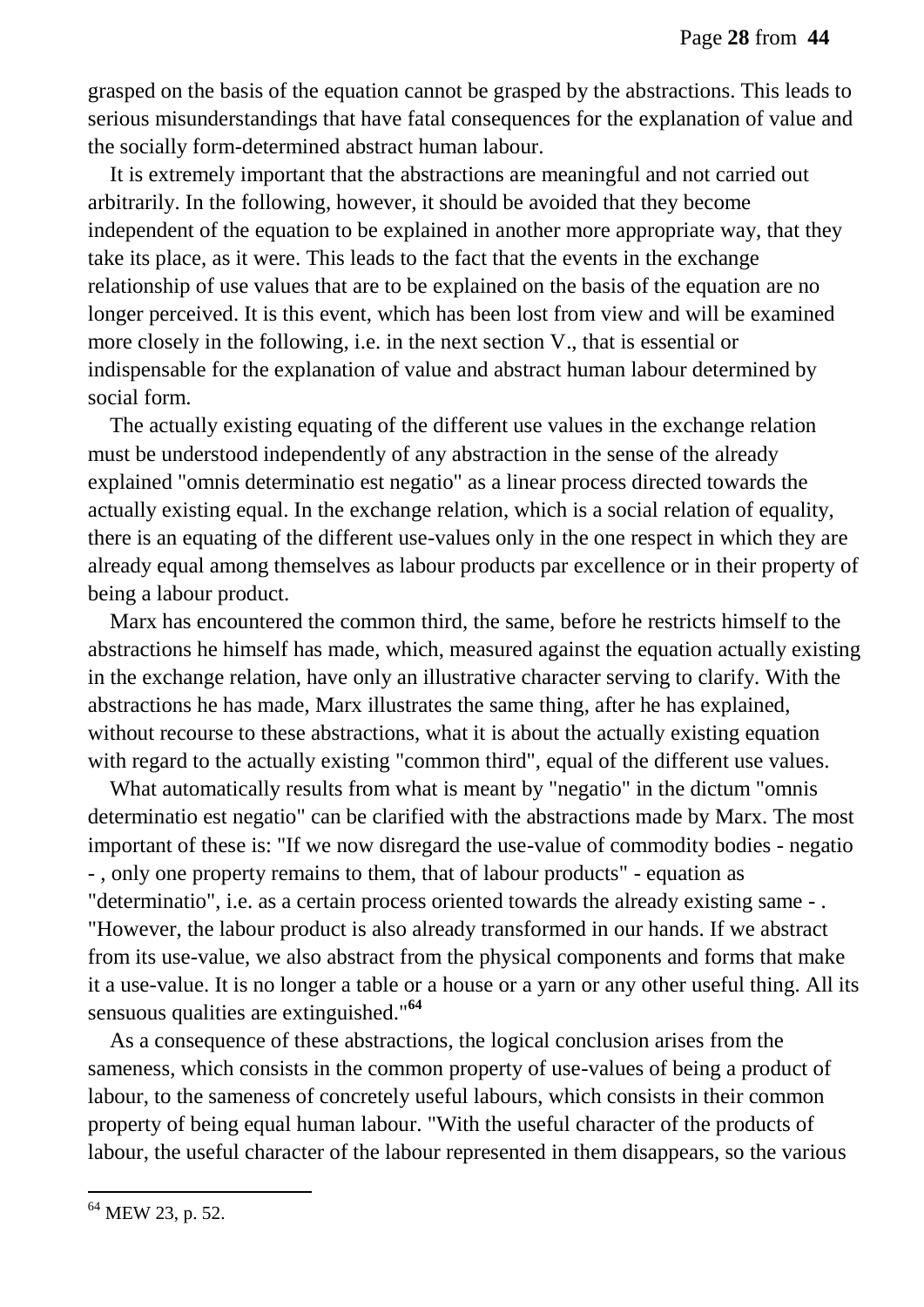concrete forms of this labour also disappear, they no longer differ, but are all together reduced to equal human labour, abstract human labour."**<sup>65</sup>**

Marx replaces the exchange relation with his abstractions, insofar as he replaces with them the equating of the different use values that occurs in the exchange relation, without explicitly addressing how his subjective abstractions of the concretely useful properties of the use values are related to the objective actually existing equating. Marx should have made it clear in what way the abstractions he also carried out vicariously for the readers are an aid to the description of the equating he encountered in the analysis of the exchange relation of the various use-values. Without explicitly referring to it, he describes with his abstractions that the various use-values and various concretely useful labours are equated in their exchange relation in the respect in which they are actually the same regardless of the exchange relation and all abstractions.

But everything that is important in the explanation of value and socially formdetermined abstract human labour goes decisively beyond what Marx is able to grasp with the help of the abstractions of equating and the exchange relation. Sticking onesidedly to his abstractions, he does not come to stringently comprehend the way in which the exchange relation, starting from the equating of the various use values, causes the ahistorically valid general properties consisting of the same to be transformed into value or into socially form-determined abstract human labour. By avoiding abstractions, Marx has distanced himself from the equating and the exchange relation, i.e. he has lost sight of the two facts that are absolutely necessary for the explanation of value and socially form-determined labour.

Marx suddenly behaves as if he does not need the equation and the exchange relation, as if he does not need to know what happens with the equating in the exchange relation, as if he does not need to know what the exchange relation does in the respect in which it is more than equating. The historically socially specific exchange relation has the effect that the general ahistorically valid properties of being the product of labour or equal human labour, which form the "common third", are "transformed"**<sup>66</sup>** into value and socially form-determined abstract human labour.

The products of labour are rationally explicable real existing objects only because they are use-values, i.e. different things or objects that possess different concretely useful properties that satisfy different needs of people. It is these use-values that possess the property common to them of being a product of labour. This is and remains correct, even if Marx no longer continues the consideration of the objectively proceeding equation that he had begun, but unnecessarily and misleadingly replaces it with his subjective abstractions. Perhaps this is also the reason why he is not aware that up to the last paragraph on page 52 (MEW 23) he has created the precondition for being able to

<sup>65</sup> MEW 23, p. 52.

<sup>&</sup>lt;sup>66</sup> Value and socially form-determined abstract human labour thus do not cease to be at the same time general properties of use values or concretely useful labour.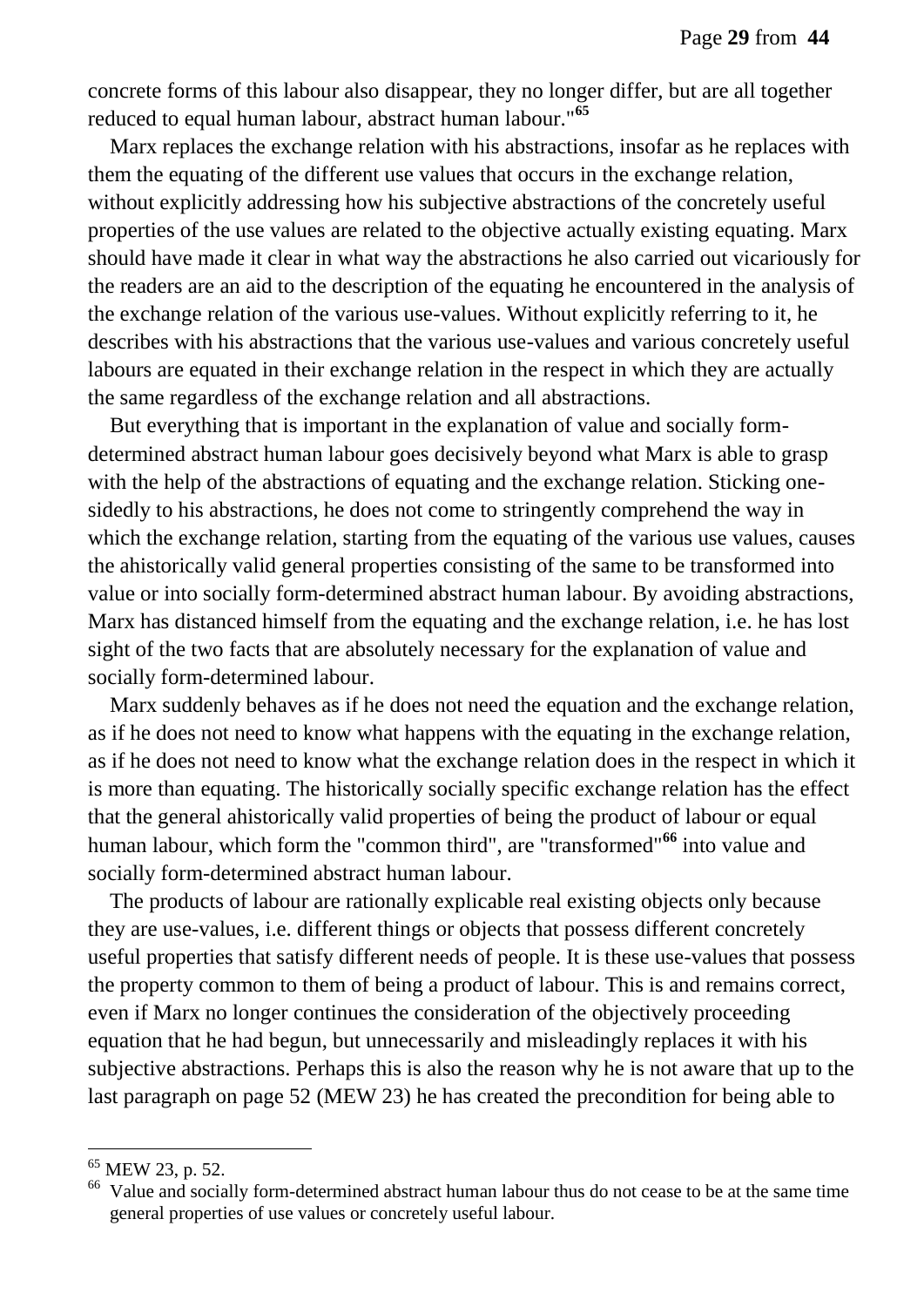explain value and socially form-determined abstract human labour in a scientifically correct way without getting caught up in a flawed circle. It would thus not have been necessary to enter the terrain of inadmissible, untenable speculations in the last paragraph of page 52 (MEW 23).

However one arrives at the general properties, whether by means of the illustrative abstractions or by analysing the equation in the sense of "omnis determinatio est negatio", what is decisive is that Marx no longer takes the general properties seriously as the ahistorically valid "common third" or equal. He does not bother to explain why these general properties of use values and concretely useful labour receive the historically socially specific character of value and socially form-determined abstract human labour through the exchange relation.

Instead, in the last seven lines of page 52, Marx speaks of the "residuum of the products of labour", although he had not previously spoken of the products of labour, but only of the properties of use values and concretely useful labour to be a product of labour or abstract human labour. Marx, however, continues to move on the level of abstractions and thus continues their independence against the exchange relation and against that which takes place in it on the basis of equating. This means nothing other than that the analysis of what objectively takes place in the exchange relation and is brought about by it is transformed, due to the drifting away to the abstractions undertaken by Marx, into a conceptualisation undertaken by him that becomes independent. We do not have a use-value before us that is a labour product, but rather, as a result of the concept formation conjured up by the abstractions, the concept of labour product that becomes independent against the use-value.

In his talk of the "residuum of labour products", Marx does not consider that the property of use values to be labour product is already an indissoluble residuum, namely the residuum of the ahistorically valid same or "common third". There is no residuum of the property of being labour product, unless one generates it in a irrational way by separating, as Marx does, the property of use-values of being labour product from usevalues and substantiating them into independently existing entities to which one gives the name "labour products". Marx begins his false explanation of value with the words: "Let us now consider the residuum of the products of labour". These products of labour invoked by Marx are unfortunately no longer the use-values which possess the property of being a product of labour. Marx rather substantiates this property into an entity that exists independently from the labour product par excellence, which owes itself as a mental construct to a misguided conceptualisation, the conclusion of which is inevitably crowned with a "ghostly representationality" of a "jelly", a "crystal". With these metaphors, the representationality of the use value is to be preserved in the substantialised labour product par excellence.

It is a hardly noticeable, easily overlooked step on Marx's path to explaining value when he concludes from the property of use values to the "labour product" and derives a noun from a property in the sense of a concept formation. In truth, however, it is a huge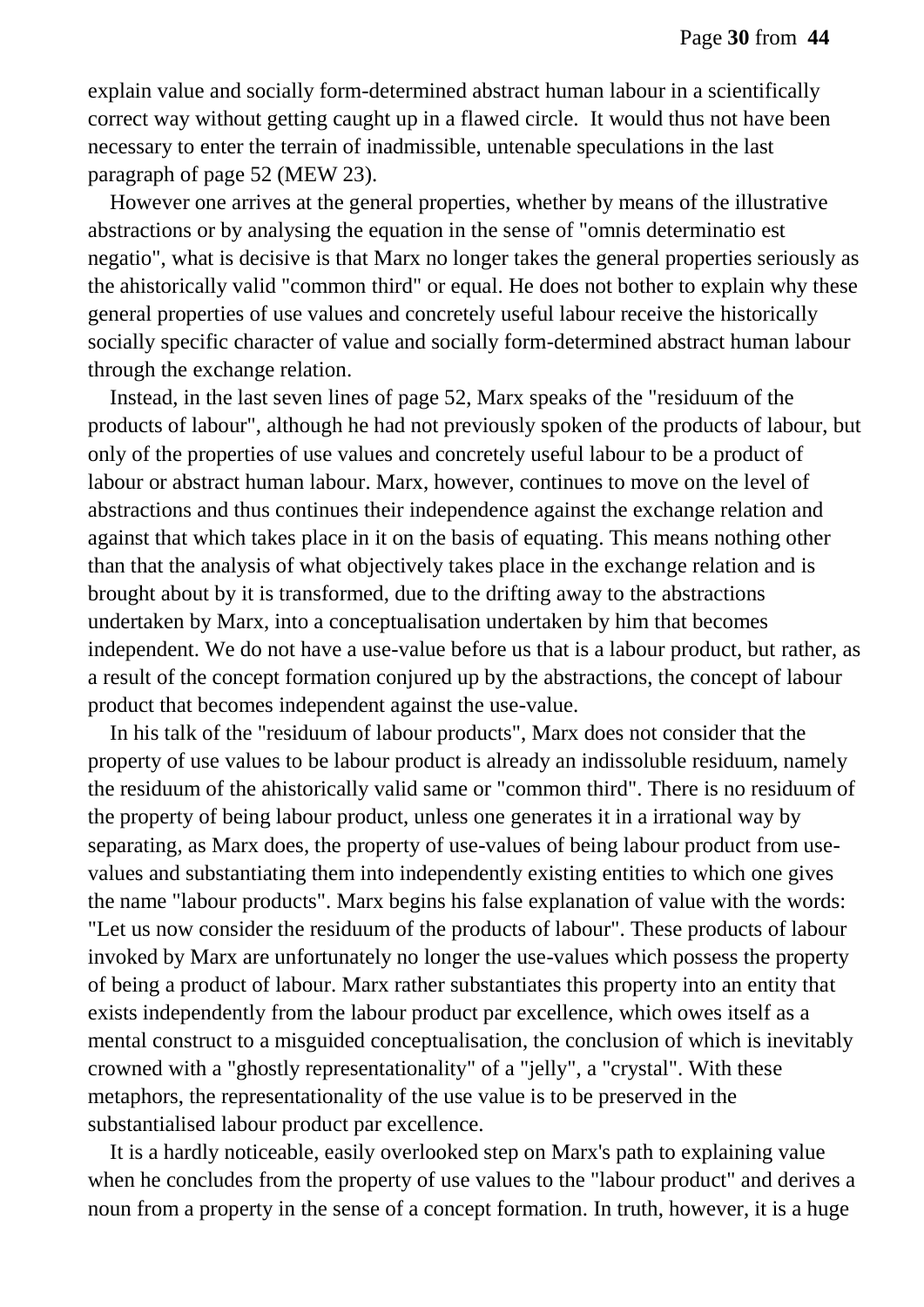step because it is a step into an explanation of value and historically socially shaped labour that is no longer rationally comprehensible. In the exchange relation, one labour product is not equated with the other labour product, but one use-value is equated with the other use-value in the respect in which each is a labour product or possesses the property of being a labour product. Here there is no "ghostly representationality", no "jelly": there is no need for a metaphorical paraphrase through which one is led into a mystically irrational no-man's land due to the lack of a scientific prosaic basis. It is not the labour product, which, without being the general property of use values, does not exist at all as a labour product par excellence, that is transformed into value by the exchange relation, but it is the property of use values to be a labour product that is transformed into the historically socially specific value by the historically socially specific exchange relation.

There is nothing mysterious, nothing mystically irrational about the fact that factors involved in a social relationship acquire a social meaning that is different from themselves. This can be seen, for example, in language, in which sounds or combinations of sounds uttered by people relating to each other have become "carriers" of social-spiritual meanings.

The indissoluble residuum of the "common third" or "equal" that consists of the property of use-values to be a product of labour is, as has already been emphasised, by no means a "ghostly concreteness" or "jelly". Consequently, Marx has produced this "ghostly representationality" ab ovo in the way described, through the substantialisation of the properties themselves that he has undertaken, which is typical of scholasticism, by transforming them as the "products of labour" (schlechthin) into entities that become independent, which exist only in his imagination, which goes into metaphors, but nowhere else in the world.

Without recourse to the general properties and without the effect exerted on them by the exchange relation, Marx is only able to give a mystically irrational explanation of value, which makes it necessary to pass it off metaphorically as an ahistorically valid "ghostly representationality", as a "jelly" and as a "crystal". With these metaphors, Marx tries in vain to distinguish value as the product of labour par excellence from use-value and at the same time to preserve the representational nature of use-value.

In order to give a rational, scientifically correct explanation of value and the socially form-determined equal human labour, one is referred to the text passages of the previous stage. At the end of the latter, the task arises of explaining, with the historically socially specific exchange relation of use-values, why the ahistorically valid properties are transformed in each case into historically socially specific form-determinations.

In the second stage, i.e. in the last paragraph on page 52 (MEW 23), Marx tries in vain to explain value and socially form-determined equal human labour in a rational scientific way. This is unfortunately the case because he completely omits the knowledge acquired in the first stage of the analysis of the exchange relation of use values, simply "sweeping it under the carpet".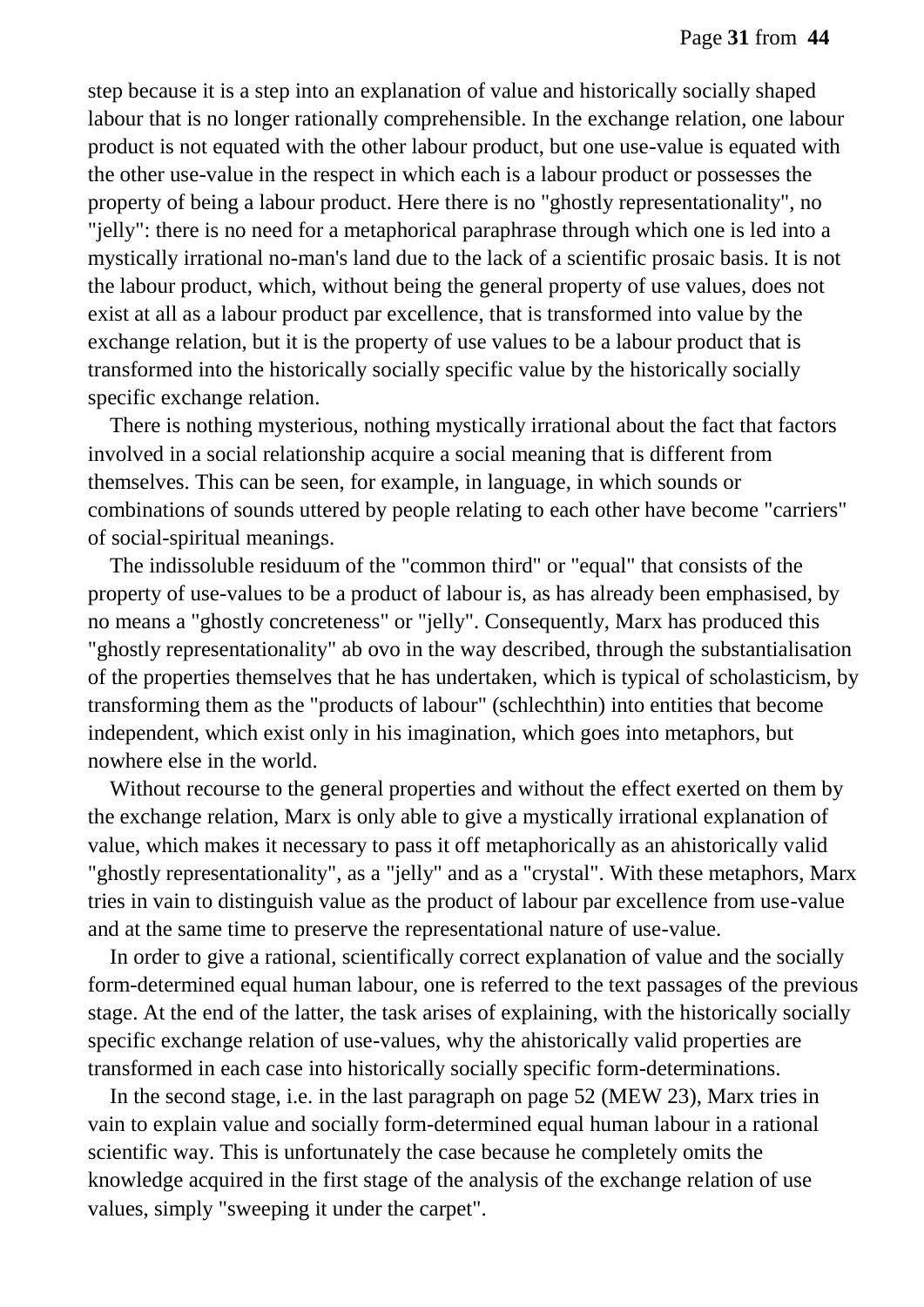There could be no better proof of this than the following statement Marx made on the basis of his failed spiritualist explanation of value in the second stage, retrospectively about the "common third" that he encountered in the first stage. "In the exchange relation of commodities themselves, their exchange value appeared to us as something quite independent of their use values. If we now really abstract from the use-value of the products of labour, we obtain their value as it has just been determined."**<sup>67</sup>** Obviously in reality this abstraction was completely different: "If we now disregard the use-value of the commodity bodies, only one property remains to them, that of labour products." **68** This general property of use-values, together with the general property of concretely useful labour to be abstractly equal to human labour, forms the "common third". The two juxtaposed, contradictory sentences clearly demonstrate that Marx leaves the path correctly begun with the first stage. *He fails to explain why the general properties are transformed by the historically socially specific exchange relation into the historically socially specific value and into the historically socially specific form-determined equal human labour.*

The fact that in the first stage Marx created the basis for the important difference between what is ahistorically valid and what is historically socially specific does not exist for many interpreters of capital. First, the fact that use-value is a product of labour is described by saying that it is a product of labour per se. Then one forgets that it is a property of use-values. Without realising it, one acts as if the product of labour as such existed in a strange, non-real way as independently as the use-value as the product of concretely useful labour. If, accordingly, one wants to ascribe the corresponding product character to the labour product par excellence, then abstract human labour is needed as the counterpart to concretely useful labour. Analogous to concretely useful labour, which is objectified in a use value, abstract human labour is supposed to accomplish the feat of objectifying itself in an ominous ghostly labour product par excellence. This is given the representational contours of use-value by making it a "jelly", a "crystal", a "ghostly representationality".

There is only one rational way in which to speak of the products of labour, and this consists of the way in which Marx concludes in the first stage that *"only one property, that of products of labour"* remains as the "common third", as the same of the various use-values.**<sup>69</sup>** If one forgets this and subsequently no longer takes it into account, then one suddenly makes this general attribute independent. One turns the general attribute of a thing or a subject into the thing or subject itself. It is like in the fairy tale by Adalbert Chamisso, in which Peter Schlemihl separates the shadow of his body from it in order to sell it to the devil. The ahistorically valid property of use-values to be a product of

 $67$  MEW 23, p. 53.

 $^{68}$  MEW 23, p. 53.

MEW 23, p. 52. When one commonly speaks of the labour product, one thinks of the use-values that are labour products, but also of the commodities possessing a use-value. This is not mysterious, not mystically irrational.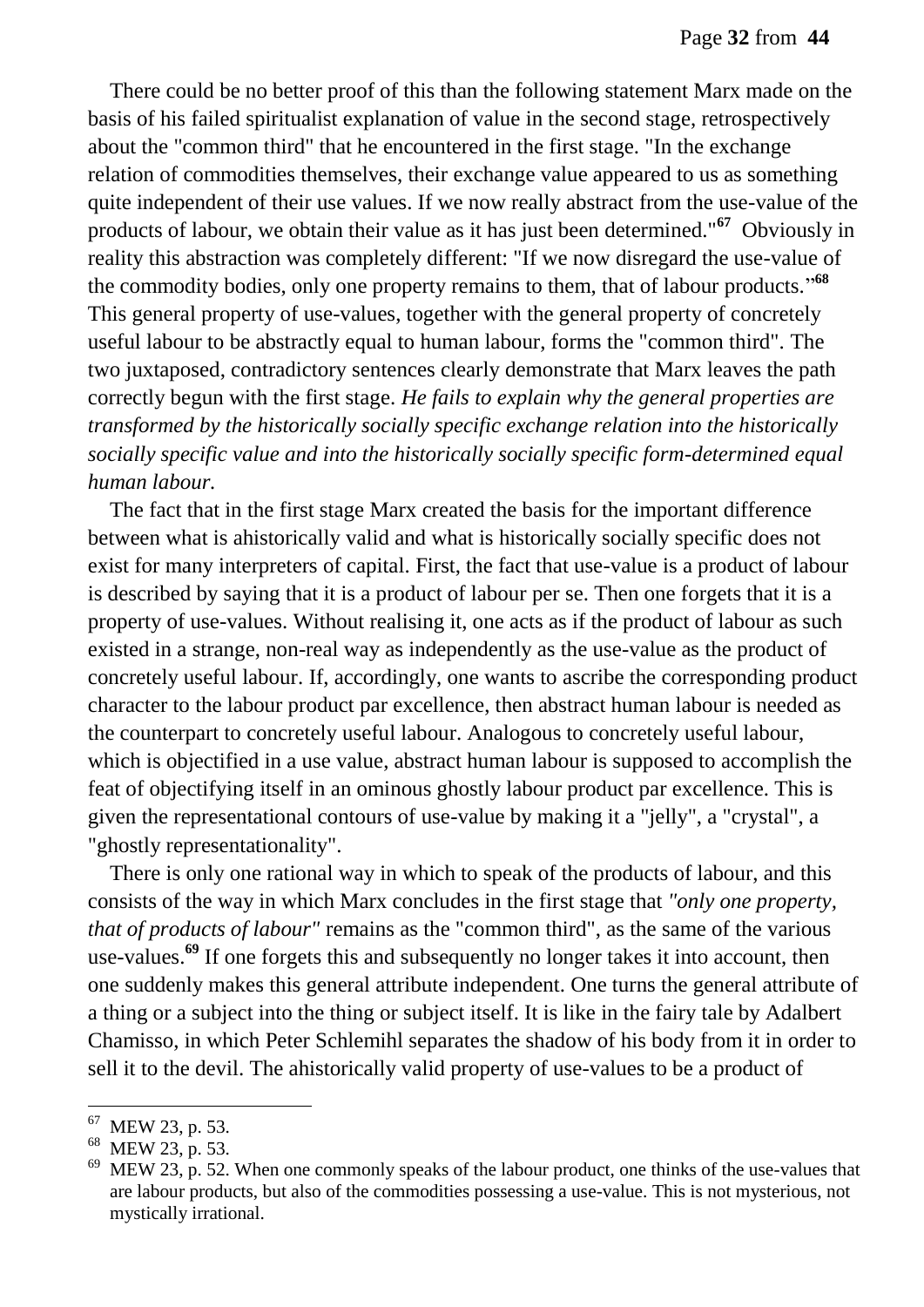labour, which can be rationally explained by the equation of use-values taking place in exchange, is transformed into an equally ahistorically valid conceptual construct called "labour product", which is separated from use-values and taken for Marx's "jelly", which, is falsely passed off as "value".



Source (Goethezeitportal) and URL http://www.goethezeitportal.de/index.php?id=6896)

**V. New explanation of value and socially form-determined equal human labour with social recognition, without mixing the two economically social forms with the ahistorically valid conditions of their existence, and without the aid of poetic metaphors.**

#### **V.I Preliminary remark**

 $\overline{a}$ 

Looking back to the analysis of the exchange relation of use-values, Marx states: "The common thing that is represented in the exchange relation or exchange-value of the commodity is therefore its value." **<sup>70</sup>** This common thing, which Marx here passes off as value, is the "common third", for which, up to the last paragraph on page 52 (MEW 23), it has at first only emerged that it is composed of the labour product and abstract human labour as the properties of use-values and concretely useful labour. Although they are not yet value or socially form-determined human labour per se, they are the necessary condition for its existence. Whoever passes off the "common third" as value right at the beginning of the presentation disregards the course of the logically systematic presentation on which Marx himself, avoiding an erroneous circle, first began to explain

 $70$  MEW 23, S. 53 Mega II/10, p. 40, Italics. Kursiv- D.W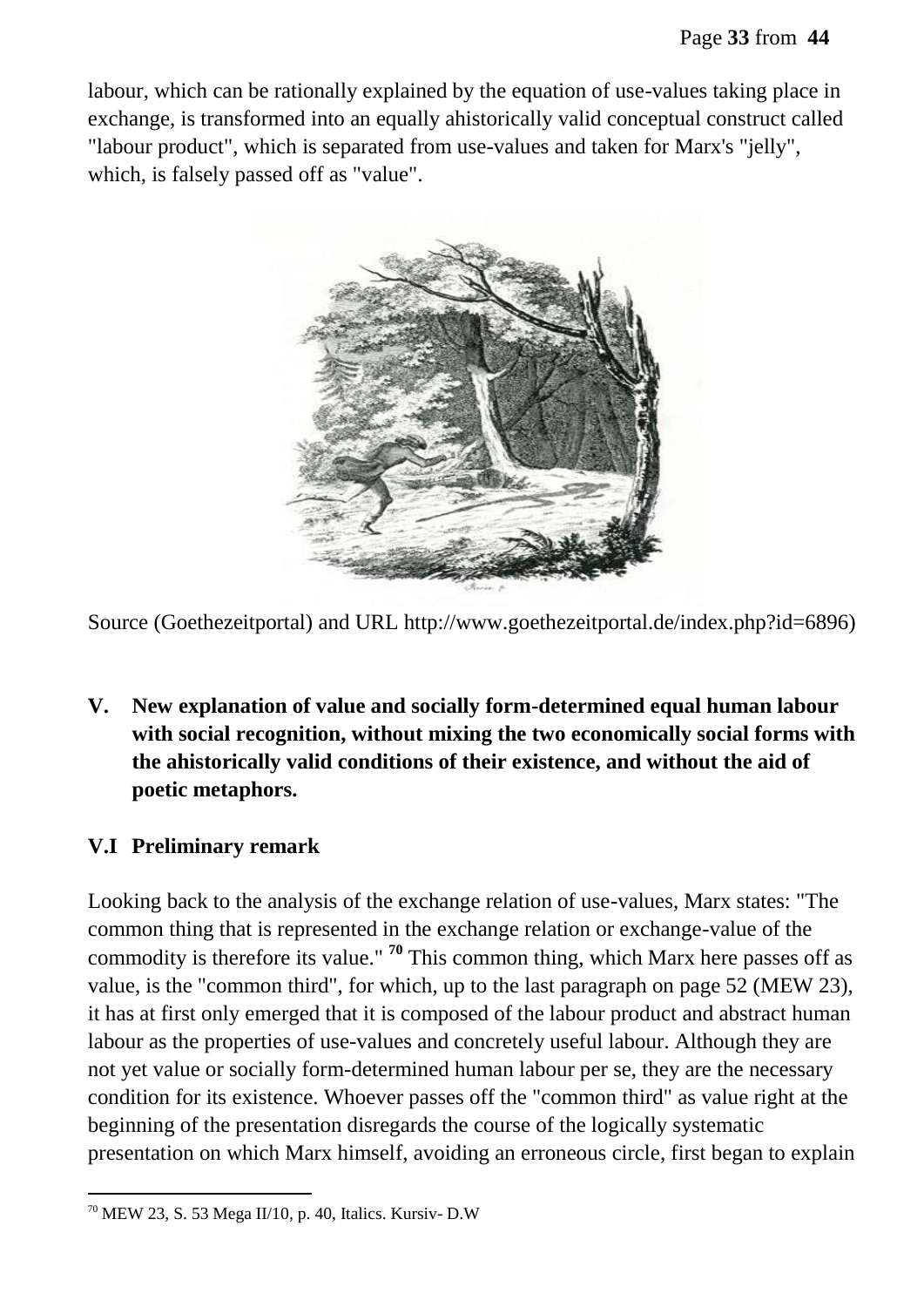value, the commodity, the value-forms and money on the basis of the exchange relation of use-values.

It goes without saying that Marx abstracts in this presentation, which continues on page 53 (MEW 23), from the manifestations of value to be explained later in the third subsection as "value form or exchange value". However, one should not understand that he does not explicitly refer to the exchange relation of use-values in order to use it to explain value, human labour determined by social form and the commodity determined by both.

Marx "reminds" in the third subsection "that commodities possess valuerepresentation only insofar as they are expressions of the same social unity, human labour; that their value-representation is thus purely social, it also goes without saying that it can appear only in the social relation of commodity to commodity." **<sup>71</sup>**

It is true that value must appear as something "purely social" in a social relation consisting of the exchange relation of commodities already explained as units of usevalue and value. This involves explaining why it is fundamentally part of the essence or nature of every social thing to have to appear - i.e. also of a social thing that has nothing to do with the exchange relation. **<sup>72</sup>**

With what Gebauchswerten has produced up to the last paragraph of page 52, the necessity arises to ask the following questions: Why does the ahistorically valid general property of use-values of being a product of labour become value, i.e., the socially general form of the wealth existing in use-values? Why does the ahistorically valid general property of the various concretely useful labours of being equal human labour become the socially general form of the concretely useful labours? Before making use, as Marx did, of thoroughly well-chosen metaphors consisting of

figurative comparisons, these questions must be answered rationally in prosaic language with the exchange relation of use values.

In the following, it is a matter of making clear the significance of the process of social recognition for the explanation of value and the socially form-determined equal human labour through the exchange relation of use values.The fact that value is the historically socially specific form of the wealth existing in use values means that this wealth is socially recognised in the form of value (later money). That socially form-determined abstract human labour is the historically socially specific form of concretely useful labour means that this is socially recognised in the form of abstract human labour.

It is thus a matter of the social recognition of use values and the concretely useful labour that produces them, brought about by the exchange of use values. In order to clarify what this recognition is all about, we should refer to the role of money, which is

 $71$  MEW 23. p. 62.

<sup>&</sup>lt;sup>72</sup> See Dieter Wolf, Dialektik der einfachen Wertform - Die einfache Wertform als Lösungsbewegung des Dialektischen Widerspruchs zwischen dem Gebrauchswert und dem Wert der Ware: Der dialektische Widerspruch zwischen dem Gebrauchswert und dem Wert der Ware und seine Lösungsbewegung... Online zugänglich; www.dieterwolf.net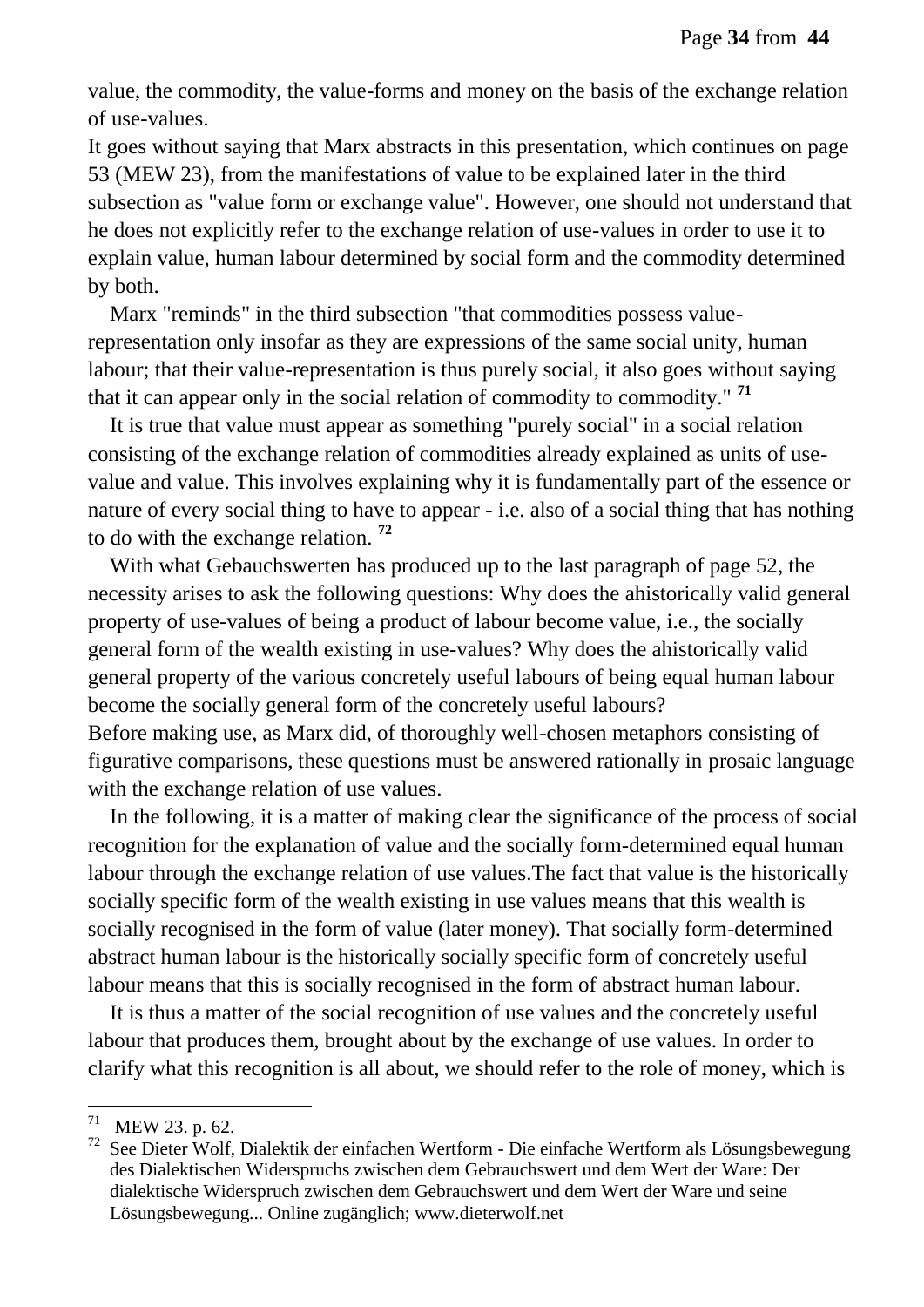familiar to everyone. With the purchase of a commodity whose price ideally anticipates money, its use value and the concretely useful labour of which it is the product are socially recognised. The money that the seller of the commodity holds in his hands is the socially general form in which the social recognition of the use value and the concretely useful labour that produces it exists in a tangible way.

Before making use, as Marx did, of thoroughly well-chosen metaphors consisting of figurative comparisons, these questions must be answered rationally in prosaic language  $73$  with the exchange relation of use values.

In the following, it is a matter of making clear the significance of the process of social recognition for the explanation of value and the socially form-determined equal human labour through the exchange relation of use values. The fact that value is the historically socially specific form of the wealth existing in use values means that this wealth is socially recognised in the form of value (later money). That socially formdetermined abstract human labour is the historically socially specific form of concretely useful labour means that this is socially recognised in the form of abstract human labour.

It is thus a matter of the social recognition of use values and the concretely useful labour that produces them, brought about by the exchange of use values. In order to clarify what this recognition is all about, we should refer to the role of money, which is familiar to everyone. With the purchase of a commodity whose price ideally anticipates money, its use value and the concretely useful labour of which it is the product are socially recognised. The money that the seller of the commodity holds in his hands is the socially general form in which the social recognition of the use value and the concretely useful labour that produces it exists in a tangible way.

The assumption of a "subsequent exchange" in which there is supposed to be no "social 'recognition' of private labour as value" is absurd for the sole reason that there is no subsequent exchange without a temporal succession of capitalist production and simple non-capitalist commodity circulation. Rather, there is initially only a simple commodity circulation, with which, abstracting from the capitalist production process with its determining exchange relations of use values and commodities, it is explained what value, socially form-determined human labour, the commodity and money are. Of all the "places" where Marx is concerned with the "social 'recognition' of private labour as value", the first is the exchange relation of use values belonging to simple commodity circulation, which Marx analyses in the first subsection of the first chapter.

### **V.2 Different Steps on the Way to Explaining the Social Form of the Social Wealth Existing in Use Values and the Concretely Useful Labour Producing it with Recognition**

 $73$  The "sensible is mostly prosaic." Theodor Fontane in Effie Briest. Chapter 29.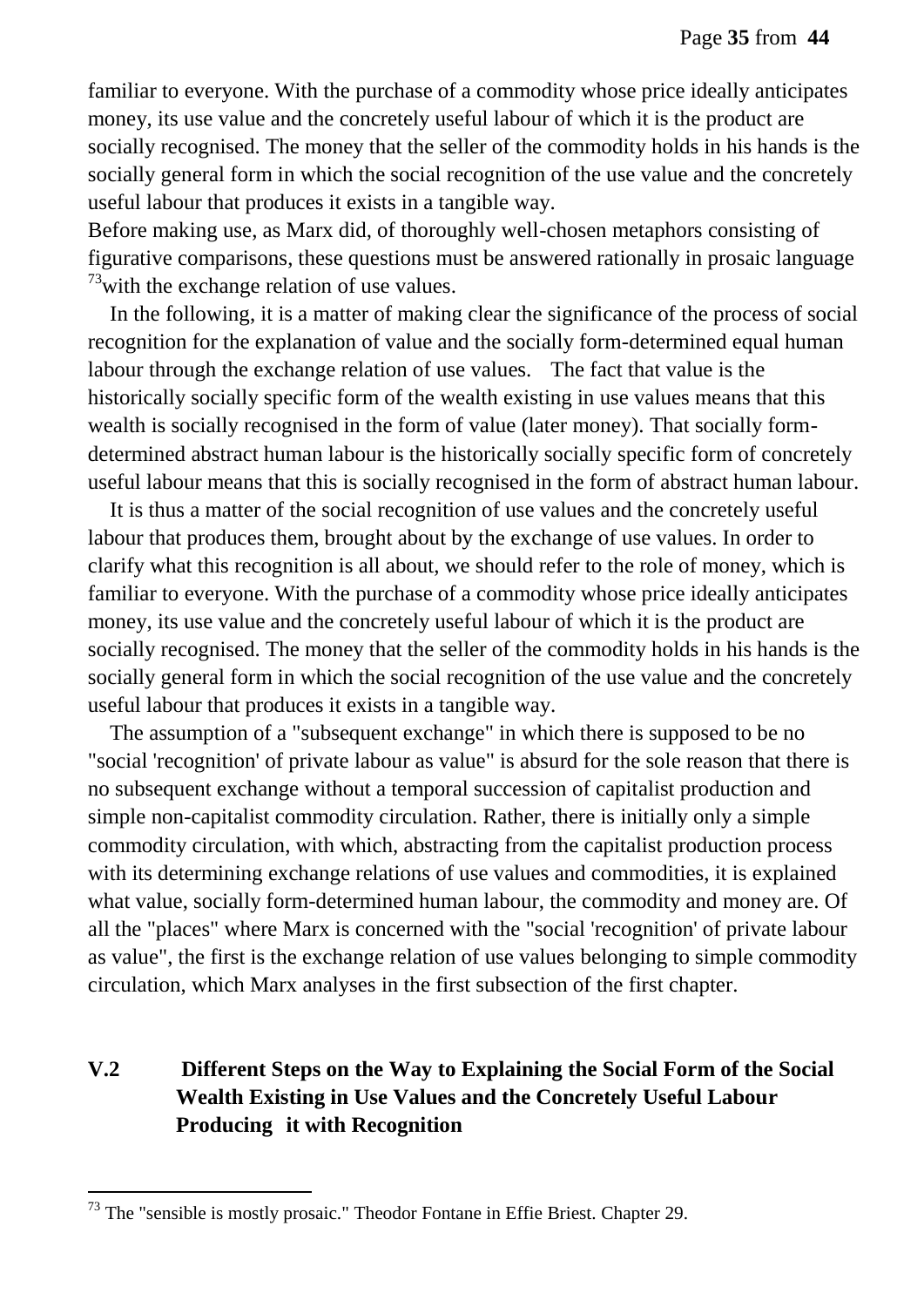### **V.2.1 Social recognition of use values and concretely useful labour in precapitalist useful labour in pre-capitalist communities**

"A thing can be use-value without being value. This is the case when its usefulness to man is not mediated by labour. Thus air, virgin soil, natural meadows, wild-growing wood, etc. A thing can be useful and the product of human labour without being a commodity. He who satisfies his own need by his product creates use-value, but not commodity. In order to produce commodities, he must not only produce use-value, but use-value for others, social use-value. **{…}** Finally, no thing can be value without being an object of use. If it is useless, the labour contained in it is also useless, does not count as labour, and therefore forms no value." **<sup>74</sup>**

In the curly brackets is the following addition by Friedrich Engels: "And not only for others par excellence. The medieval peasant produced the grain of interest for the feudal lord, the grain of tithe for the priest. But neither the grain of interest nor the tithe became a commodity because it was produced for others. *In order to become a commodity, the product must be transferred by exchange to another, to whom it serves as a usevalue."* **<sup>75</sup>** As justification for his addition, Engels states: "I insert the bracketed phrase because its omission very often gave rise to the misunderstanding that every product which is consumed by someone other than the producer is considered by Marx to be a commodity. - F.E. Note on the 4th edition)".**<sup>76</sup>**

For the problem to be discussed here, Engel's reasoning can be varied as follows: "I am inserting the bracketed element because its omission very often gives rise to the misunderstanding that the ahistorically valid socially unspecific qualities of being a labour product or equal human labour

The ahistorically valid socially unspecific qualities of being a labour product or equal human labour are already the historically socially specific value or the historically socially specific form-determined equal human labour.

When a use-value is consumed, by someone whose need it satisfies, then they recognise that the use-value has been produced for them by someone else and is subsequently available to them. Thus, use-value is a social use-value because it is recognised by the people for whom it was produced by someone by coming into their hands through exchange and being consumed by them.

The consumption of the use value is preceded, ahistorically speaking, by the social processes that fundamentally shape and structure a community. They are about the distribution of the total social labour to the concretely useful work and its socialisation on the basis of the respective different relations of domination and servitude. For a large

<sup>&</sup>lt;sup>74</sup> MEW 23. p. 55.

 $75$  Ibid.

 $76$  Ibid.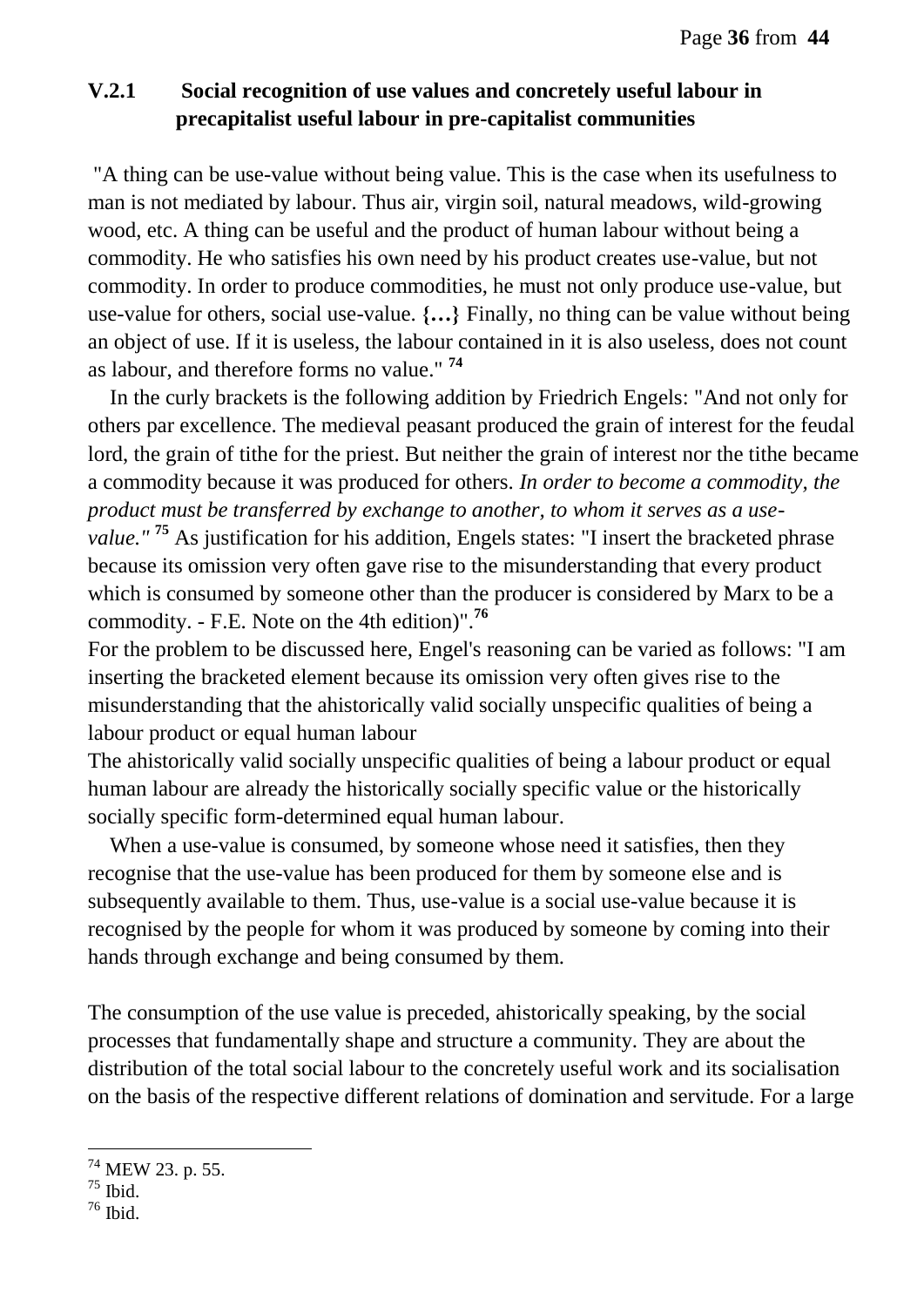part of the feudalist polity, the *proportional distribution of total labour to concretely useful work* is regulated by serfdom. It is a foregone conclusion that a part of the usevalues produced by the peasants must be handed over to the feudal lords and the church. The socialisation of concretely useful labour in every polity is a matter of the concretely useful labour acquiring a historically specific social form, depending on the prevailing economic-social conditions, in which it is recognised by the members of the polity as socially general. "Finally, as soon as people work for each other in some way, their work also acquires a social form." **<sup>77</sup>** "Every child knows," Marx writes to Ludwig Kugelmann, "that the masses of products corresponding to different masses of need require different and quantitatively determined masses of total social labour. That this necessity of the distribution of social labour in certain proportions cannot at all be abolished by the certain form of social labour, but can only change its mode of appearance, is self-evident. Natural laws**<sup>78</sup>** cannot be abolished at all. What can change in historically different states is only the form in which those laws assert themselves." **<sup>79</sup>** If "this proportional distribution of labour" asserts itself "in a state of society" consisting of a non-capitalist polity, then "the context of social labour", which is about the socialisation of concretely useful labour, is a priori structured and organised in such a way that the specifically socially general form of concretely useful labour consists of itself or of its "natural form". In order to be *socially recognised*, they do not have to take on a form that is different from themselves, i.e. they do not have to take on the *historically socially specific form* of value, money, and so on.

## **V.2.2 Proportional Distribution of Total Labour and the Socialisation of Concretely Useful Labour in the Capitalist Commonwealth**

What is presented here with regard to the capitalist polity only serves to draw attention

to the fundamental difference between the non-capitalist and the capitalist polity from the perspective of society as a whole.

On the proportional distribution of total labour and the socialisation of concretely useful labour in the capitalist polity, Marx writes: "And the form in which this proportional distribution of labour asserts itself in a state of society in which the coherence of social labour asserts itself as the private exchange of the individual products of labour is precisely the exchange value of these products" (Wert).**<sup>80</sup>** At the same time, the specifically socially general form of concretely useful labour consists of its property of being abstract human labour. The way in which use-value is made

<sup>77</sup> MEW23, p. 85f., MEGA II/10, p. 71

<sup>78</sup> Social laws applicable to all communities.

<sup>79</sup> Letter to Kugelmann in Hanover London, 1I. July 1868 MEW 32, p. 552ff.

<sup>80</sup> Ibid. p 553.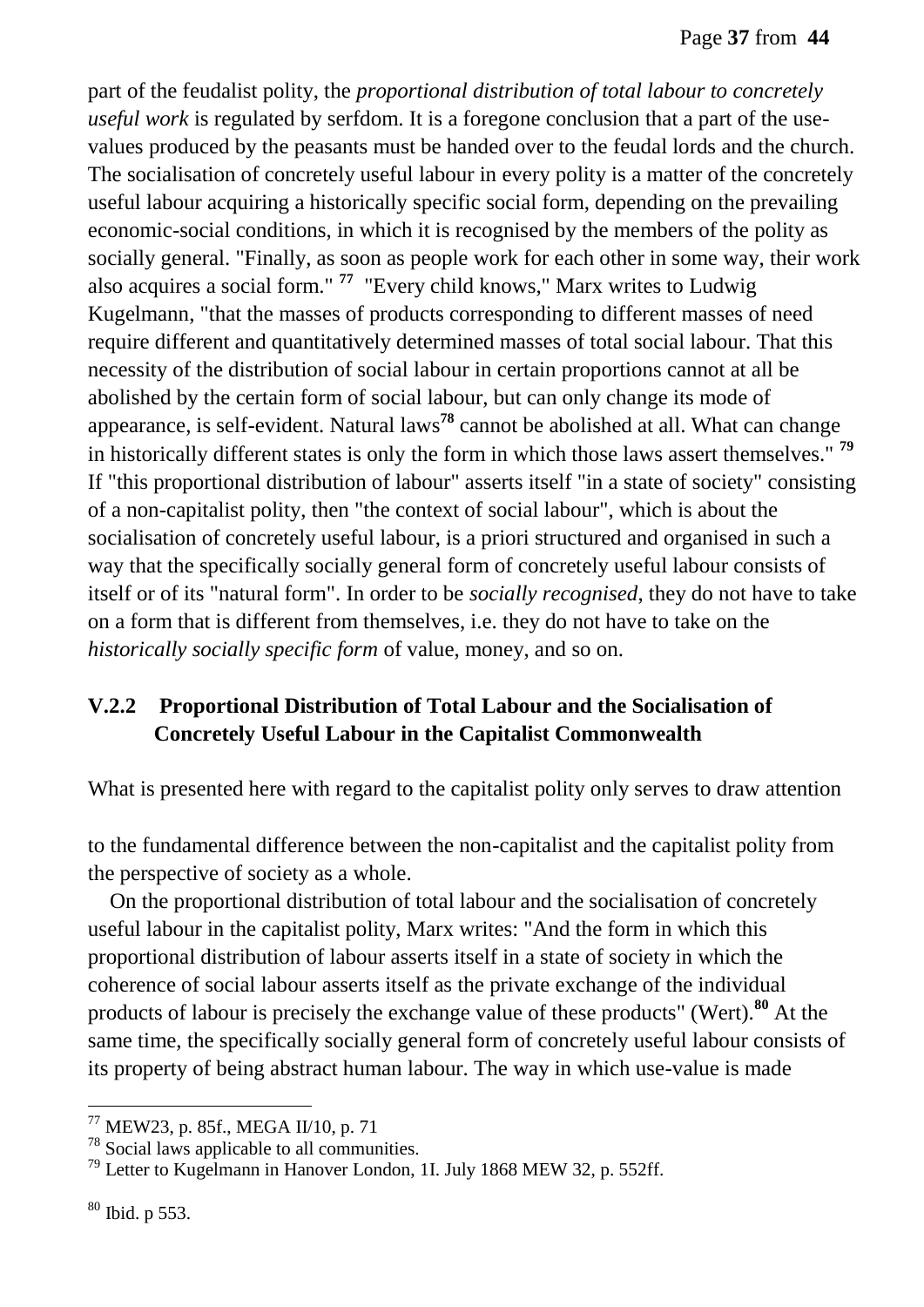available to its consumers is what constitutes its sociality determined by the realisation of exchange relations.

In the capitalist polity there is a social division of labour "of independently operated private labour. The complex of these *private labours* forms the social total labour." **<sup>81</sup>** The social context, which decides on distribution and socialisation, is *subsequently established* through the exchange of products.

Of course, the social context determined by this post-sustainability also includes production, insofar as its social character is determined by forms of value that are more developed than the simple circulation of commodities. This post-substantiality of recognition is the counterpart to the social recognition that is determined from the outset by the special social context of a non-capitalist polity.

In the capitalist process of total reproduction, exchange relations mediate the proportional distribution of total labour time among concretely useful labours. It is the relations of exchange which, at the same time as the generally prevailing circulation of commodities, determine the socialisation of use-values and concretely useful labour, from which their respective socially general form consists.

As was explained above, in the non-capitalist polity, concretely useful labour is socially recognised from the outset through a specially structured social context. In the generally prevailing commodity circulation of a capitalist polity, the use values are each socially recognised as value and the concretely useful labours are each socially recognised as equal human labour through exchange and the exchange relations belonging to it. This paraphrases the passage from Marx quoted above, which says: "And the form in which this proportional distribution of labour asserts itself in a state of society in which the connection of social labour asserts itself as the private exchange of the individual products of labour is precisely the exchange value of these products." (Value)  $^{82}$  In the circulation of capital, which determines and structures capitalist total reproduction, the commodities present in capitalist commodity circulation constantly emerge from the capitalist production process as a processing unity of labour and value formation process. Consequently, only in the circulation of capital are there daily acts of exchange following production, but not yet in the simple circulation of commodities, which is initially presented in the first three chapters of Capital as the "abstract sphere of capital".

### **V.2.3 The recognition of people as owners of commodities and money - legal relations**

There is a social recognition that is conditioned by the exchange relationship of use values or commodities, but at the same time takes place outside of it between people as

 ${}^{81}$  MEGA<sup>2</sup> II.6, p. 40 ("Additions and modifications.")

 $82$  Letter to Kugelmann in Hanover London, 1I. July 1868 MEW 32, p. 553ff.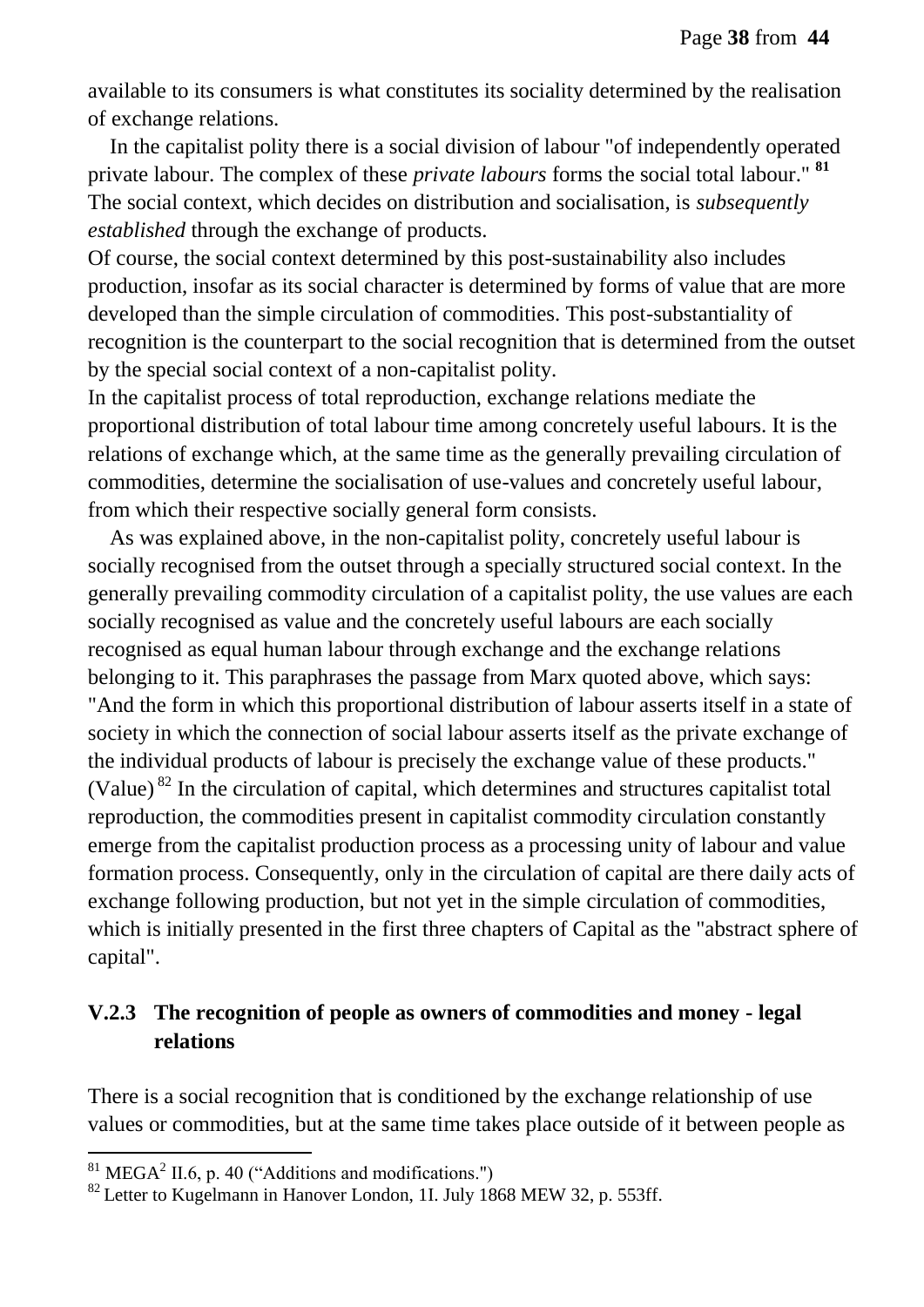owners of use values or commodities. In the course of exchange, they mutually recognise each other as human beings who are at the same time owners of use values or commodities. This relationship between people, which is conditioned by the exchange relationship and in which they are forced to recognise each other as reciprocals, is a legal relationship that, according to the level of abstraction of the first two chapters, is as abstractly general as the exchange relationship of use values or commodities. Because of his lack of knowledge of economic social forms, Hegel establishes a connection between legal relations and economic social relations, mixing them together. He dissolves what he perceives of the economic-social relations and economic-social forms into spiritual relations and spiritual forms, so that exchange as the practiced handover of commodities is only the sensually perceptible outside of the spiritual movements in which people mutually recognise themselves as self-consciousnesses. For Hegel, the spiritual movement of people recognising each other, which is caused by the exchange relations, are the legal relations for which the absolute spirit created the exchange of use values or commodities on one of its stages of development in order to force people to recognise themselves as consciousnesses in order to develop further into self-consciousnesses.

Already in the counterpart to the beginning of the first chapter with the exchange relationship of use-values, Marx deals with the connection between economic social relationships and legal relationships at the beginning of the second chapter when describing the initial situation of the exchange process: "Commodities cannot go to market themselves and cannot exchange themselves. We must therefore look around for their guardians, the owners of commodities. Commodities are things and therefore unresisting to man. If they are not willing, he can use force, in other words, take them.**<sup>83</sup>** In order to relate these things to each other as commodities, the keepers of commodities must relate to each other as persons whose will resides in those things, so that one only with the will of the other, thus each only by means of an act of will common to both, appropriates the foreign commodity by alienating his own. They must therefore recognise each other as private owners. This legal relationship, whose form is the contract, whether legally developed or not, is a relationship of will, in which the economic relationship is reflected. The content of this legal or volitional relationship is given by the economic relationship itself. The persons exist here only for each other as representatives of commodities and therefore as owners of commodities. In the course of development we will find that the economic character masks of the persons are only the personifications of the economic relations as whose bearers they confront each other.**<sup>84</sup>** 

 $83$  In the 12th century, so called by its piety, very delicate things often appear among these goods. A French poet of the time, for example, lists among the goods found in the market of Landit, in addition to clothing, shoes, leather, farming implements, skins, etc., "femmes folles de leur corps" <"women with fiery bodies">.

<sup>84</sup> MEW 23, p. 99f.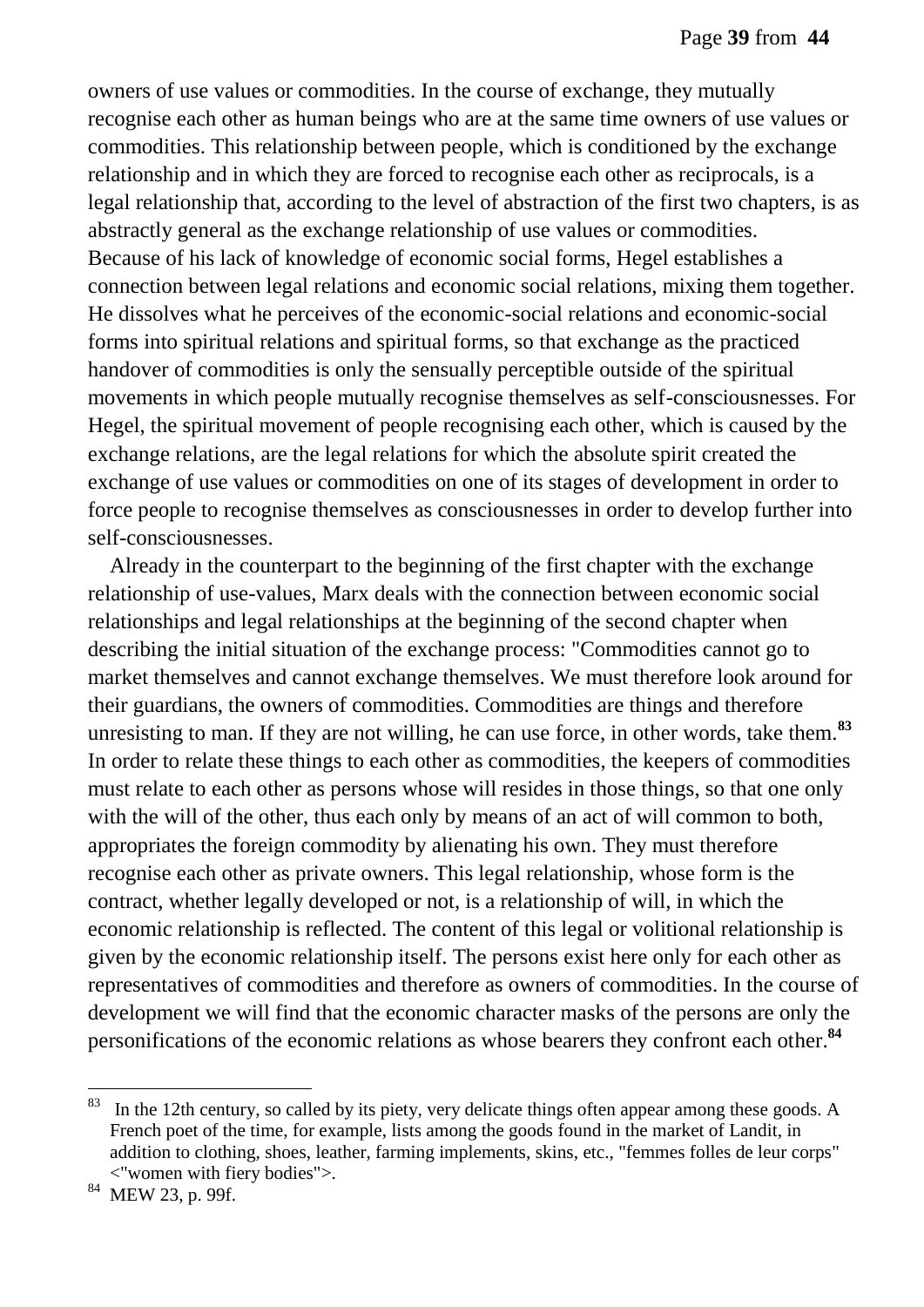When Marx, in the second chapter of Capital, says of the "commodity owners" that they must "mutually recognise each other as private owners", it must be asked why what is at stake in this recognition is given by "the economic relation itself". This concerns the recognition of private labour in the specifically social form of equal human labour and of use-values in the social form of value, to be explained below.

## **V.2.4 Social recognition of use values and concretely useful labour by means of money**

Without knowing what money is as a historically specific economic social form, which Marx explains in the first two chapters of Capital, money plays its different roles in commodity circulation for people "visible before everyone's eyes". When money is used to buy the price-determined commodities, it is obvious that social recognition is involved in two ways. On the one hand, when buying and selling commodities, people mutually recognise each other as owners of commodities and money. On the other hand, the use values of the commodities or the social wealth existing in them and the concretely useful work producing them are socially recognised in the form of money. If money is explained, then at the same time it is explained what this recognition in the exchange relations of use values or commodities is about in detail.

For the social recognition of use-values in the exchange mediated by money, one sees that it depends on practical behaviour, i.e. on the active realisation of the exchange relations, which consists of the practiced handover of the use-values. With the consumption of the use-value that satisfies one's needs, the social recognition that takes place in the exchange by means of money is completed.

Money is particularly suited to being the social form with which social recognition is guaranteed, because it possesses the form of immediate exchangeability. Since it is exchangeable, as it goes and stands, for any commodity, it is the economically social form in which all use-values existing in the world of commodities are socially recognised.

Money is the most developed economic social form on the level of abstraction of simple commodity circulation as the "abstract sphere of capital". But in order to explain it without getting entangled in a flawed circle, one must abstract from money itself, so that one encounters simpler relations of exchange in which it is not itself present, but very much the conditions for being able to explain it.

This "descent from the concrete to the abstract" takes place within the overall process of social reproduction and finally within the simple circulation of commodities, so that until the last abstraction there is never an abstraction from the exchange relation of commodities or use-values. The exchange relation that is encountered through the last abstraction from commodities is the exchange relation of use-values, from which value, the commodity and money must be explained. The relations of exchange, whose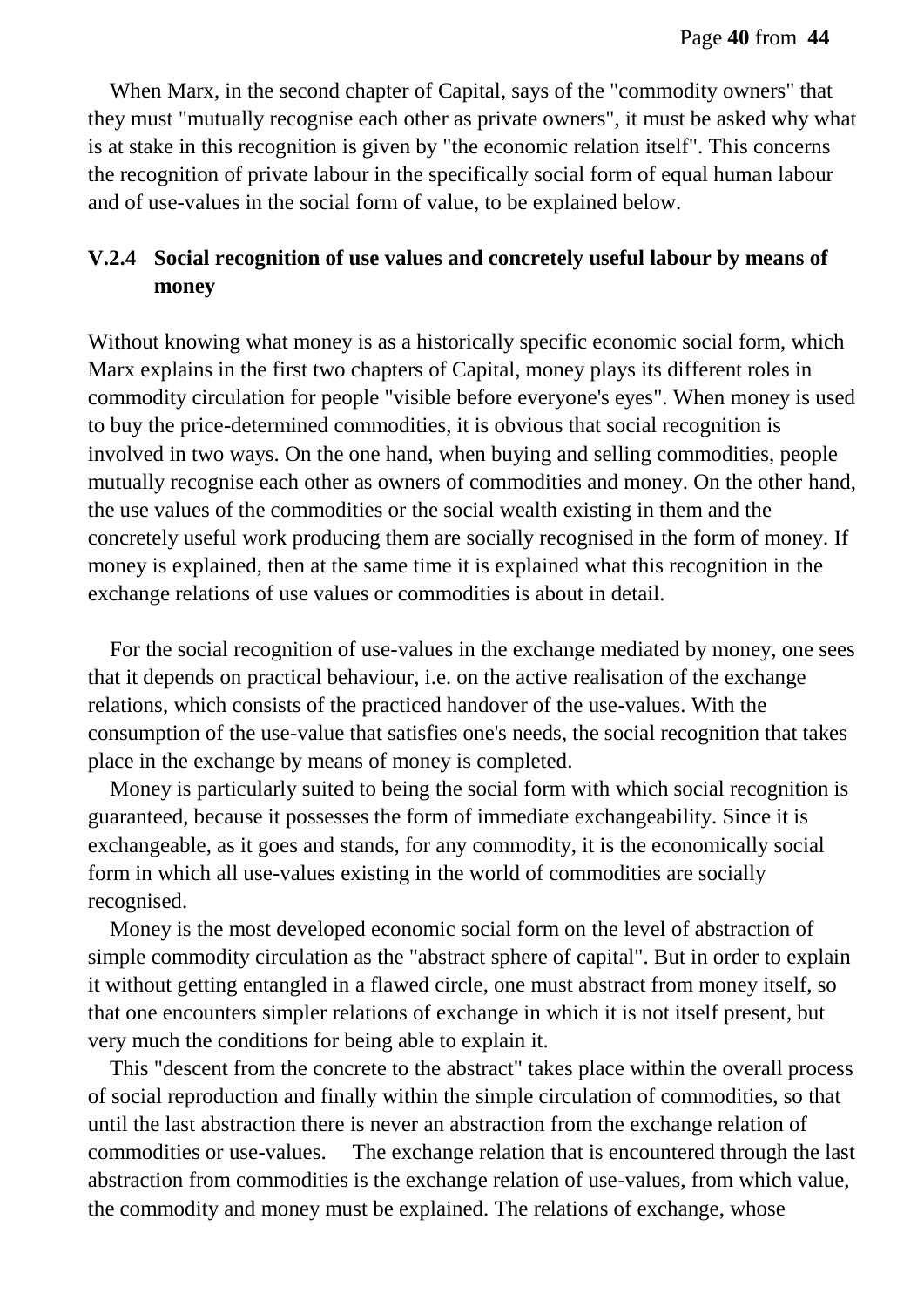realisation in the circulation of commodities is mediated through money, are nothing other than the developed concrete form of the abstract undeveloped simple relation of exchange of use-values. Therefore, it can be anticipated in abstract general terms that the exchange relation of use-values is, in the simplest abstract general way, about the social recognition of use-value and concretely useful labour, which is what money is about in the more concrete way already explained. With the money that "rings in the till" when buying a price-determined commodity in the supermarket or ends up online in some account, the use value of this commodity and the concretely useful labour that produces it are socially recognised.

In the case of the economically social forms which, in different ways, represent the capitalist process of total reproduction, the cycle of social total capital, the cycle of the intertwining individual capitals, it is a question of socially recognising the wealth existing in the use values and the concretely useful labour producing this wealth. The most abstract, simplest economic-social form for which this is true is value, which has yet to be explained, of which money, capital, etc. are each differently developed manifestations. The analysis of the exchange relationship of use values is about the explanation of this value. It is about the explanation of the most abstract, simplest economic social form in which use-value and the concretely useful labour that produces it are socially recognised. With this prognosis, which can be understood from the point of view of money, the first step has already been taken in the explanation of value as something purely social, without abruptly passing off the ahistorically valid "common third" as value, or as socially form-determined equal human labour, and without making exclusive use of a metaphor that merely serves illustrative purposes.

# **V.2.5 Value as the social form in which use values are socially recognised in their exchange relation**

The exchange process presented in the second chapter of Capital and the analysis of the exchange relation of use-values in the first chapter are on the same level of abstraction in terms of the different "emergence" of value in the course of its explanation. What is the initial situation in the exchange process, in which value and the commodity are abstracted, is the beginning of science in the first subsection with the exchange relation of use values, in which likewise neither value nor commodities are already present.**<sup>85</sup>** In

<sup>&</sup>lt;sup>85</sup> "If we look more closely, every owner of commodities regards every foreign commodity as the special equivalent of his commodity, and his commodity therefore as the general equivalent of all other commodities. But since all owners of commodities do the same, no commodity is a general equivalent, and the commodities therefore possess no general relative form of value, in which they equate themselves as values and compare themselves as magnitudes of value. They are therefore not opposed to each other at all as commodities, but only as products or use-values." (MEW 23,p. 101. Italics- D.W.)

The avoidance of an erroneous circle and the analysis practically carried out by Marx starting from the "quantitative relation of use-values" prove that the talk of commodities at the beginning of the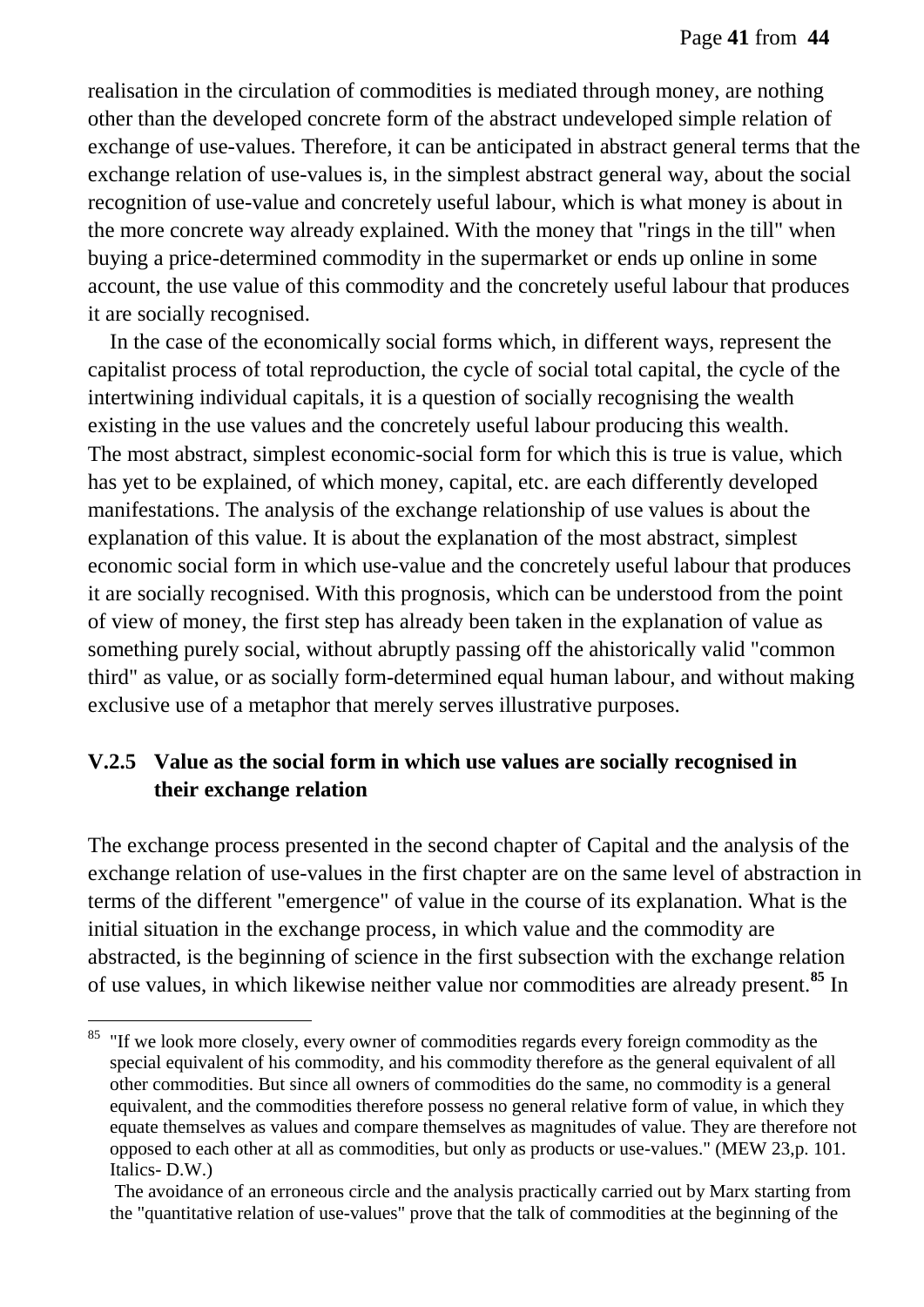the exchange process, beginning with the exchange relation of two use-values, the exchange relations of all use-values are realised. With both chapters taken together, value, socially form-determined human labour, the commodity and the general equivalent or money, which is not qualitatively different from it, are explained, which dominates the simple circulation of commodities by exercising its various functions in it.

If no effort is made to avoid a faulty circle, and no consideration is given to the lack of temporal succession of capitalist production and simple commodity circulation, one is forced to hold the following false view; value and the socially form-determined human labour that determines it, coming from production, with which they have already been fundamentally explained, are already present before Marx would begin to explain them with the exchange relation of use-values belonging to simple commodity circulation.

For the exchange relation of use-values, which is fundamentally a relation of equality, the problem must first be solved that the use-values, although different from one another, are nevertheless equated. That the equating of the different use-values is not a mystically irrational process follows from the trivial indisputable fact that there is a *"common third"* or *equal* to the use-values, which consists of their general property of being a product of labour.

Just as equating is the condition for exchanging and this is the *condition for social recognition,* equating in this roundabout way is a necessary condition for *social recognition.* It is therefore crucial to realise what the *exchange relation* as a relation of equality *is at the same time more than a relation of equality. It is necessary to explain what is common to the relation of equality and the relation of exchange with regard to practical exchange and in what both differ.* 

As has already been emphasised, Marx "abstracted" the exchange relations analysed in the first chapter from the exchange process taking place in practice, in order to then analyse them on their own, as they are given to the scientist. The exchange relations are thus analysed in the first chapter with regard to the exchange that takes place in practice, which is a "change of hands and places" of use values. The practiced handover of commodity and money is the social process in commodity circulation, in which the use values and the concretely useful labour that produces them *are not only equated, but also socially recognised.* By buying the commodity with money, its use-value passes into the hands of the one who consumes it. Equating is still the condition for exchanging. If it is a question of the difference between exchanging and equating, *then it can only be a question of what exchanging as a* practiced handover of commodities or use values *is more than equating, whereby this "more" is at the same time about the social recognition of use values and concretely useful labour*. Equating does not necessarily mean the exchange relationship or the exchange in which the " the practiced handover of

analysis of the exchange relation of use-values in the first chapter must be specified as follows: It is a question of an exchange relation of commodities, which is initially analysed solely from the point of view in which commodities are use-values.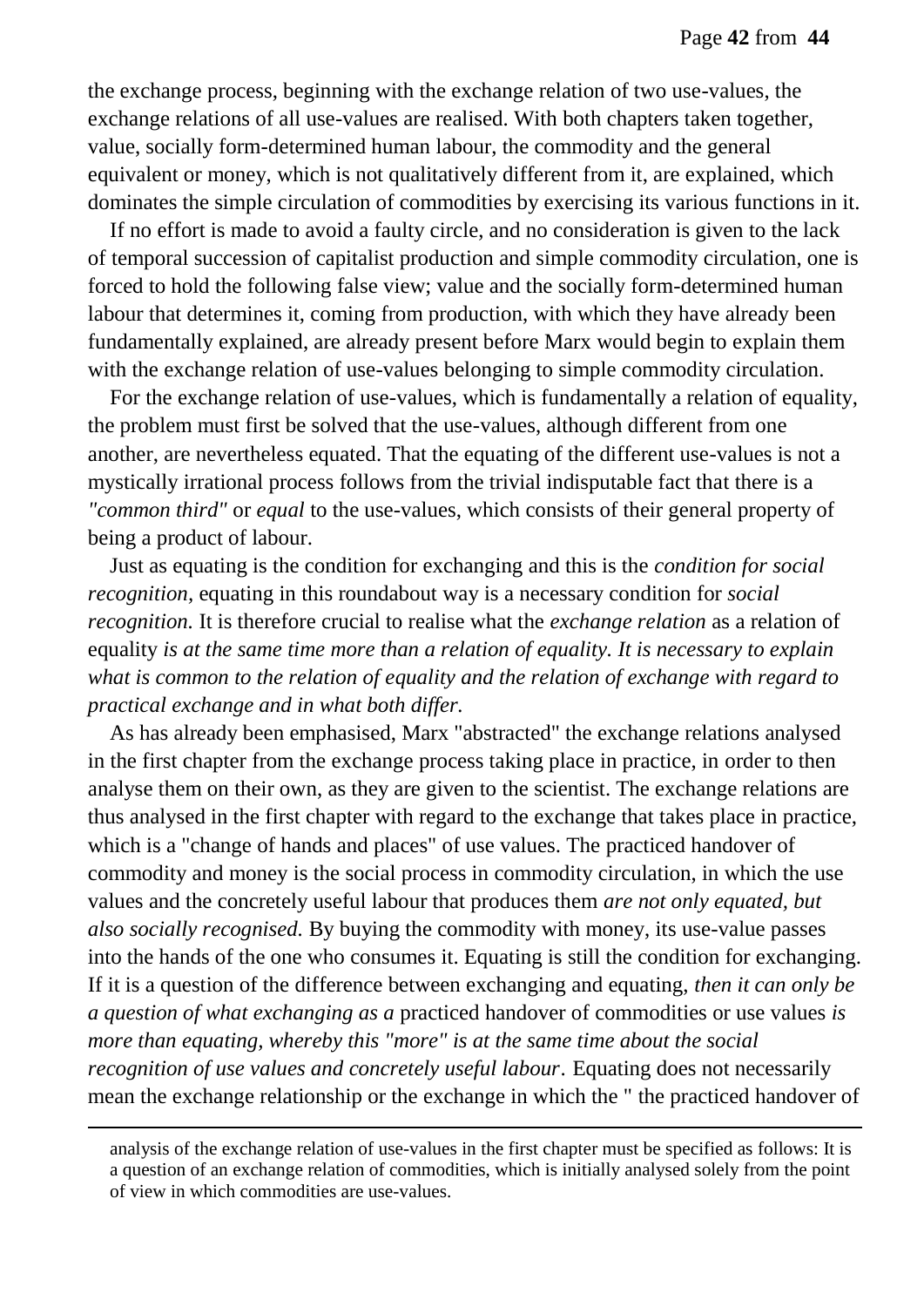use values ode commodities takes place. The exchange relation of use values receives its meaning through the realisation implied in it, but still pending, in the exchange process carried out in practice, in which social recognition is not only begun, but always also carried out and ended.

The equating of the different use-values and concretely useful labour acquires the character of a social action through the exchange implicitly given with the exchange relation. The same consisting of the respective general properties is and remains the necessary condition for the exchange implicitly given with the exchange relation as the real practiced handover of the use-values. The same *is* thus not simply the same consisting of the properties, but, by *functioning in the exchange as its condition, it additionally acquires the meaning of being the exchangeable or the social recognition* of the various use-values and concretely useful labors. The exchange relation, abstracted from the exchange process and inseparably linked to it, goes beyond mere equating *through the exchange of hands and jobs consisting of a social action.* The exchange relationship "distilled" or "abstracted" from the exchange process and

inseparably linked to it goes beyond the mere equation through the practical handing over of use values and commodities *consisting of a social action.*

As a condition for exchange being a practical handover of use values, the common consisting of the two general properties simultaneously acquires the social meaning, different from itself, of the exchangeable that is identical with social recognition. Or formulated differently: The general property of use-values of being the product of labour, which in exchange as the practiced handover of use-values is regarded as the exchangeable of use-values, is the social form of the social wealth consisting of usevalues – is the value: The general property of use-values of being the product of labour, *which in exchange as the* practiced handover *of use-values is regarded as the exchangeable of use-values, is the social form of the social wealth consisting of usevalues –is the value.* The general property of concretely useful labour to be equal human labour, *which in exchange as the* practiced handover of *use-values is regarded as the exchangeable of concretely useful labour, is the social form of concretely useful labour – is the socially form-determined equal abstract human labour.*

### **V.2.5.1 Remarks on Heinrich's important distinction between "common" and "communal" ("collective, shared, joint")**

With regard to the important distinction between the common and the communal, to which Heinrich draws attention, as noted above, there are the following correspondences, for the description of which it is accepted to fall back on remarks already made above.

The common corresponds to what has been stated so far about the same as the ahistorically valid "common third" that Marx encounters in the exchange relation of use